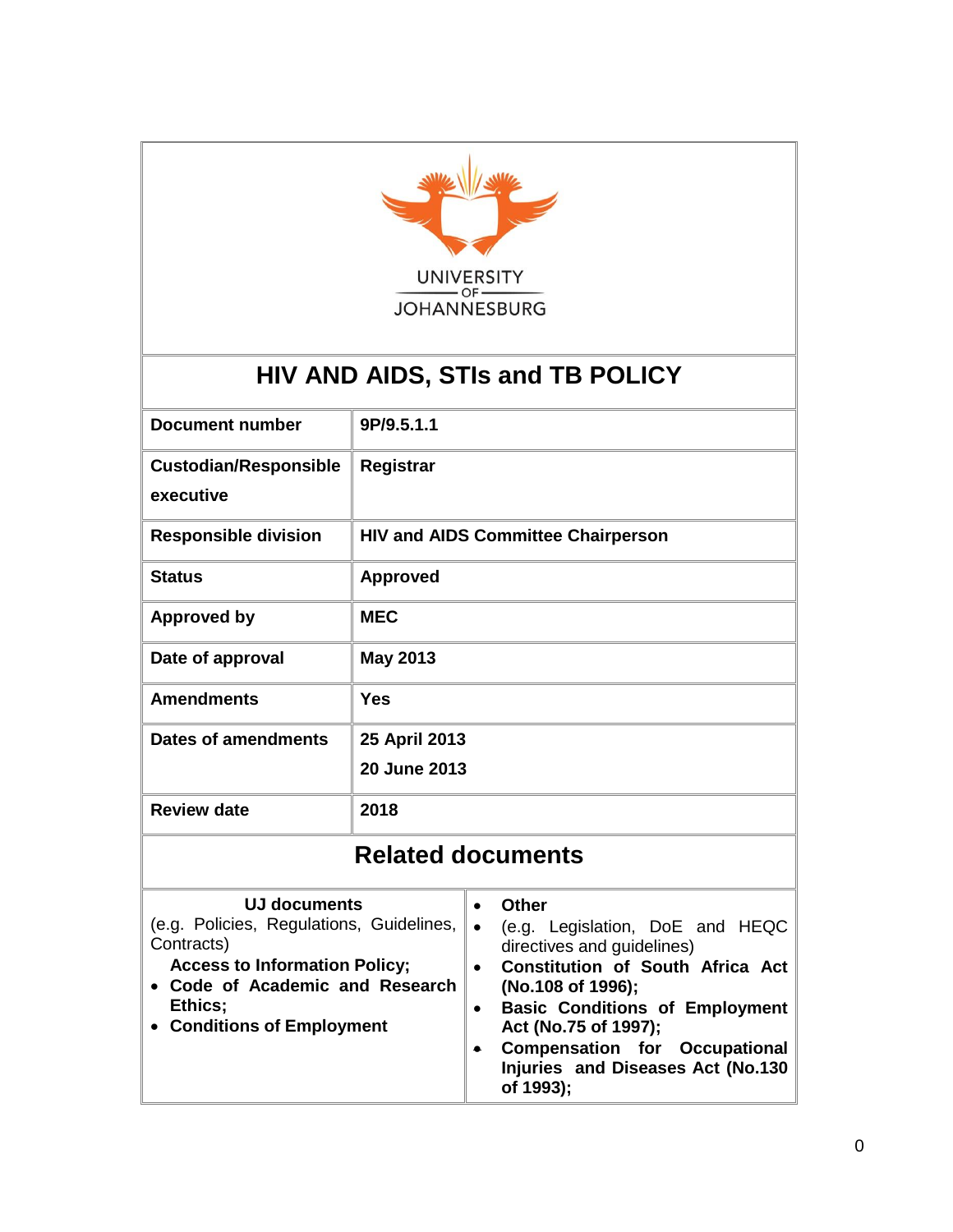| Department of Health: HIV and<br>$\bullet$<br>AIDS, STIs and TB Strategic Plan for<br>South Africa 2012 - 2016;<br><b>Employment Equity Act 1998;</b><br>$\bullet$<br>Labour Relations Act (No. 66 of<br>1996);<br><b>Occupational Health and Safety Act</b><br>(No. 85 of 1993); |
|-----------------------------------------------------------------------------------------------------------------------------------------------------------------------------------------------------------------------------------------------------------------------------------|
| <b>Policy and Strategic Framework on</b><br>HIV & AIDS, STIs and TB for Higher<br>Education in South Africa (2012-<br>$2016$ ;                                                                                                                                                    |
| <b>South African National Strategic</b><br>$\bullet$<br>Plan for HIV and AIDS, STIs and TB<br>$(2011 - 2016);$                                                                                                                                                                    |
| The Human Tissue Act (No. 65 of<br>1983;                                                                                                                                                                                                                                          |
| UJ Strategic plan for HIV and AIDS,<br>$\bullet$<br>STIs and TB (2012-2016);                                                                                                                                                                                                      |
| The Universal Declaration<br>0f<br>$\bullet$<br>Human Rights, (1948);                                                                                                                                                                                                             |
| The African Charter of Human and<br>People's rights, (1986);                                                                                                                                                                                                                      |
| Presidency. South African Policy<br>$\bullet$<br><b>Framework</b><br>for<br>Women<br><b>Empowerment</b><br>and<br><b>Gender</b><br>Equality, (2000);                                                                                                                              |
| The Higher Education Act (No.                                                                                                                                                                                                                                                     |
| 18207 of 1997);<br><b>CDC/ATSDR: Protocol for Handling</b><br>$\bullet$<br><b>Occupational Exposures to Human</b><br><b>Immunodeficiency Virus</b><br>(HIV)<br>(1992);                                                                                                            |
| <b>Promotion</b> of<br><b>Equality</b><br>and<br><b>Prevention of Unfair Discrimination</b><br>Act (No. 4 of 2000);                                                                                                                                                               |
| <b>Department of Health: Management</b><br>$\bullet$<br>of Occupational Exposure to the<br>Human Immuno-deficiency Virus<br>(HIV), (1999);                                                                                                                                        |
| Department of Labour: HIV & AIDS<br><b>Technical Assistance guidelines</b><br>(2012);                                                                                                                                                                                             |
| Department of Public Service and<br>Administration: Managing HIV &<br>AIDS in the Workplace: A guide for<br><b>Government Department (1999);</b>                                                                                                                                  |
| ILO. Code of Practice on HIV & AIDS<br>and the World of Work (2002);                                                                                                                                                                                                              |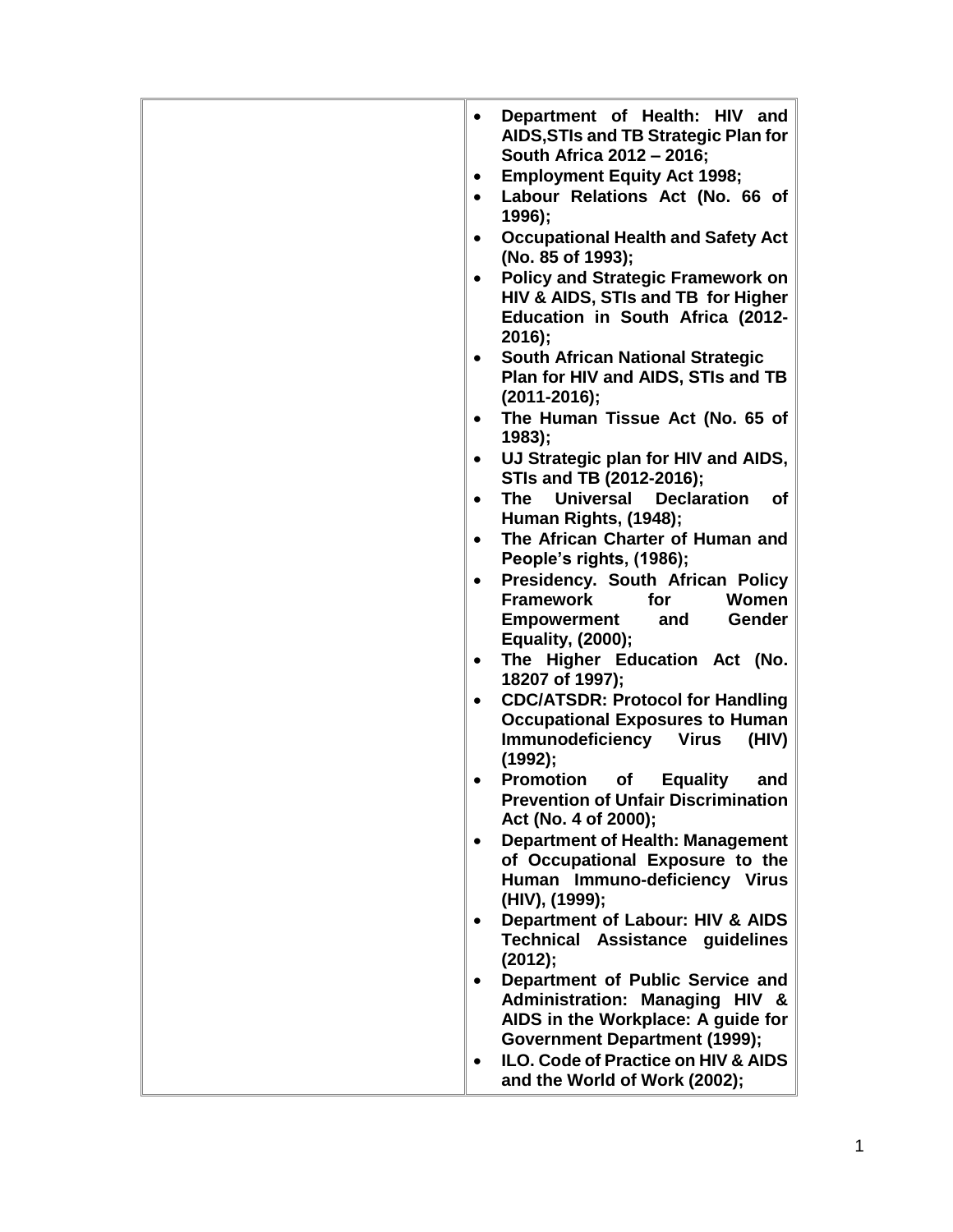|                                                                                                          | The Medical Schemes Act (No. 131<br>$\bullet$<br>of 1998);<br>The Promotion of Equality and<br>$\bullet$<br><b>Prevention of Unfair Discrimination</b><br>Act (No. 4 of 2000);<br>The Mine Health and Safety Act (No.<br>$\bullet$<br>29 of 1996). |
|----------------------------------------------------------------------------------------------------------|----------------------------------------------------------------------------------------------------------------------------------------------------------------------------------------------------------------------------------------------------|
| Stakeholders affected<br>by<br>this<br>document (units and divisions who<br>should be familiar with it): | • All employees and prospective<br>employees of the University;<br>registered and prospective<br>$\bullet$ All<br>students of the University                                                                                                       |
| Website address of this document:                                                                        | <b>INTRANET</b>                                                                                                                                                                                                                                    |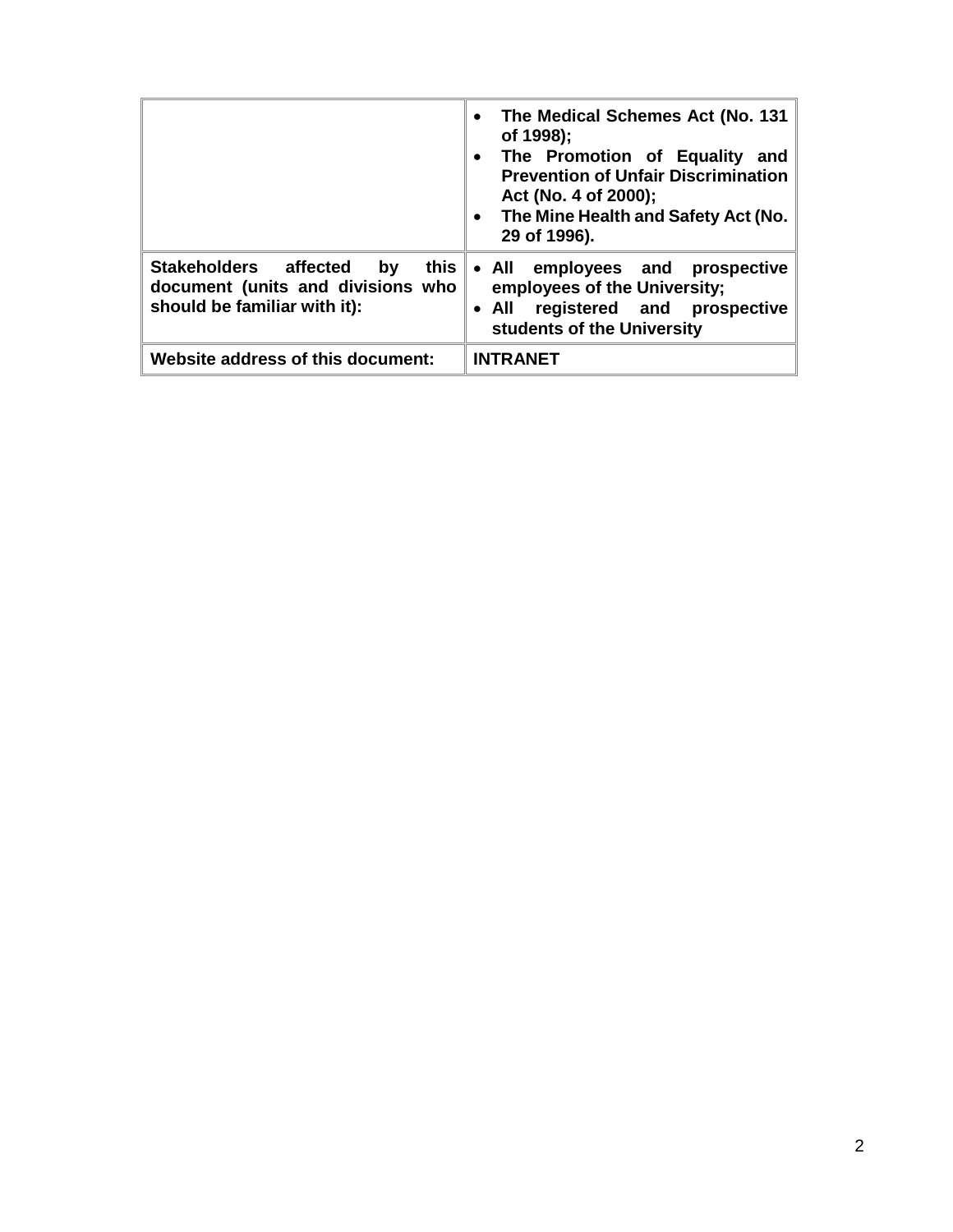# **CONTENTS**

|                  | <b>LIST OF ABBREVIATIONS</b>                                     | 4                                          |
|------------------|------------------------------------------------------------------|--------------------------------------------|
| $\mathbf 1$ .    | <b>PREAMBLE</b>                                                  | 5                                          |
| 2.               | <b>KEY CONCEPTS</b>                                              | $6\phantom{a}$                             |
| 3.               | <b>PURPOSE OF POLICY</b>                                         | $\boldsymbol{6}$                           |
| 4.               | <b>INSTITUTIONAL POLICY OBJECTIVES</b>                           | $6\phantom{a}$                             |
| 5.               | <b>SCOPE OF POLICY</b>                                           | $\overline{7}$                             |
| 6.               | PROGRAMME OF ACTIVITIES TO ACHIEVE INSTITUTIONAL                 |                                            |
|                  | <b>OBJECTIVES</b>                                                | $\overline{7}$                             |
| 6.1              | <b>Point of Departure</b>                                        | $\overline{7}$                             |
| 6.2              | <b>Principles</b>                                                | 8                                          |
| 6.2.1            | <b>Human Dignity</b>                                             | 8                                          |
| 6.2.2            | <b>Equity, Rights and Responsibilities</b>                       | 8                                          |
| 6.2.3            | <b>Non-discrimination</b>                                        | $\begin{array}{c} 8 \\ 8 \\ 8 \end{array}$ |
| 6.2.4            | <b>Informed Consent</b>                                          |                                            |
| 6.2.5            | <b>Confidentiality</b>                                           |                                            |
| 6.2.6            | <b>Openness, Acceptance and Support</b>                          | 9<br>9                                     |
| 6.3              | <b>Management of HIV and AIDS Committee</b>                      |                                            |
| 6.3.1            | The University HIV and AIDS Committee                            | 9                                          |
| 6.3.2            | <b>HIV and AIDS Strategic Plan</b>                               | 9                                          |
| 6.3.3            | <b>General Programmes and Services</b>                           | $\boldsymbol{9}$                           |
| 6.3.3.1          | <b>Education Programmes</b>                                      | $\boldsymbol{9}$                           |
|                  | 6.3.3.2 Research                                                 | $\boldsymbol{9}$                           |
|                  | 6.3.3.3 Care and Support Services                                | 9                                          |
| 7.               | <b>INSTITUTIONAL APPROACH TO MAINTAINING AND HIV &amp;</b>       |                                            |
|                  | <b>AIDS SAFE ENVIRONMENT</b>                                     | 10                                         |
| 8.               | ADVOCACY, COMMUNICATION AND MARKETING                            | 11                                         |
| 9.               | <b>MONITORING AND EVALUATION</b>                                 | 11                                         |
| 10.              | <b>PROCESS OF REVIEWING THE POLICY</b>                           | 12                                         |
| 11.              | <b>POLICY AUTHORITY</b>                                          | 12                                         |
| 11.1             | The University HIV and AIDS Committee                            | 12                                         |
| <b>ANNEXURES</b> |                                                                  |                                            |
|                  | <b>Annexure A: Life-Threatening Diseases Policy</b>              | 13                                         |
|                  | Annexure B: CHARTER FOR THE HIV and AIDS COMMITTEE               | 16                                         |
|                  | Annexure C: UJ HIV and AIDS, STI and TB Stretegic Plan 2012-2016 | 20                                         |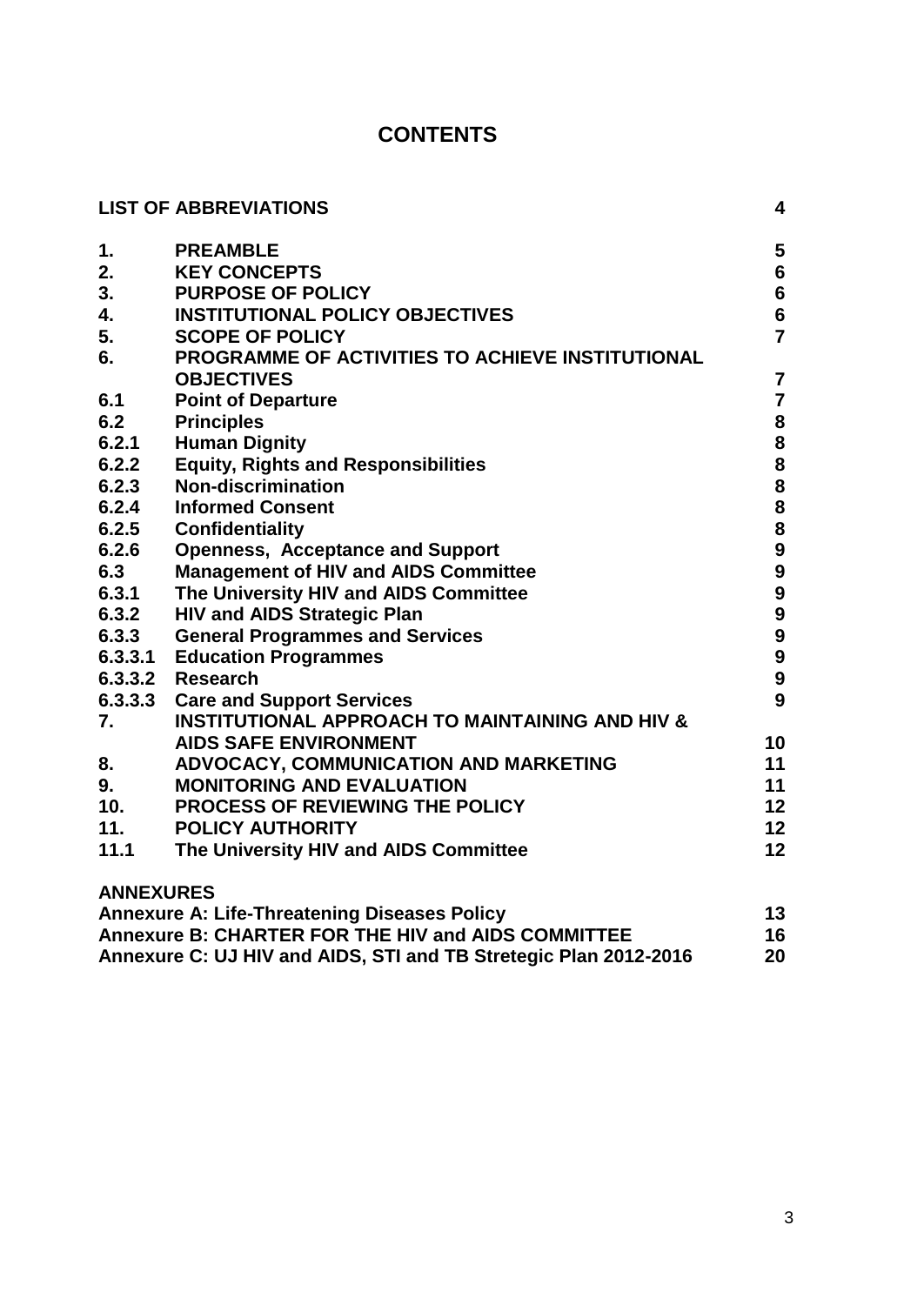# **ABBREVIATIONS AND ACRONYMS**

| <b>AIDS</b>    | <b>Acquired Immunodeficiency Syndrome</b>              |
|----------------|--------------------------------------------------------|
| <b>ART</b>     | <b>Antiretroviral Treatment</b>                        |
| <b>ARV</b>     | Antiretroviral                                         |
| CD4            | Immune Helper T cells that have CD4 on their membranes |
| <b>CHE</b>     | <b>Council for Higher Education</b>                    |
| <b>DHET</b>    | Department of Higher Education and Training            |
| <b>DOH</b>     | Department of Health                                   |
| <b>EAP</b>     | <b>Employee Assistance Programme</b>                   |
| <b>HAART</b>   | <b>Highly Active Antiretroviral Therapy</b>            |
| <b>HCT</b>     | <b>HIV Counselling and Testing</b>                     |
| HE             | <b>Higher Education</b>                                |
| <b>HEAIDS</b>  | <b>Higher Education HIV/AIDS Programme</b>             |
| <b>HEIs</b>    | <b>Higher Education Institutions</b>                   |
| <b>HESA</b>    | <b>Higher Education South Africa</b>                   |
| <b>HIV</b>     | Human Immunodeficiency Virus                           |
| <b>HR</b>      | <b>Human Resources</b>                                 |
| <b>ILO</b>     | International Labour Organization                      |
| <b>IOHA</b>    | Institutional office for HIV & AIDS                    |
| <b>LRA</b>     | <b>Labour Relations Act</b>                            |
| M&E            | Monitoring and Evaluation                              |
| <b>MEC</b>     | <b>Management Executive Committee</b>                  |
| <b>NGO</b>     | Non-governmental organisation                          |
| <b>NSP</b>     | <b>National Strategic Plan</b>                         |
| Ols            | <b>Opportunistic Infections</b>                        |
| <b>PEP</b>     | Post-Exposure Prophylaxis                              |
| <b>PLHIV</b>   | Person(s) living with HIV                              |
| <b>PSYCAD</b>  | <b>Psychological Services and Career Development</b>   |
| <b>SABCOHA</b> | South African Business Coalition on HIV/AIDS           |
| <b>SADC</b>    | Southern African Development Community                 |
| <b>STDs</b>    | <b>Sexually Transmitted Diseases</b>                   |
| <b>STIs</b>    | <b>Sexually Transmitted Infections</b>                 |
| TΒ             | <b>Tuberculosis</b>                                    |
| UJ             | University of Johannesburg                             |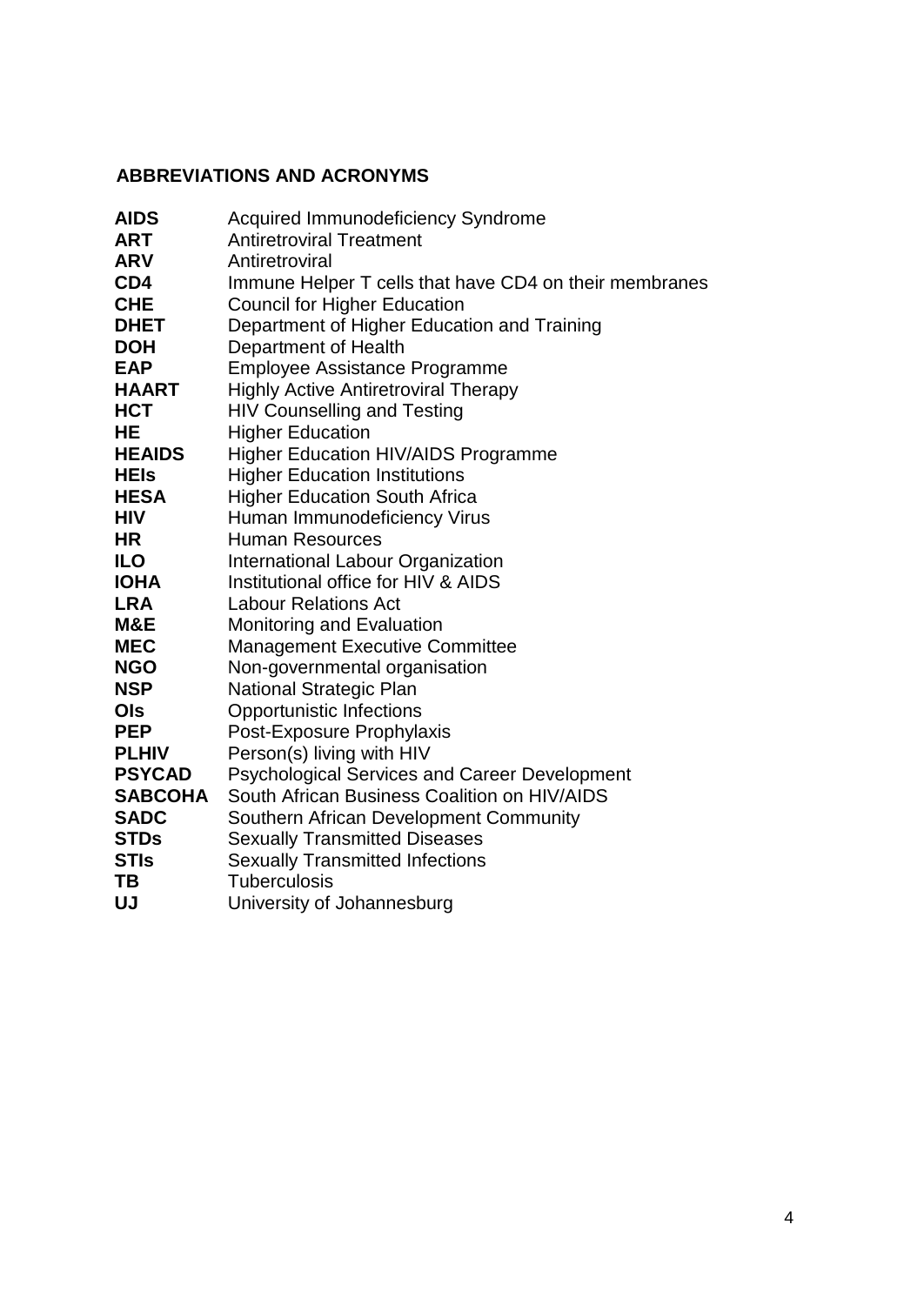# **HIV AND AIDS POLICY**

## **1. PREAMBLE**

The University of Johannesburg acknowledges the seriousness of the Human Immunodeficiency Virus (HIV) and Acquired Immunodeficiency Syndrome (AIDS) epidemic and its implications for employees, students and patients attending the UJ clinics as well as for the broader community. The University is classified as a comprehensive university and offers both academic and vocational programmes. The University of Johannesburg has four campuses, namely: the Auckland Park Kingsway campus (APK), the SOWETO campus (SWC), the Bunting Campus (APB) and the Doornfontein campus (DFC). All four campuses are located in the Gauteng Province and more specifically in the urban surroundings of Johannesburg.

The University's profile poses specific challenges to its HIV and AIDS, STI and TB programme and therefore the University's commitment to pro-actively formulate and implement strategies that maintain a work, learning and clinic environment that contain the spread and impact of the disease and contribute towards minimizing the social, economic and human consequences of the epidemic. Furthermore, in keeping with its vision of putting intellectual capital to work, the University recognizes its role in developing students and academic employees who, through their respective disciplines and research, can make meaningful contributions to addressing the issues pertaining to HIV and AIDS at all levels of society.

## **2. DEFINITIONS OF KEY CONCEPTS**

- 2.1 HIV stands for the human immunodeficiency virus that causes the immune system (the body's defense against infections and diseases) to weaken and leads to AIDS related infections.
- 2.2 AIDS refers to the acquired immunodeficiency syndrome. HIV severely damages a person's immune system so that the body can no longer fight off infections and diseases. This result in a group of particular medical conditions called "AIDS defining conditions or illnesses" and Acquired Immune Deficiency Syndrome (AIDS) has developed.
- 2.3 HIV is only passed on by the following body fluids: blood, semen, vaginal and cervical fluids and breast milk. HIV is usually transmitted from the infected person to another when one or more of these fluids enter into another person's body.
- 2.4 The main types of HIV transmission in South Africa is through unprotected sexual intercourse, from an infected mother to her child during birth, breastfeeding, through contaminated (infected) needles shared by drug users or through contaminated blood products (now rare because of blood screening).
- 2.5 In some settings there is a minimal risk of being infected with HIV-infected blood, like in a hospital, laboratory, dangerous work environment etc. These risks can be eliminated by using universal precautions like: everyone should wear rubber gloves when dealing with blood and all blood spills should be cleaned up immediately.
- 2.6 Tuberculosis, or TB, is an infectious bacterial disease caused by Mycobacterium tuberculosis, which most commonly affects the lungs. It is transmitted from person to person via droplets from the throat and lungs of people with the active respiratory disease. In healthy people, infection with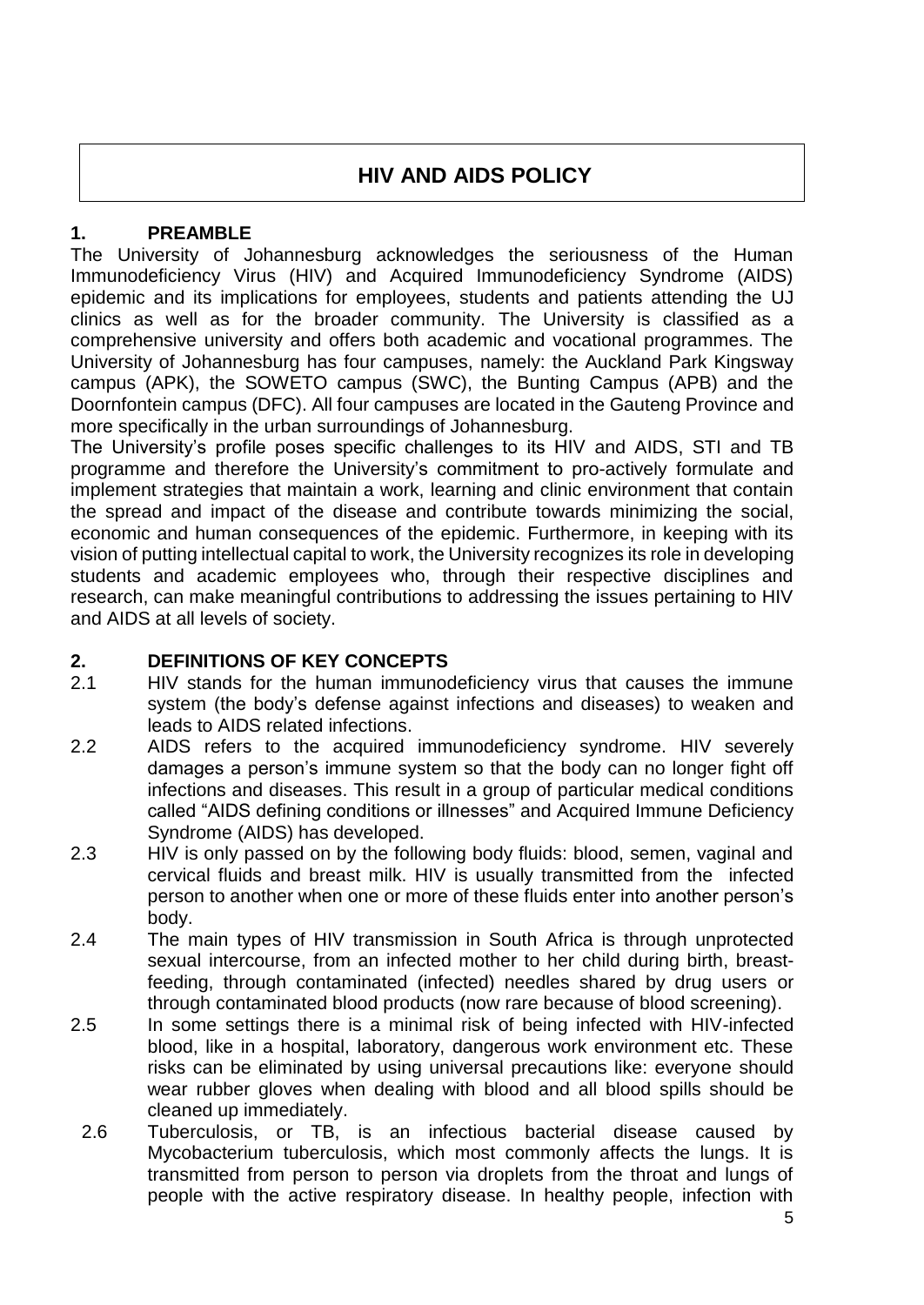Mycobacterium tuberculosis often causes no symptoms, since the person's immune system acts to "wall off" the bacteria. The symptoms of active TB of the lung are coughing, sometimes with sputum or blood, chest pains, weakness, weight loss, fever and night sweats. Tuberculosis is treatable with a six-month course of antibiotics.

2.7 Comprehensive response to HIV and AIDS, STIs and TB refers to the recognition that HIV and AIDS and TB are biological, social, psychological, developmental and economic epidemics that require a comprehensive approach. Furthermore, this response must take cognizance of global developments on HIV and AIDS, STIs and TB and align interventions to these "best practices" in measurable terms. Thus the importance of an effective monitoring and evaluation system to support such a response.

## **3. PURPOSE OF THE POLICY**

The purpose of this policy is to:

- 3.1 Establish a clear set of directives, guidelines, processes and procedures that ensure all members of the University community have a broad understanding of:
- 3.1.1 The comprehensive response that will reduce the negative impact of HIV and AIDS, STIs and TB.
- 3.1.2 The comprehensive monitoring of UJ leadership response within the institution, including staff and student structures.
- 3.1.3 The curriculum response in terms of teaching and learning, research and community engagement, as well as an integrated approach to curriculum within and among departments and/or faculties.
- 3.1.4 The HIV and AIDS Prevention, Prophylactic and Control Programme to ensure the occupational risks of transmitting or contracting the disease is held in check and as a result minimize long- and short-term risk for the University.
- 3.2 Make provision for programmes and services which incorporate:
- 3.2.1 Sustained programmes and services for the prevention of HIV and AIDS, sexually transmitted infections and other related opportunistic infections such as Tuberculosis;
- 3.2.2 Management of and support services for employees and students who are living with HIV or AIDS, STIs and TB;
- 3.2.3 Engagement with external organizations at regional, and national levels and participation in community outreach projects where appropriate;
- 3.2.4 Strategies to deal with the direct and indirect costs of HIV and AIDS and TB at the University with due regards to affordability.
- 3.2.5 Human rights by promoting the constitutional rights of every person at UJ. In this regard, the UJ will not allow discrimination against students or staff, as well as vulnerable and marginalized groups**.**
- 3.3 Establish an HIV and Aids Committee with a clearly defined charter.
- 3.4 Make provision for subcommittees/working groups, as and when necessary, to engage representatives from all sectors (employees and students) within the University as full partners in the development and implementation of comprehensive academic, research, prevention and care strategies.

# **4. INSTITUTIONAL POLICY OBJECTIVES**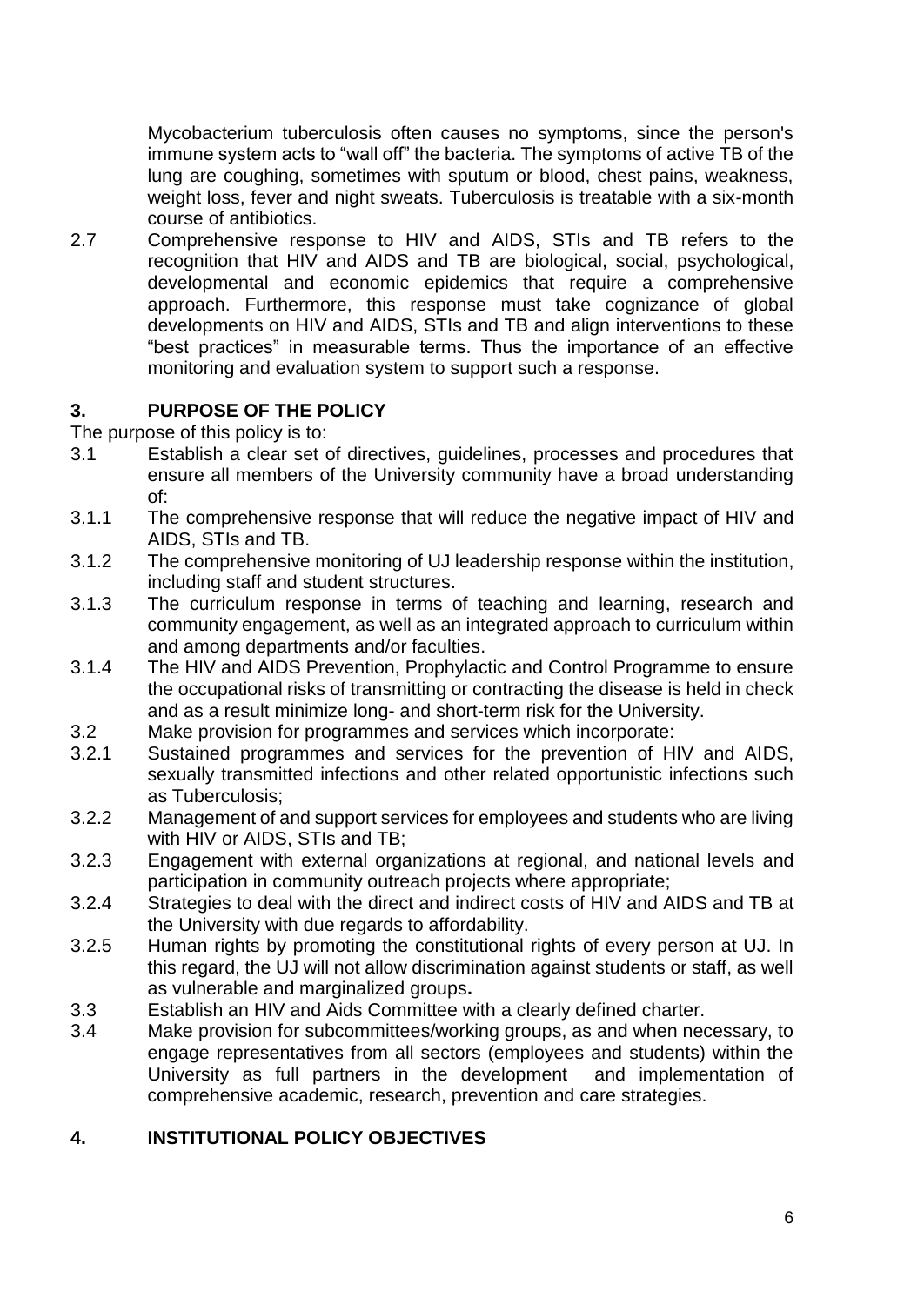- 4.1 To provide strong, committed, institutional and societal leadership through the institution's role of producing graduates, stimulating academic discourse and disseminating new knowledge through:
- 4.1.1 Ensuring the use of corporate governance by reporting to institutional corporate governance structures including executive management, Senate and Council;
- 4.1.2 Ensuring active involvement by student leadership through participation of the SRC and House Committees;
- 4.1.3 Developing relevant personal and professional skills on HIV and AIDS and TB within an integrated comprehensive curricula within all faculties;
- 4.1.4 Identifying and appropriately supporting strong and relevant institutional research entities and individual researchers and
- 4.1.5 Providing open debate on HIV and AIDS issues to add to and influence discussions in relevant structures in society.
- 4.2 To create a healthy and safe environment within the university that is based on ethical principles, legal norms and human rights through:
- 4.2.1 Addressing the issues of stigma and discrimination through institutional policies;
- 4.2.2 Providing comprehensive support services to staff and students through a combination of in-house and referral systems;
- 4.2.3 Developing an effective workplace programme for UJ employees;<br>4.2.4 Prioritizing prevention interventions and programmes, including per
- Prioritizing prevention interventions and programmes, including peer education, HCT, programmes to address gender-based violence and promote gender equity, alcohol and substance abuse prevention training, education and behaviour change programmes informed by research and good practice.
- 4.3 To establish an institutional response to the impact of HIV and AIDS, STIs and TB that is co-ordinated, comprehensive and integrated through:
- 4.3.1 Establishing platforms that allow for collaboration and the exchange and dissemination of innovative ideas and findings between institutions and other communities at local, national and international levels;
- 4.3.2 Establishing clear strategies referring explicitly to responding to HIV and AIDS, STIs and TB through research, teaching and learning and community engagement:
- 4.3.3 Developing proposals for promoting active involvement and participation of students and student leadership organizations in HIV and AIDS related activities and
- 4.3.4 Benchmarking good practices around interventions for staff, students and community engagement among institutions and against other national and international HIV and AIDS**,** STIs and TB policies, programmes and protocols on a continuous basis.

# **5. SCOPE OF POLICY**

This policy applies to all University employees whether on medical aid or not and includes: academic, administrative and support staff and contract workers on all campuses in all occupational categories and persons being considered for employment as well as prospective and registered students (undergraduate, postgraduate and parttime students) of the University. Referrals to the external EAP services are available to immediate family members of permanent and contract UJ employees.

# **6. PROGRAMME OF ACTIVITIES TO ACHIEVE POLICY OBJECTIVES**

# **6.1 Point of Departure**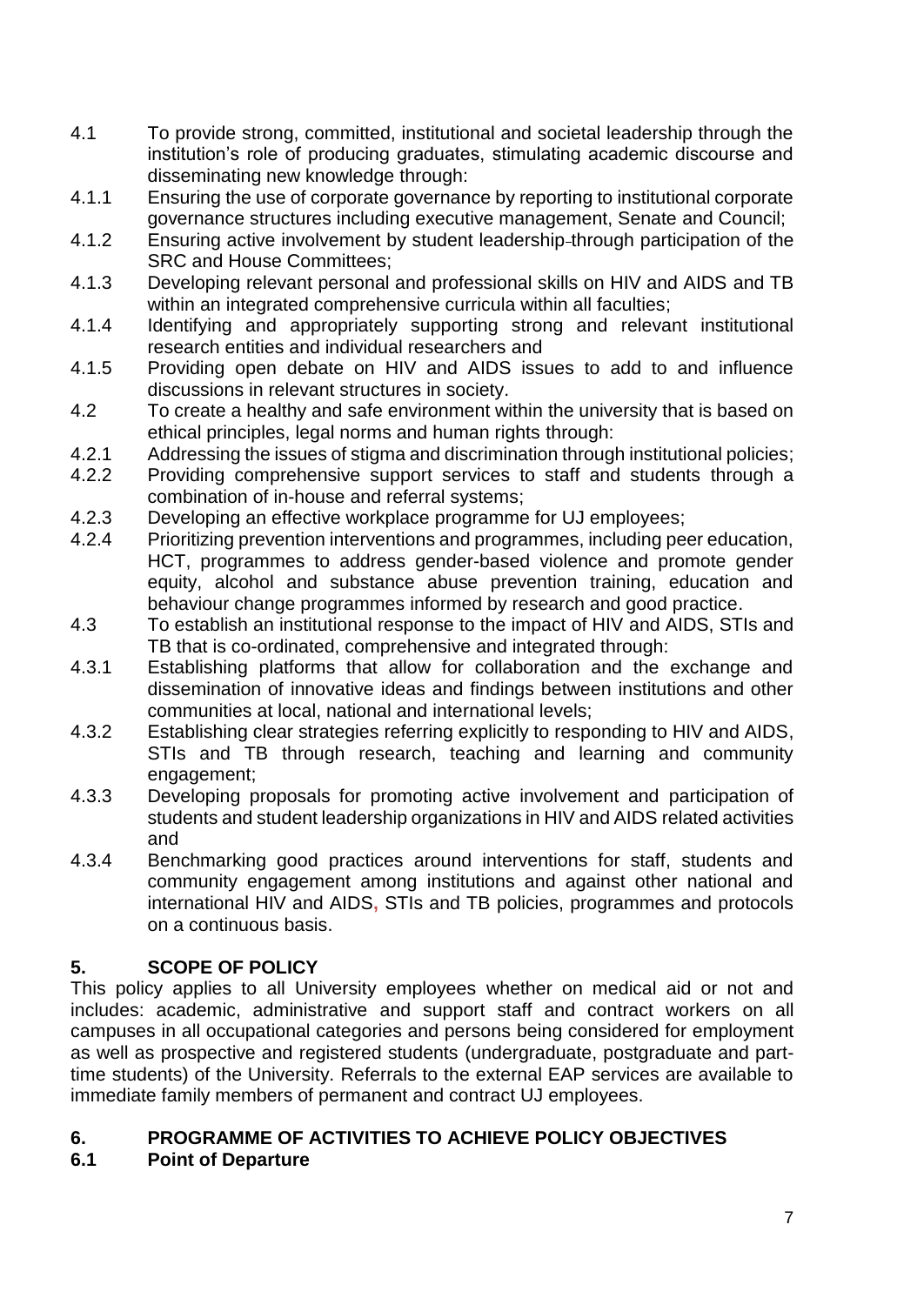The University's Policy on HIV and AIDS, STIs and TB has been formulated within the context of the Constitution of South Africa and Bill of Human Rights, the Labour Relations Act, Basic Conditions of Employment Act, Promotion of Equality and Prevention of Unfair Discrimination Act, Compensation for Occupational Injuries and Diseases Act, Occupational Health and Safety Act, Policy and Strategic Framework for HIV and AIDS, STIs and TB for Higher Education in South Africa, the South African National Strategic Plan for HIV and AIDS, STIs and TB, the Department of Health's HIV/AIDS, Sexually Transmitted Infections (STIs) and TB Strategic Plan and the UJ Strategic plan for HIV and AIDS, STIs and TB.

- 6.1.1 By establishing partnerships with relevant external agencies and between employees and students internally, the University commits itself to engaging actively with comprehensive HIV and AIDS, STIs and TB programmes in efforts to combat the disease.
- 6.1.2 All members of the University community are responsible for their own health, for avoiding harming the health of others, where at all possible, and for contributing to the eradication of the disease.
- 6.1.3 The principle of sound corporate management with regard to financial management is applied.

# **6. 2 Principles**

The fundamental principle is that HIV and AIDS compromised persons are treated in all relevant respects like other persons with comparable lifethreatening conditions in accordance with the section outlined under the HR conditions of employment (D 35, p. 114) as contained in Annexure A.

#### **6.2.1 Human Dignity**

All persons have the right to have their dignity respected and protected.

### **6.2.2 Equity, Rights and Responsibilities**

- 6.2.2.1 All employees and/or students have a right to a safe working/learning environment and to be protected from HIV, STIs and TB, but also have the coexisting responsibility for maintaining this environment.
- 6.2.2.2 Employees/students living with HIV or Aids or TB have the same rights as all employees/students to lead as full a professional and/or educational life as possible and carry the obligation not to deliberately spread the infection.

#### **6.2.3 Non-discrimination**

- 6.2.3.1 Employees/students are protected against discrimination, stigmatization and victimization.
- 6.2.3.2 A supportive and non-discriminatory environment should be created for members of the University Community infected with or affected by HIV or AIDS or TB in order to counteract prejudice and discrimination.

### **6.2.4 Informed Consent**

- 6.2.4.1 No staff member/student/patient at the clinic shall be required to undergo HIV and TB testing without informed consent.
- 6.2.4.2 Testing is accompanied by appropriate counselling.
- 6.2.4.3 Disclosure to third parties may only be made if informed written consent is obtained from the person concerned.

# **6.2.5 Confidentiality**

- 6.2.5.1 The University respects the right of individuals to confidentiality about their HIV or AIDS or TB status unless legally otherwise indicated.
- 6.2.5.2 Testing and counselling on the campus is confidential. This includes testing by external service providers.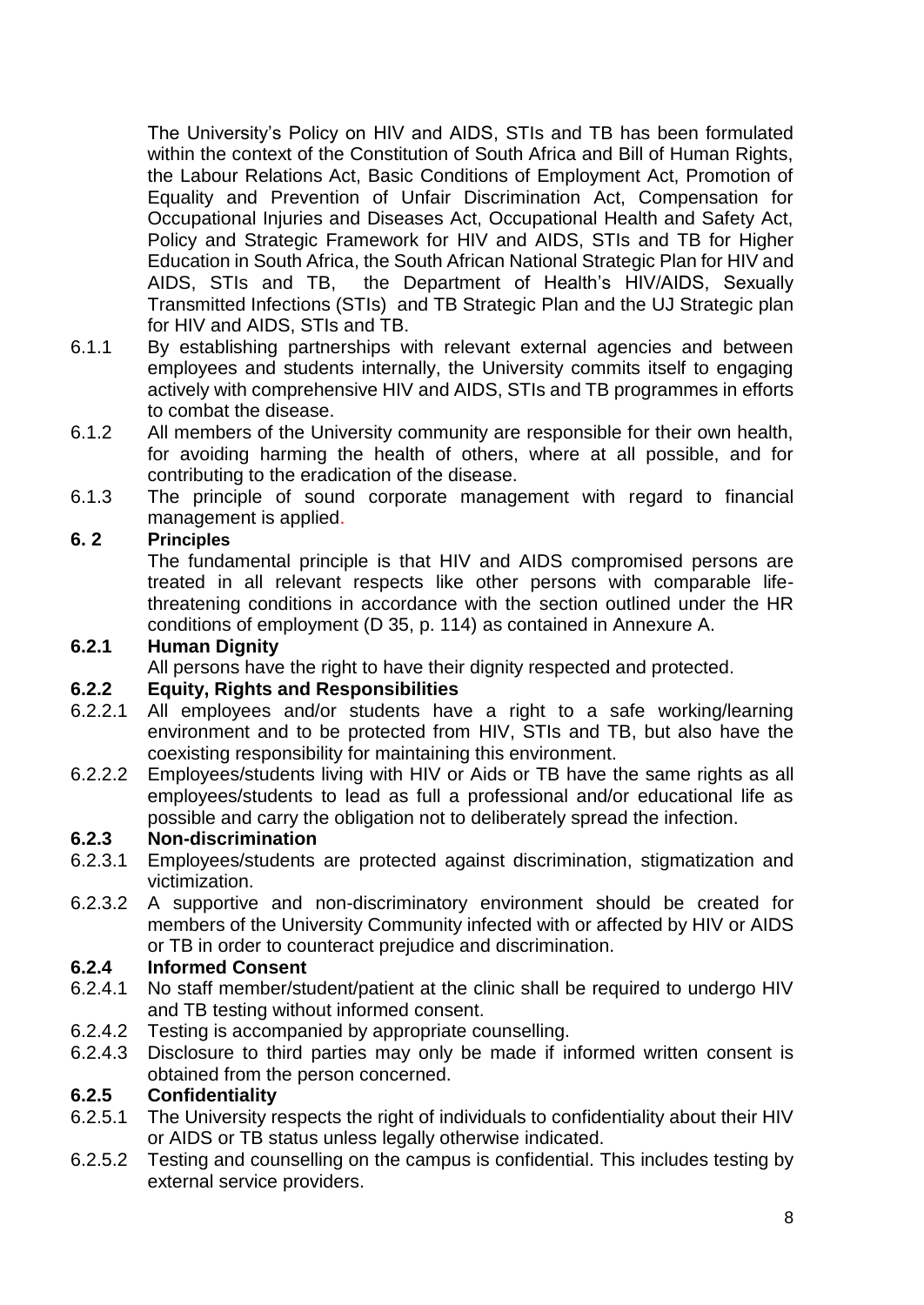6.2.5.3 Any person to whom information about an individual's status is disclosed is legally required to keep this information confidential. Any breach of confidentiality may justify legal liability or disciplinary action against the discloser of such information.

## **6.2.6 Openness, Acceptance and Support**

- 6.2.6.1 Openness, acceptance and support for employees and students who voluntarily disclose their HIV status is promoted by:
- 6.2.6.2 Encouraging persons openly living with HIV or AIDS to conduct or participate in education, prevention and awareness programmes;
- 6.2.6.3 Encouraging the development of support groups for employees and students living with HIV or AIDS or TB
- 6.2.6.4 Ensuring that persons who are open about their HIV status are not unfairly discriminated against or victimised/stigmatised.

# **6.3 Management of HIV and AIDS, STIs and TB**<br>**6.3.1** The University HIV and AIDS Committee

**6.3.1 The University HIV and AIDS Committee** The University HIV and AIDS Committee operates in accordance with the Charter as stipulated in Annexure B.

#### **6.3.2 HIV and AIDS, STI and TB Strategic Plan**

- 6.3.2.1 A University HIV and AIDS**,** STI and TB Strategic Plan is based on a comprehensive approach to the management of the HIV and AIDS epidemic and is developed in accordance with the provisions of this policy, the Policy framework on HIV and AIDS for Higher Education in South Africa and the South African National AIDS Strategic plan.
- 6.3.2.2 The strategic plan is monitored and updated on an ongoing basis and reviewed annually. See Annexure C.

### **6.3.3 General Programmes and Services**

All HIV and AIDS, STIs and TB education, research, prevention, counselling, care and support programmes and services are viewed within the broader social context. In this regard, the University commits itself to forming partnerships with governmental and non-governmental organisations and the private sector for the implementation of practicable, cost-effective and sustainable HIV and AIDS, STIs and TB Programmes.

#### **6.3.3.1 Education Programmes**

- (a) All education programmes related to HIV and AIDS, STIs and TB are addressed in an integrated manner and are all aligned with national standards.
- (b) All employees and students have access to HIV and AIDS, STI and TB education and awareness programmes. Such programmes provide information and teach the skills necessary for the University community to prevent themselves and others from becoming infected and to combat discrimination as well as providing guidance to employees and students on how to live, work and interact with people living with HIV or AIDS or TB. Information about universal safety precautions in the work and learning environment are also provided.
- (c) Where appropriate, education about HIV and AIDS, STIs and TB forms part of the University's outreach programme.
- (d) Attention is paid to related issues such as gender sensitivity as well as rape, sexual abuse and violence.

#### **6.3.3.2 Research**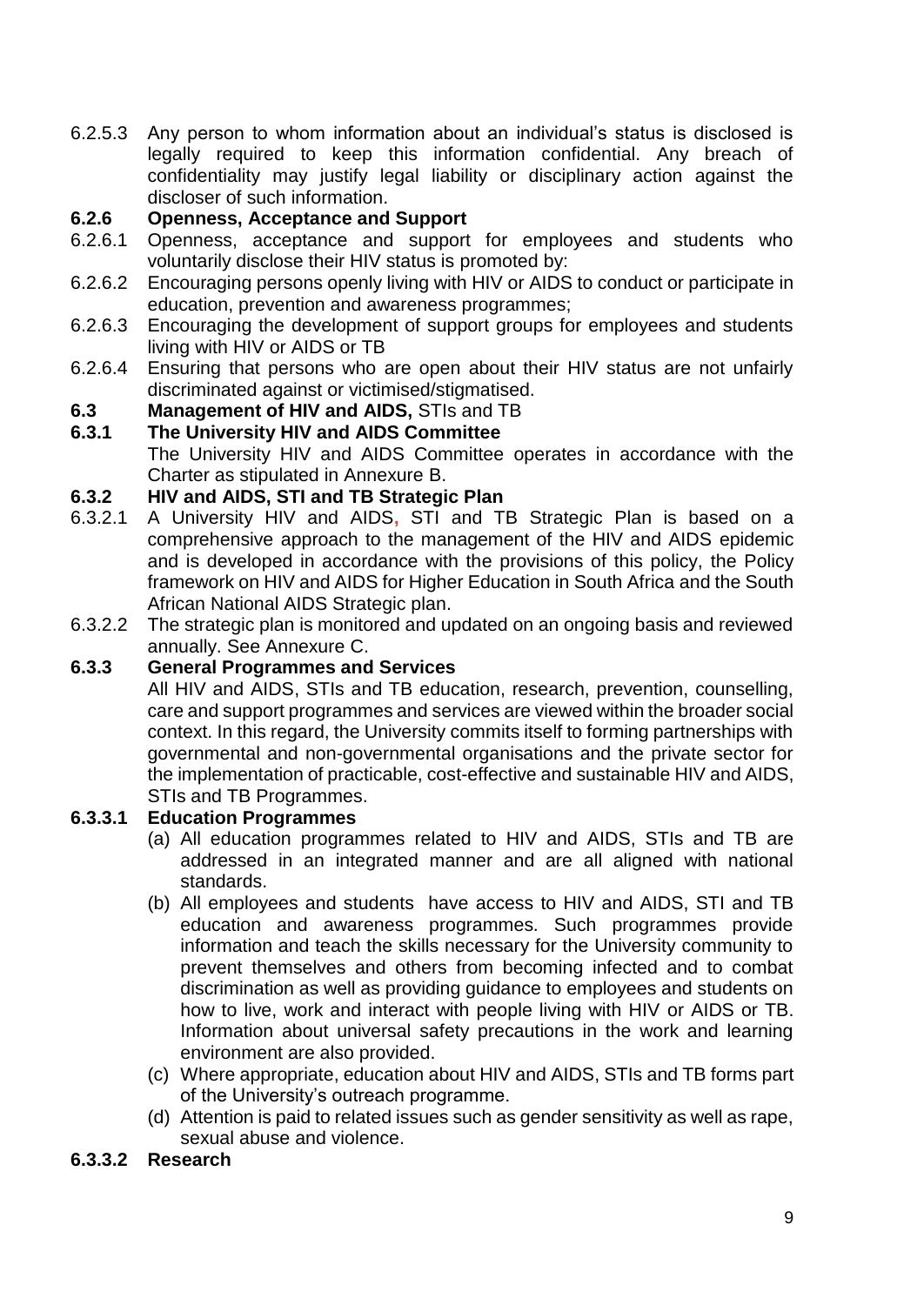- (a) The University encourages postgraduate research founded on HIV and AIDS, where appropriate.
- (b) The University encourages research collaboration with internal, external and international partners for the purpose of:
	- (i) Sharing expertise concerning best practice in the management of HIV and AIDS, STIs and TB;
	- (ii) Joint and/or disciplinary projects;
	- (iii) Funding opportunities.
- (c) All activities pertaining to the gathering, collation and distribution of information concerning HIV and AIDS, STIs and TB are conducted in accordance with the provisions of the University's Code of Academic and Research Ethics.

#### **6.3.3.3 Care and Support Services**

- (a) HIV counselling and testing, STI and TB screening for employees and students;
- (b) Confidential pre- and post-test HIV counselling;
- (c) Support and counselling to infected and/or affected employees and students;
- (d) Where necessary, referral of employees and students for further management to appropriate divisions within the University and/or appropriate professionals, institutions and/or organisations in the community;
- (e) The establishment of support groups for employees and students infected and/or affected by HIV or AIDS, where feasible;
- (f) Wellness programmes;
- (g) Condoms are available in easily accessible locations;
- (h) TB screening and testing for employees and students;
- (i) Monitoring the health status of the infected individuals;
- (j) Managing the disease within the scope of resources available.

### **7. INSTITUTIONAL APPROACH TO MAINTAIN AN HIV AND AIDS SAFE ENVIRONMENT THROUGH RISK REDUCTION**

- 7.1 In terms of the Compensation for Occupational Injuries and Diseases Act (130 of 1993), HIV may be regarded as an accident if such infection is acquired as a result of an incident that arises out of, and in the course of a person's employment, provided that the time, date, place and circumstances of the incident are ascertainable and reported as prescribed by the law.
- 7.2 In respect of employees, students and patients, the University shall, as far as is reasonably practicable, provide a safe working, learning and clinic environment.
	- (a) Approved universal infection control measures are in place and implemented in clinics, laboratories, on the sports fields and at first aid stations;
	- (b) Provision is made for appropriate equipment, materials/barrier clothing (e.g. gloves) and disposal measures for potentially contaminated by-products in clinics, laboratories emergency medical care locations and first aid stations/boxes;
	- (c) Approved protocols pertaining to universal precautions in respect of infection control and dealing with bodily fluids/by-products are prominently displayed in all relevant working areas;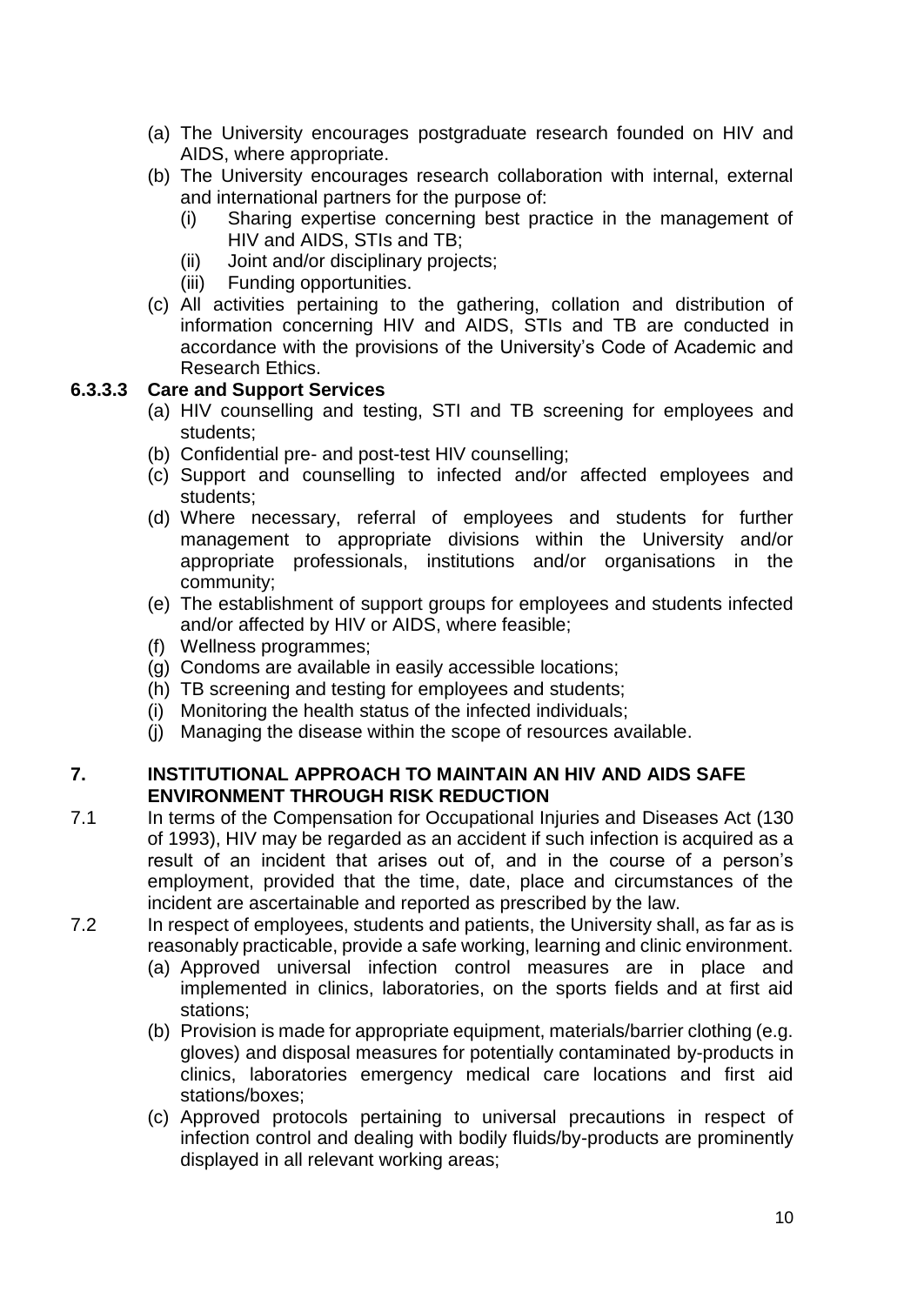- (d) Education and training of relevant employees and students concerning universal infection control measures, protective clothing,disposal measures for potentially contaminated by-products and the needle-stick policy.
- 7.3 An approved Needle-stick Policy is in place and implemented at all official locations (e.g. clinics and laboratories) and in all officially recognised University situations (e.g. sport and emergency medical care locations and life-support vehicles).
- 7.4 Occupationally acquired HIV and TB exposure is managed in accordance with the COID Act and protocols and approved by the Executive Management Operational Committee.
- 7.4.1 All HIV related incidents are reported to the Occupational Health and Occupational Safety Divisions in accordance with official procedures on and the prerequisite form completed as soon as possible.
- 7.4.2 All TB related incidences are immediately reported to the Primary and Occupational Health Care services in accordance accordacne with protocol and procedures.
- 7.4.3 Employees, students or patients who have been exposed to infection in the course of their official duties, their studies or as a patient will receive the appropriate assistance from the University in accordance with the relevant protocols. This may include anti-retroviral medication (and associated counselling), under medical advice, in an emergency situation at a public or private hospital dependent on health insurance cover.
- 7.4.4 If necessary post-exposure care and support is available in accordance with the provisions of this Policy.

### **8. ADVOCACY, COMMUNICATION AND MARKETING**

8.1 The UJ HIV & AIDS Committee, will ensure that communication and awareness of the HIV policy to the wider UJ Community takes place:

| DEPARTMENT/FACULTY/CONSTITUENCY/   | <b>RESPONSIBLE PERSON</b>          |  |  |
|------------------------------------|------------------------------------|--|--|
| <b>COMMITTEE</b>                   |                                    |  |  |
| 1. MEC/MECA/MECO/ELG               | <b>MEC Representative</b>          |  |  |
| 2. ACADEMIC FACULTY BOARD MEETINGS | Academic representatives           |  |  |
| 3. UNIONS                          | <b>Union Representatives</b>       |  |  |
| 4. SRC AND HOUSE COMMITTEES        | <b>Executive Director: Student</b> |  |  |
|                                    | <b>Affairs</b>                     |  |  |
| 5. UJ STAFF                        | HR Representative(s)               |  |  |
| 6. MARKETING AND ADVOCACY          | Corporate Marketing,               |  |  |
|                                    | Student Media, IOHA, HIV           |  |  |
|                                    | <b>Committee Chairperson</b>       |  |  |

### **8.2 Dealing with Stigma, Discrimination and Vulnerable Groups**

Stigma, discrimination and vulnerable groups will form part of all education and awareness programmes at the UJ. Special attention will be given to women and young adults to reduce the impact of the HI virus at the institution.

### **9. MONITORING AND EVALUATION**

The UJ realizes the importance of a monitoring and evaluation process to measure impact and progress. In support of this it has established clear reporting guidelines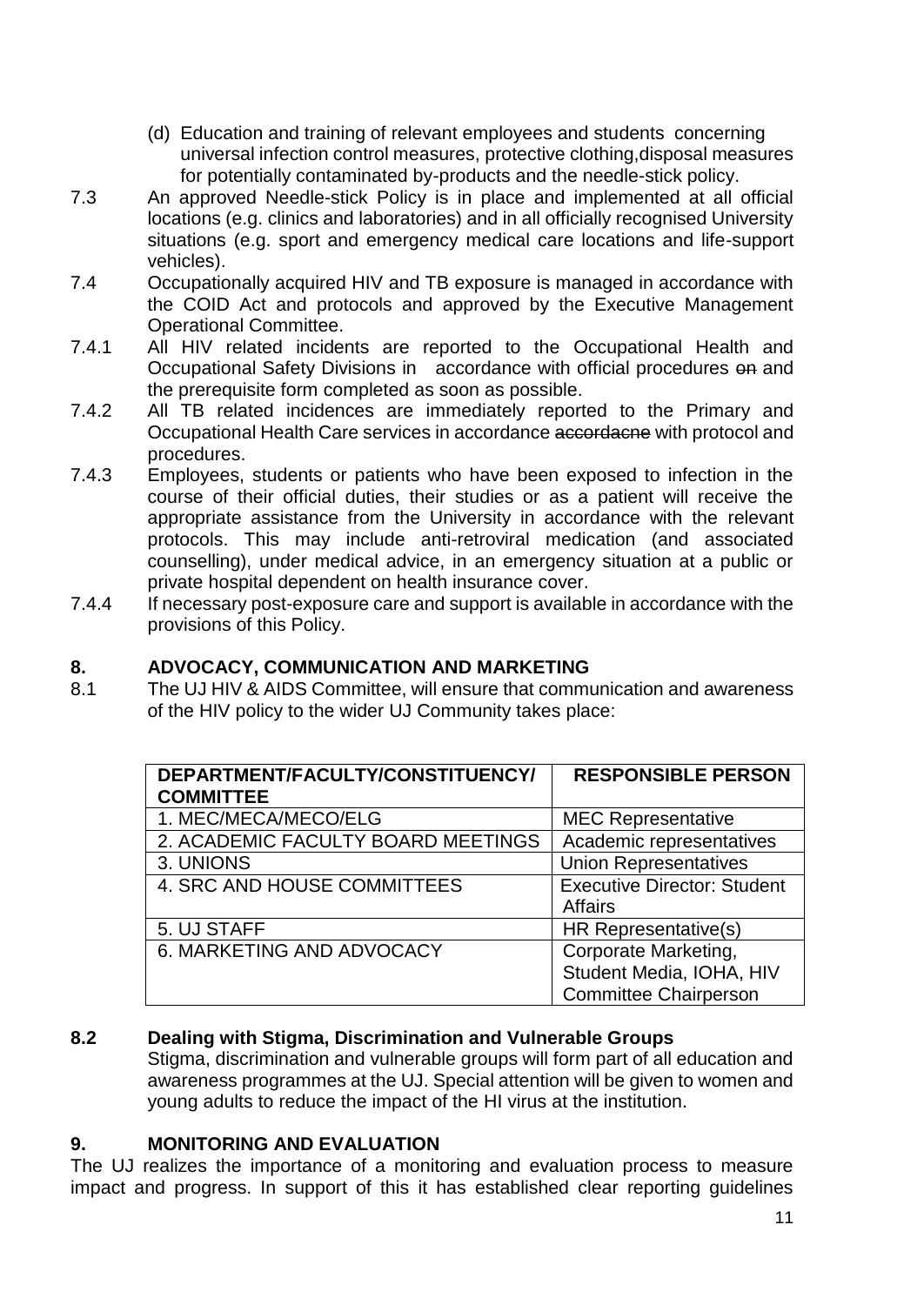through the Corporate Governance Department of the University. Specific indicators per key area has been developed and relevant faculties, departments and divisions submit quarterly reports to the Chairperson of the HIV and AIDS Committee. This report serves at the MEC, Council and other relevant UJ Management Forums.

# **10. PROCESS OF REVIEWING THE POLICY**

- Regular review of the Policy is conducted in accordance with the approved University Policy on Policy Development. The process takes place in consultation with the relevant quality assurance structures at faculty and institutional level and under the auspices of the official custodian of this policy namely the Registrar.
- 10.2 Protocols are reviewed on an annual basis in accordance with the latest scientific findings, amendments to national legislation and/or national and regional strategic plans.

# **11. POLICY AUTHORITY**

#### **11.1 The University HIV and AIDS Committee**

The University HIV and AIDS Committee operates in accordance with the Charter as stipulated in Annexure B.

Revised: 25 April 2013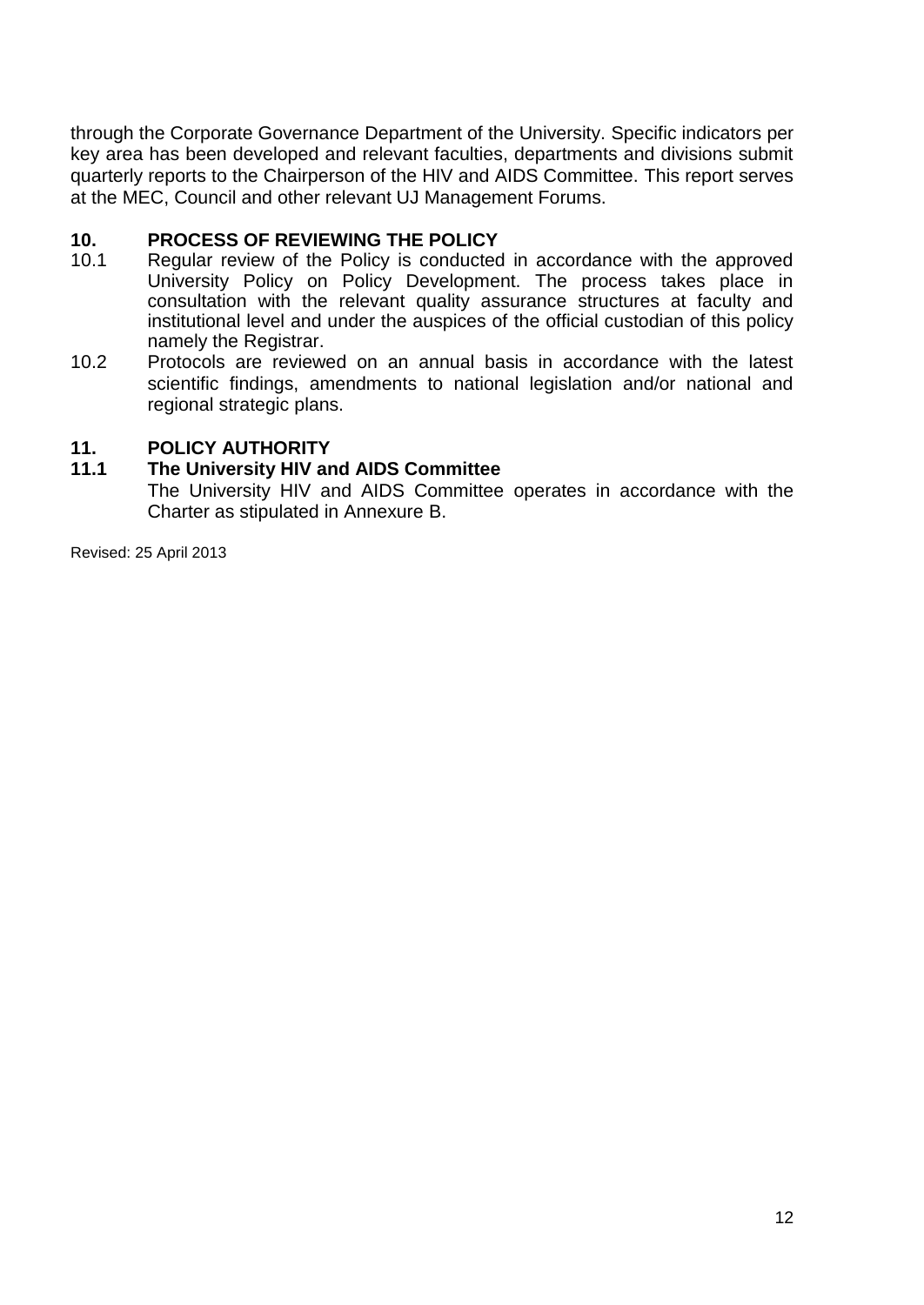#### **Annexure A**

#### **Life-Threatening Diseases Policy**

#### **Introduction**

- (a) The University recognises its responsibility towards the health of employees by providing a safe working environment.
- (b) The University also recognises that employees may wish to work as long as possible after contracting a life-threatening disease such as cancer, heart disease, TB, HIV infection or other vital organ disease.
- (c) Life-threatening diseases or illnesses may require that employees need special assistance to enable them to continue employment for as long as the needs of the University and the competence of employees allow.

#### **Definitions and interpretation**

(a) In this Policy, unless the context indicates otherwise-

**"effective date"** means the date of coming into operation of the harmonised conditions of service of the University of Johannesburg;

**"Policy"** means this Life-threatening Diseases Policy.

**"life-threatening disease"** means any disease/illness that reduces the life expectancy of the employee such as cancer, heart disease, TB, HIV infection or other vital organ disease.

(b) If any provision confers any right or imposes any obligation on any party, then notwithstanding that it is only in the interpretation paragraph, effect must be given to it as if it were a substantive provision.

#### **Application**

This Life-Threatening Diseases Policy applies to all employees of the University.

#### **Policy**

(a) In keeping with the spirit of the provisions of the Constitution of the Republic of South Africa (Chapter 2: Bill of Rights, Section 14: Privacy), and in terms of the specific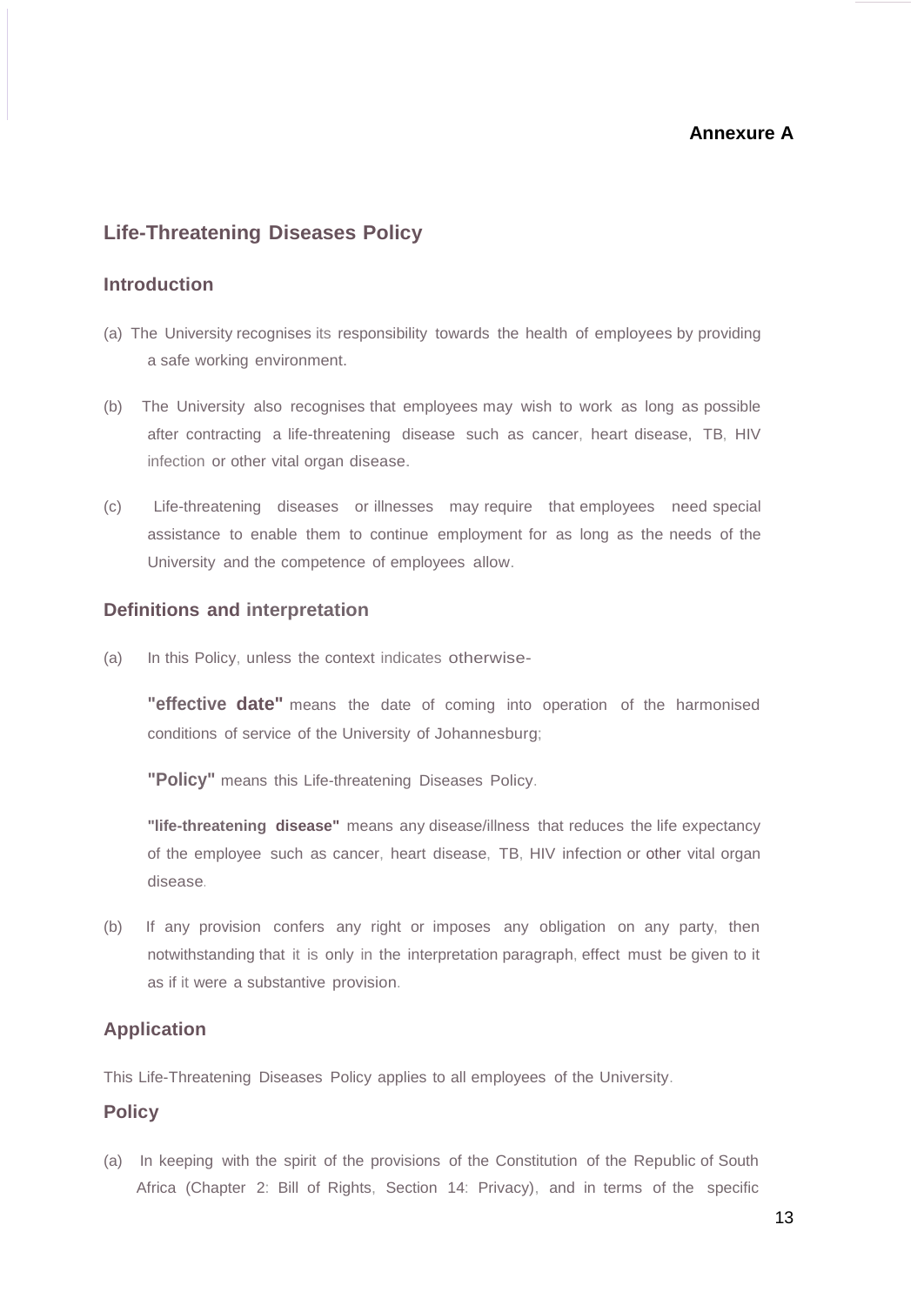provisions of the Employment Equity Act (55 of 1998: Section5(4)), no (prospective) employee is compelled to disclose a life-threatening disease that the (prospective) employee may have.

- (b) The University undertakes to deal with all cases of life-threatening disease in terms of the law and in terms of fair practice.
- (c) The University considers it desirable that employees or prospective employees who are HIV positive or have other life-threatening diseases should notify the Executive Director: Human Resources of this.
- (d) If notified by employees, the University will deal with the information in the strictest confidence, and will only disclose it to other persons who are directly involved if it is in the interests of the employees concerned or the University, and then only with the prior written consent of the employees who made the disclosure.
- (e) Any employee who reveals the HIV/AIDS or life-threatening disease status of a fellow employee without prior written consent of the respective employee will expose him/herself to severe disciplinary action.
- (f) The University will take all reasonable precautionary measures to ensure the occupational health and safety of all employees.
- (g) The University will provide continuous education to all employees on the prevention, symptoms and treatment of life-threatening diseases such as HIV/AIDS, TB or cancer.
- (h) The University will arrange for regular screening for TB and voluntary testing for HIV/AIDS.
- (i) If employees as individuals or as a group refuse to work with an infected employee, normal remedial measures are taken in accordance with the University's procedures, which may include:
	- (i) education about the medical condition;
	- (ii) counseling and advice;
	- (iii) transfer of the affected employee.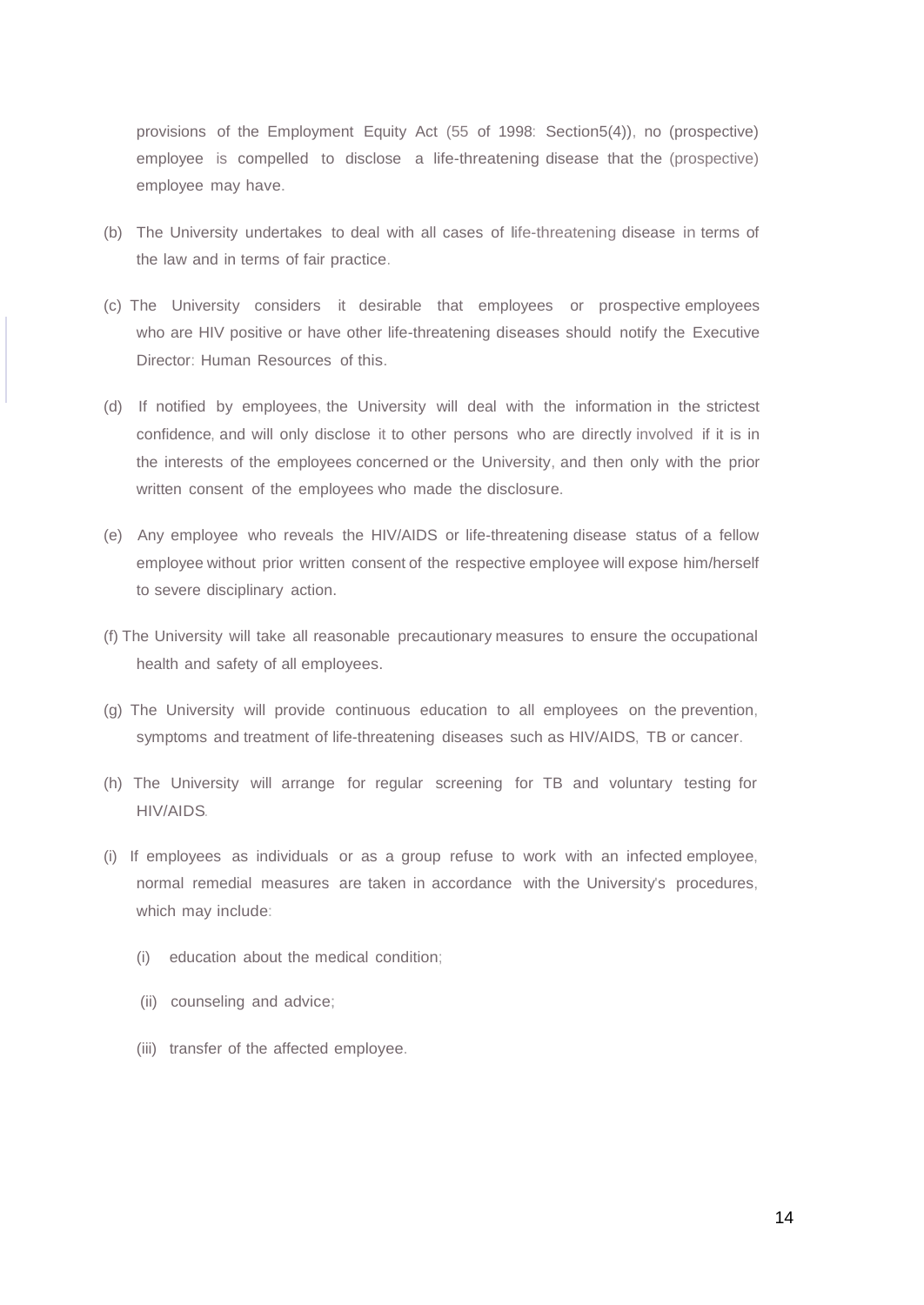- (j) At the written request of employees, the University will arrange statutorily recognised counseling services for employees and/or their family members, and employees will be responsible for the costs of these services if these services cannot be sourced internally.
- (k) If employees are unable to meet the required standard of performance as a result of HIV/AIDS or any other life-threatening disease, the University will act in terms of the provisions of the LRA, Annexure 8, Sections 10 and 11.
- (I) If necessary and feasible, transfer of employees to a more suitable position will be considered.
- (m) If transfer to another position is required as a result of employees' medical status, they will not receive remuneration or benefits that are less than those normally applicable to the position being vacated by the employees, except if mutually agreed otherwise.
- (n) Should employees refuse a transfer, or should no suitable alternative position be available, the employees' services may be terminated on grounds of incapacity after all their sick and accumulative leave has been exhausted.
- (o) The procedures, provisions and regulations of the LRA, the University's retirement funding dispensation and the Group Life Assurance Scheme (as applicable) apply to permanent and fixed-term contract employees who are found to be medically unfit to work on the basis of HIV/AIDS or other life- threatening diseases.
- (p) The University will assist employees in applying for benefits to which they may be entitled.

#### **Effect of non-compliance**

Any non-compliance with this policy will be dealt with in terms of the normal institutional governance and management processes.

#### **ANNEXURE B**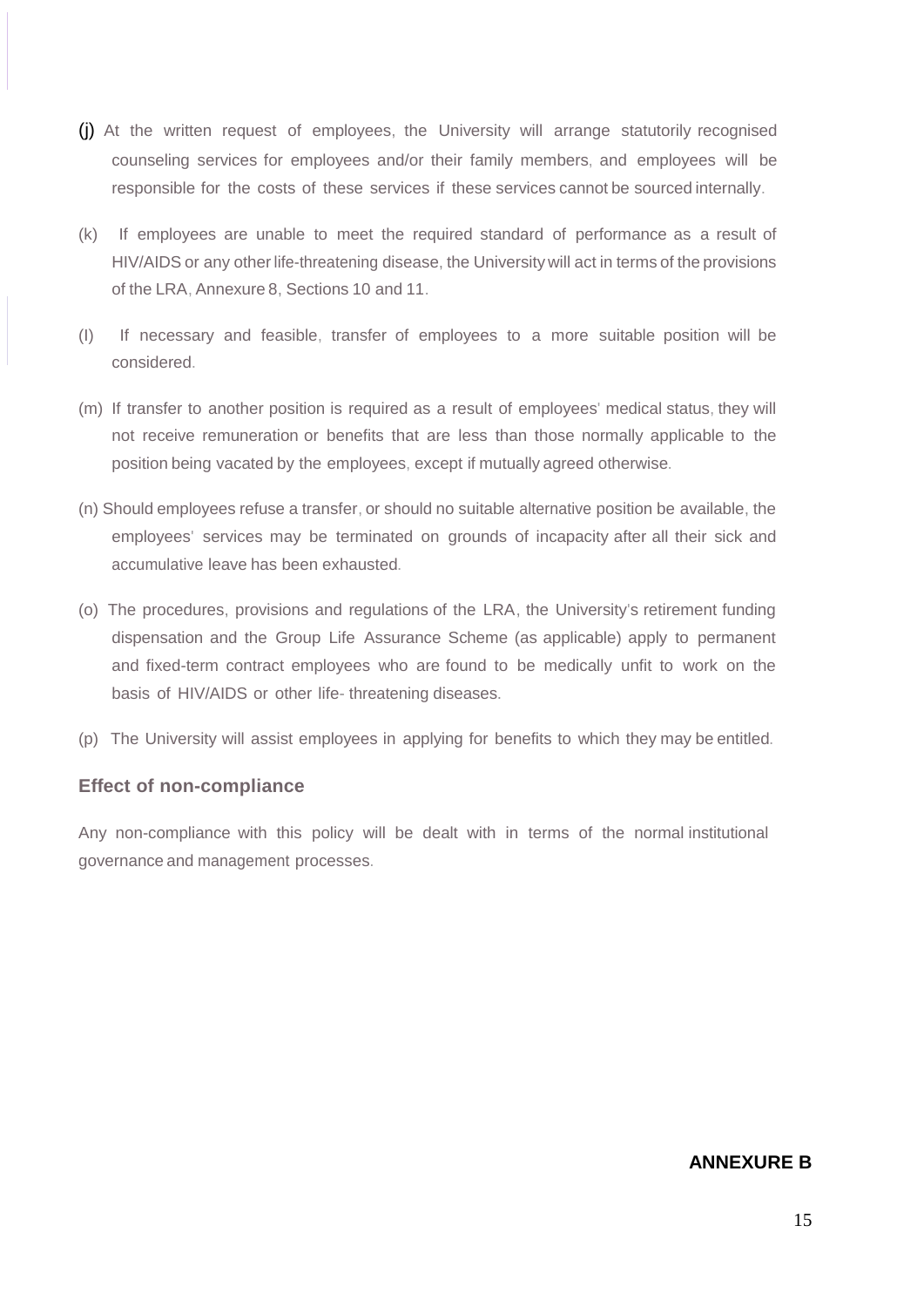

# **CHARTER FOR THE HIV and AIDS COMMITTEE**

# **1. NAME**

The Committee is known as the HIV and AIDS Committee.

# **2. STATUS**

The HIV and AIDS Committee is appointed by the Management Executive Committee (MEC) and reports to the MEC and University Council.

# **3. MISSION AND GOALS**

- 3.1 The HIV and AIDS Committee fulfills a coordinating role in accordance with the National Strategic Plan for HIV and AIDS, STIs and TB, the Policy Framework and Strategy on HIV and AIDS, STIs and TB for Higher Education in South Africa (referred to as HEPF) and functions within the legal and management framework of the University of Johannesburg.
- 3.2 The overall goal is therefore to facilitate the HEPF overall goal within the University community by:
- 3.2.1 reducing the threat of the spread of HIV and AIDS, STIs and TB ;
- 3.2.2 mitigating its impact through planning and capacity development ; and
- 3.2.3 managing the impact of the epidemic in a way that reflects the ethical, social, knowledge transmission and production that is the mission of higher education institutions in society.

### **4. COMPOSITION**

- 4.1 Leadership representative(s) designated by the MEC;
- 4.2 Head: Institutional Office for HIV and AIDS (IOHA);
- 4.3 Senior Representatives from Academic Faculties;
- 4.4 Head: Student Governance;
- 4.5 Head: Student Life
- 4.6 Manager: Health Training Centre;
- 4.7 Head: Campus Health;
- 4.8 Stream Leader: PSYCAD Therapeutic Services (or representative);
- 4.9 Stream Leader: PSYCAD Psycho-educational services (or representative)
- 4.10 Wellness Specialist (HR);
- 4.11 Wellness Coordinator (HR);
- 4.12 One representative selected amongst the approved unions to represent the union-fraternity;
- 4.13 Central Student Council Representative responsible for Transformation, Gender and Policy (with specific reference to the HIV and AIDS);
- 4.14 Coordinator: Corporate Marketing and Communication;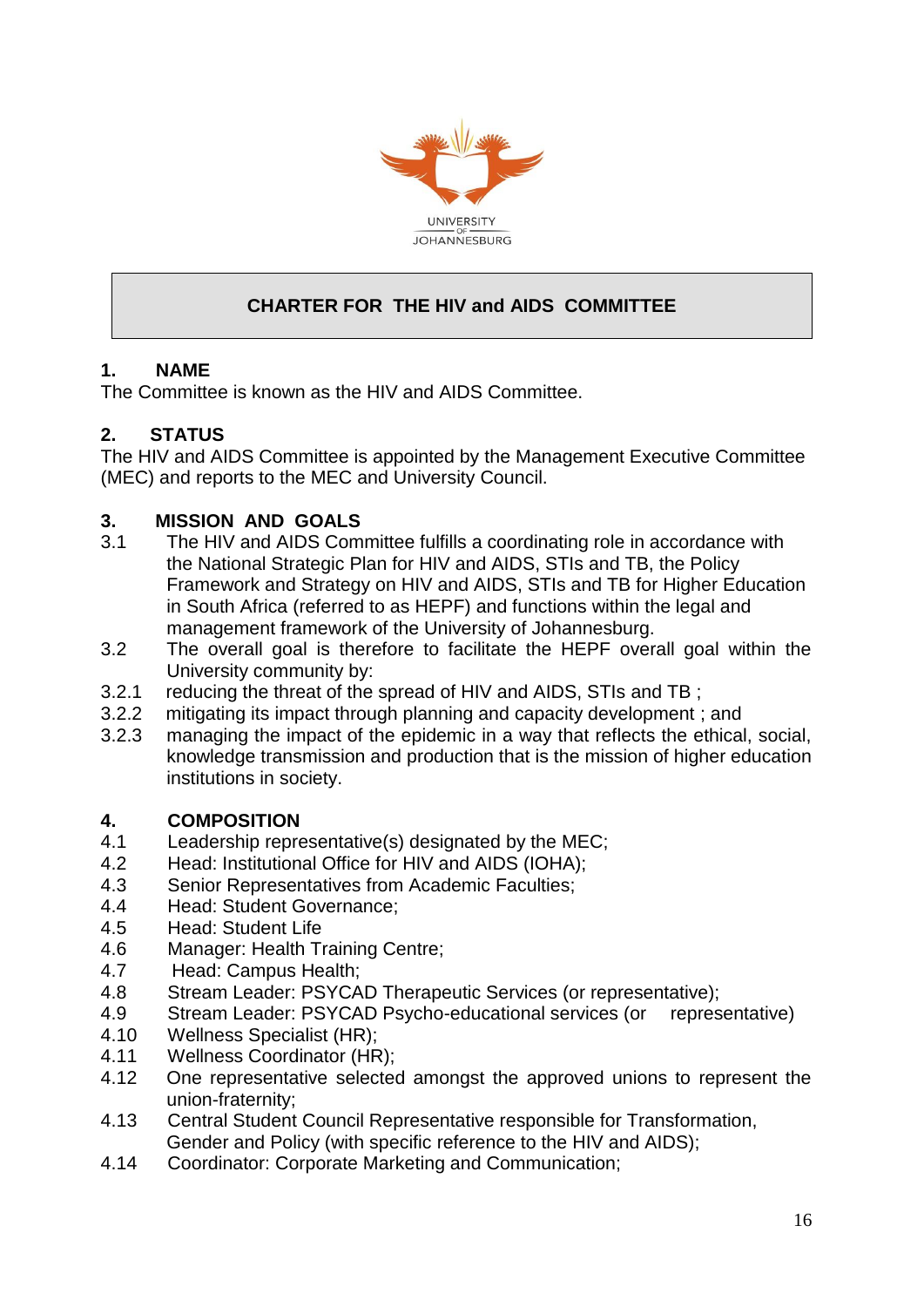- 4.15 Coordinator: Student Media;
- 4.16 Coordinators: IOHA;
- 4.17 Co-opted persons relevant to specific projects (i.e. Protection Services, Occupational Safety, Occupational Health, HR Training and Development, Corporate Governance)
- 4.18 Co-opted persons relevant to specific activity reporting (i.e. Community Engagement, Research and Innovation, Library and Information Services);
- 4.19 Invited persons for a particular meeting in accordance with the agenda items;
- 4.20 The Convener of the Committee is elected by the Committee members and is appointed by the MEC;
- 4.21 Relevant sub-committees or task teams may be established, according to the project needs.

# **5. FUNCTIONS**

# **The Committee:**

- 5.1 Functions within the current professional-ethical, legal, higher education and policy framework of the Republic of South Africa (including the HESA/ HEAIDS programme and related projects) with specific reference to HIV and AIDS;
- 5.2 Compiles the University's HIV and AIDS strategy, in accordance with the Policy Framework and Strategy on HIV and AIDS, STIs and TB for Higher Education in South Africa, for approval by the Management Executive Committee, with specific reference to at least the following:
- 5.2.1 Leadership Commitment and Reporting;
- 5.2.2 Prevention, Care and Support;
- 5.2.3 Workplace Programme;
- 5.2.4 Curriculum integration, Community Engagement and Research;
- 5.2.5 Communication;
- 5.2.6 Monitoring, Evaluation and Reporting;
- 5.3 Facilitates the implementation of the University's HIV and AIDS strategy;
- 5.4 Co-ordinates appropriate HIV and AIDS-related 'fundraising', partnerships and projects, in consultation with Public Relations;
- 5.5 The activation and maintenance of a University-wide data-basis with reference to HIV and AIDS-related activities/projects/research on campus;
- 5.6 Compiles the annual budget for submission, recommendation and approval by the Management Executive Committee;
- 5.7 Supports the relevant Faculties/Departments/Divisions/Units at the University in the execution of the Policy Framework and strategy on HIV and AIDS, STIs and TB for Higher Education in South Africa;
- 5.8 Advises the Management Executive Committee on HIV and AIDS issues.

# **6. SCOPE OF AUTHORITY**

- 6.1 All HIV and AIDS-related activities are considered by the Committee with specific reference to relevance, timing and costing, in accordance with approved funding proposals;
- 6.2 All recommended activities are submitted to the Management Executive Committee (preferably via the MEC representative on the committee) for consideration and approval;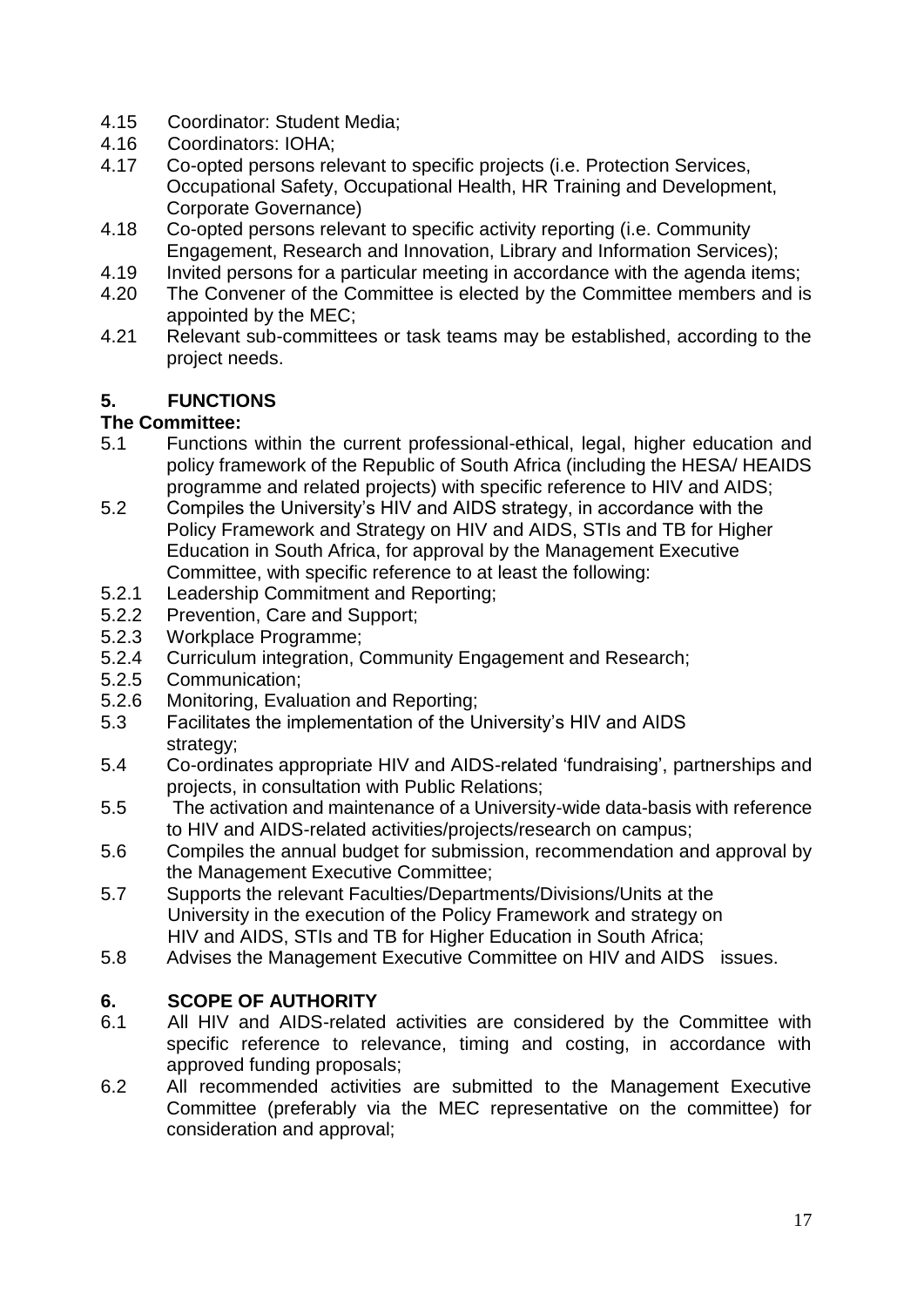6.3 Tender proposals for funding in accordance with the HESA HEAIDS Programme are submitted to the task team/committee designated by the Management Executive Committee for consideration and approval.

# **7. FINANCIAL MANAGEMENT**

#### **The Committee:**

- 7.1 Functions within the University's financial management policies and procedures;
- 7.2 Executes and complies with the HESA HEAIDS funding and financial administration requirements;
- 7.3 Applies the principles of corporate governance with regard to financial management.

### **8. MEETING PROCEDURE AND REPORTING**

- 8.1 The HIV and AIDS Committee has at least four (quarterly) meetings per academic year (meeting dates set in advance and reflected in the University's year programme);
- 8.2 The Secretary administers meetings in accordance with the Guide to Effective meetings;
- 8.3 The Chairperson of the Committee may call an extraordinary or emergency meeting in accordance with the University's Rules;
- 8.4 A quorum of a meeting consists of no less than 50 per cent plus 1 of the total members of the HIV and AIDS Committee. Attendance by SRC members is not taken in consideration when determining whether the committee is quorate;
- 8.5 Minutes of the meeting are circulated to members of the Committee and approved at the next HIV and AIDS Committee meeting;
- 8.6 Representatives on the Committee and co-opted members submit written reports to the Chairperson on a quarterly basis;
- 8.7 A summarised written report (or the minutes) of each meeting is submitted to the Management Executive Committee on a continuous basis;
- 8.8 An annual report is submitted to the MEC by the end of February of the following year;
- 8.9 The annual report is submitted to Council and Senate (by the Registrar) for noting;
- 8.10 The term of office of the members of the HIV and AIDS Committee coincides with the term of office of the MEC;
- 8.11 If the membership of a member of the Committee terminates for any reason before the expiry of the period for which the member was appointed, a successor for the remaining period is appointed.

### **9. LIFESPAN AND DISSOLUTION**

The term of office of members is as follows:

- 9.1 The executive managers serve by virtue of their office;
- 9.2 Elected members serve for a term as determined by the relevant constituency;
- 9.3 The Committee can be dissolved by the Management Executive Committee.

Approved by the Registrar: 14 November 2012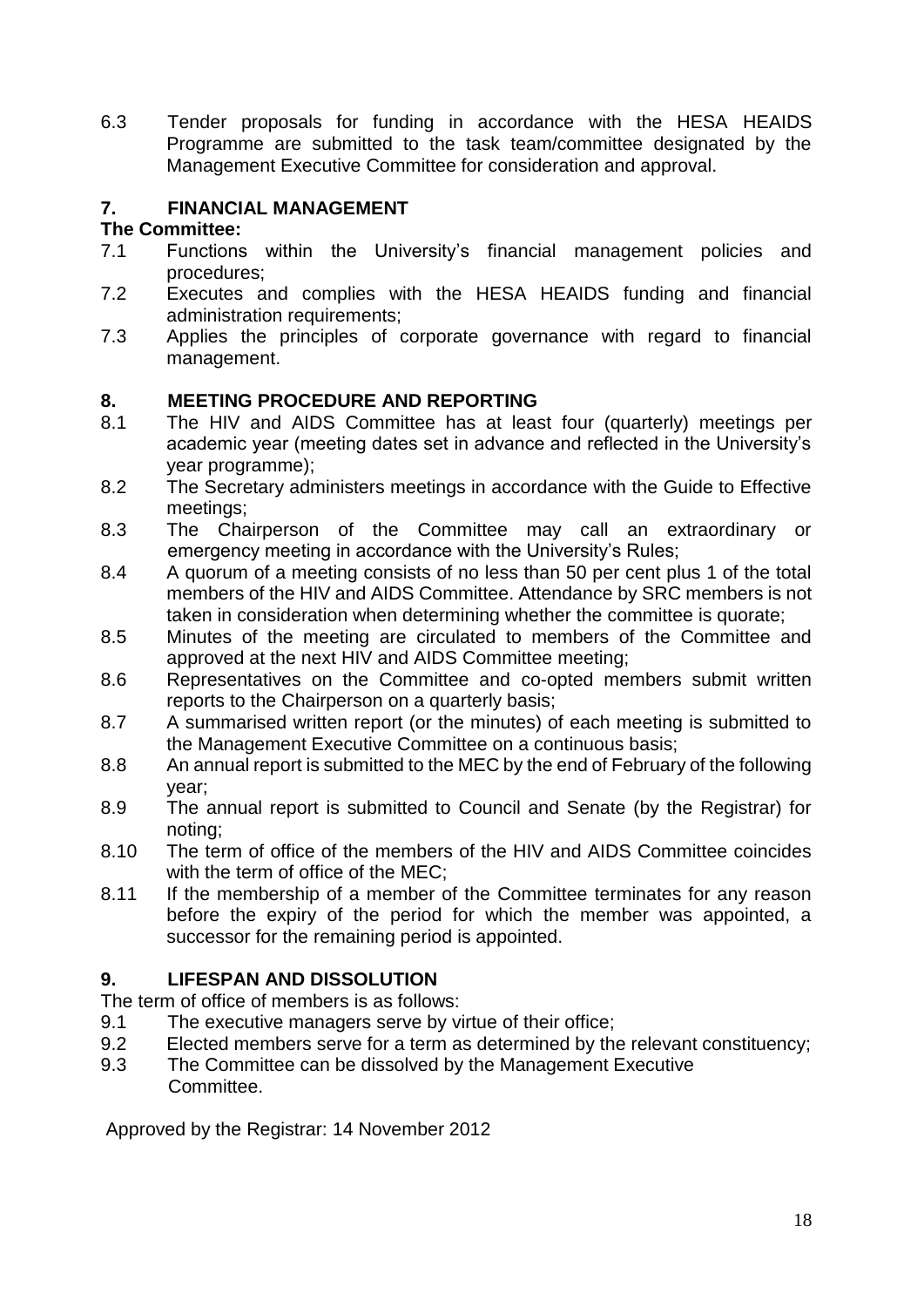# **ANNEXURE C**

**UJ HIV and AIDS, STI and TB Strategic Plan 2012-2016**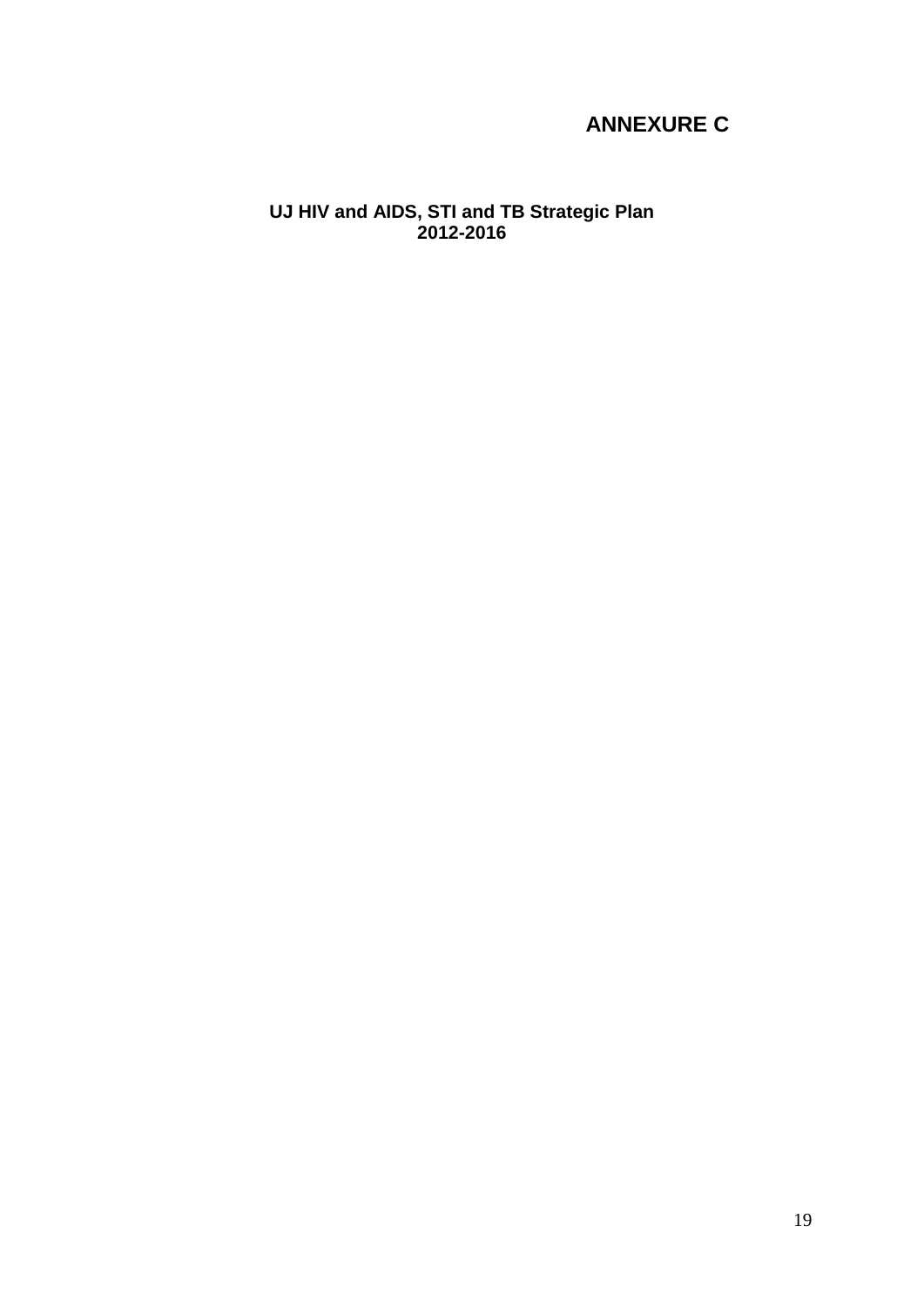|     | <b>Contents</b>                                                   |  |
|-----|-------------------------------------------------------------------|--|
| 1.  |                                                                   |  |
| 1.1 |                                                                   |  |
| 2.  |                                                                   |  |
| 2.1 |                                                                   |  |
|     |                                                                   |  |
|     |                                                                   |  |
|     |                                                                   |  |
|     |                                                                   |  |
| 2.2 |                                                                   |  |
|     |                                                                   |  |
|     |                                                                   |  |
|     |                                                                   |  |
| 2.3 |                                                                   |  |
| 3.  |                                                                   |  |
| 3.1 |                                                                   |  |
|     |                                                                   |  |
|     |                                                                   |  |
| 3.2 |                                                                   |  |
|     |                                                                   |  |
|     |                                                                   |  |
|     | 3.2.2 Curriculum integration, Research and Community Engagement35 |  |
|     |                                                                   |  |
|     |                                                                   |  |
|     |                                                                   |  |
|     |                                                                   |  |
|     |                                                                   |  |
|     |                                                                   |  |
|     |                                                                   |  |
|     |                                                                   |  |
|     |                                                                   |  |
| i.  |                                                                   |  |
|     |                                                                   |  |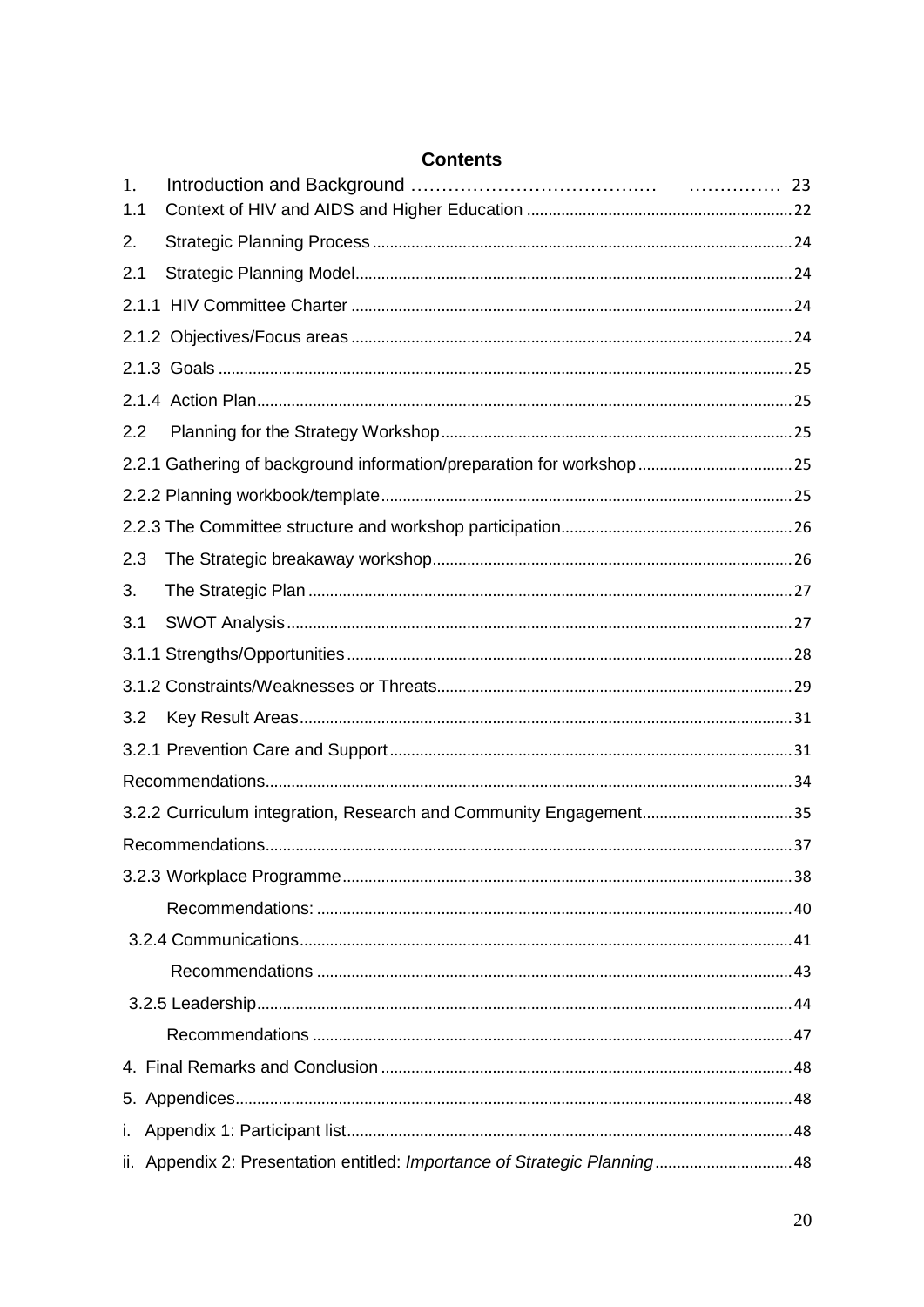| iii. Appendix 3: Presentation entitled: HIV & AIDS Scan and Strategic Direction 48 |  |
|------------------------------------------------------------------------------------|--|
|                                                                                    |  |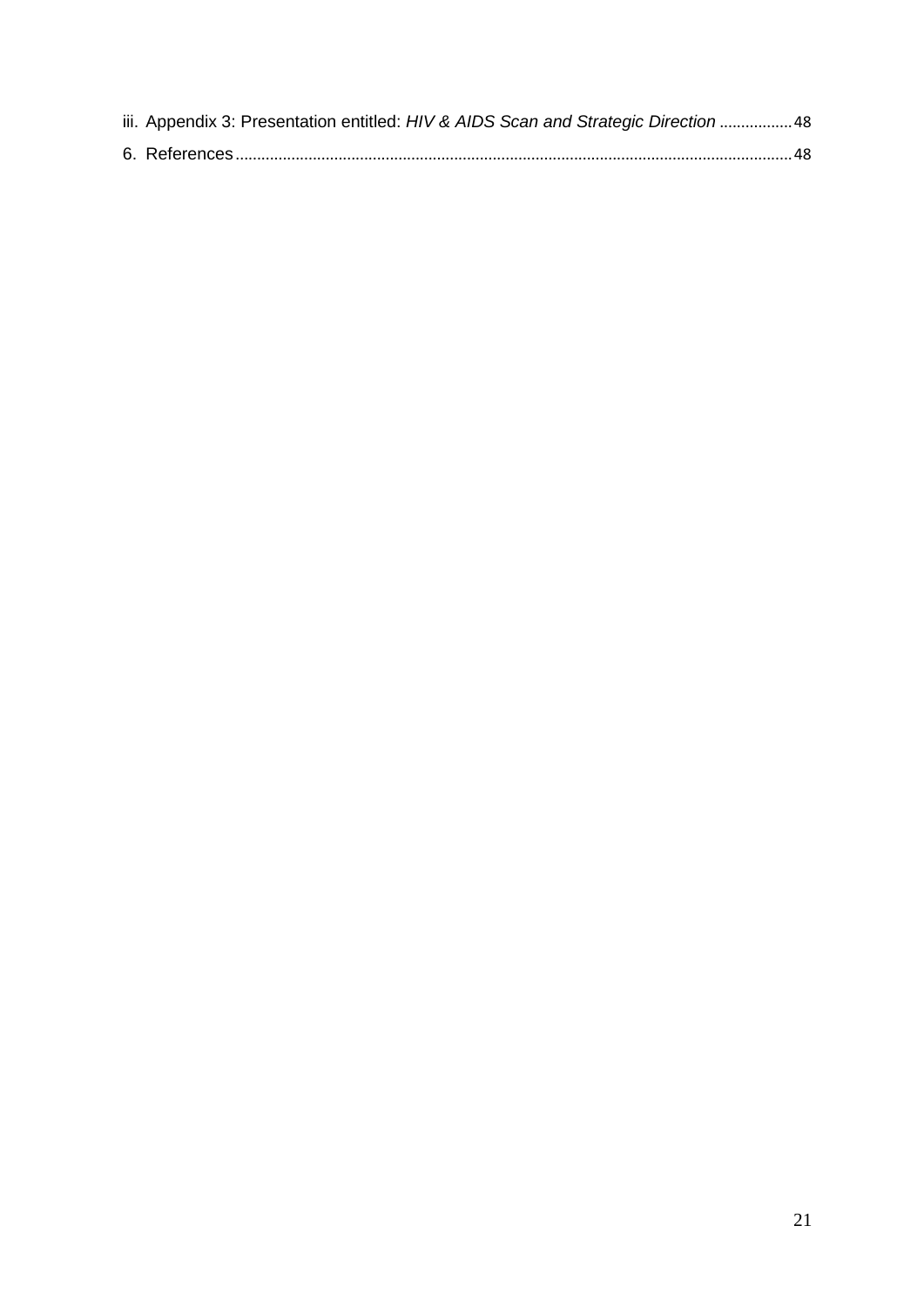## **1. INTRODUCTION AND BACKGROUND**

The overall purpose of the strategic breakaway workshop was to align the UJ strategic HIV and AIDS plan with the new National Strategic Plan for HIV and AIDS, Sexually transmitted infections (STIs) and Tuberculosis (2012-2016), hereon referred to as the NSP, the Higher Education HEAIDS Policy and Strategic Framework on HIV and AIDS for Higher Education (2012-2016), hereon referred to as the HEPF, and the strategic thrusts of the University of Johannesburg (2011-2020). Specific objectives were to review current strategies and plans of various task teams of the HIV and AIDS Committee and develop a strategic plan for the next five years. Detailed work plans (for 2012/2013) were to be completed by the various task teams in collaboration with stakeholder groups/faculties/departments/divisions after the strategic breakaway session.

#### <span id="page-22-0"></span>**1.1 Context of HIV and Aids and Higher Education**

In 2010, findings from South Africa's first national HIV prevalence survey of higher education institutions and an associated study on knowledge, attitudes, perceptions and behavior (KAPB) relevant to HIV and AIDS (HEAIDS 2010)<sup>i</sup> were released. The results of this study provided an opportunity for HEIs to not only understand the HIV and AIDS epidemic on their own campus but also that of the overall sector, as well as understand the specific needs of students and staff. Responses can therefore be tailored to address the main drivers of the epidemic on each campus, in keeping with the UNAIDS call for know your epidemic (KYE). The most striking finding from HEAIDS 2010 study is that the measured prevalence in students, academics and administrative staff was found to be substantially lower than expected in comparison to national prevalence levels (as can be seen in table 1). However, the HIV prevalence among service staff was similar to estimates from other studies. Academic staff had the lowest overall HIV prevalence at 1.5% followed by students at 3.4%, administrative staff at 4.4% and service staff at 12.2%. The service staff category was significantly more likely to be HIV positive in comparison to other institutional categories.

The mean HIV prevalence found among those aged 18–49 years (2.9%) was significantly lower than all other studies whether conducted in the general population (HSRC study), in working populations or among antenatal clinic attendees. Prevalence was higher amongst older students: 0.7% for 18-19 year olds; 2.3% for 20-25 year olds; and 8.3% for those over 25 years. While the prevalence is lower than in the general population, it has to be noted that qualitative data in the National Sero-prevalence and related factors study emphasised how students, both male and female, engage in risky sexual behaviours. Especially for first year students who are residing away from home for the first time. The first months at university requires them to manage new freedoms, at a time they lack the experience to make good, risk-aware decisions (as widely reported in the study), especially regarding sexual liaisons and the use of alcohol. The study revealed for example, that on many campuses there is an established culture of risk-taking that includes casual sex with different partners, transactional sex and the abuse of alcohol and drugs, which are known behavioural and structural risk factors for HIV.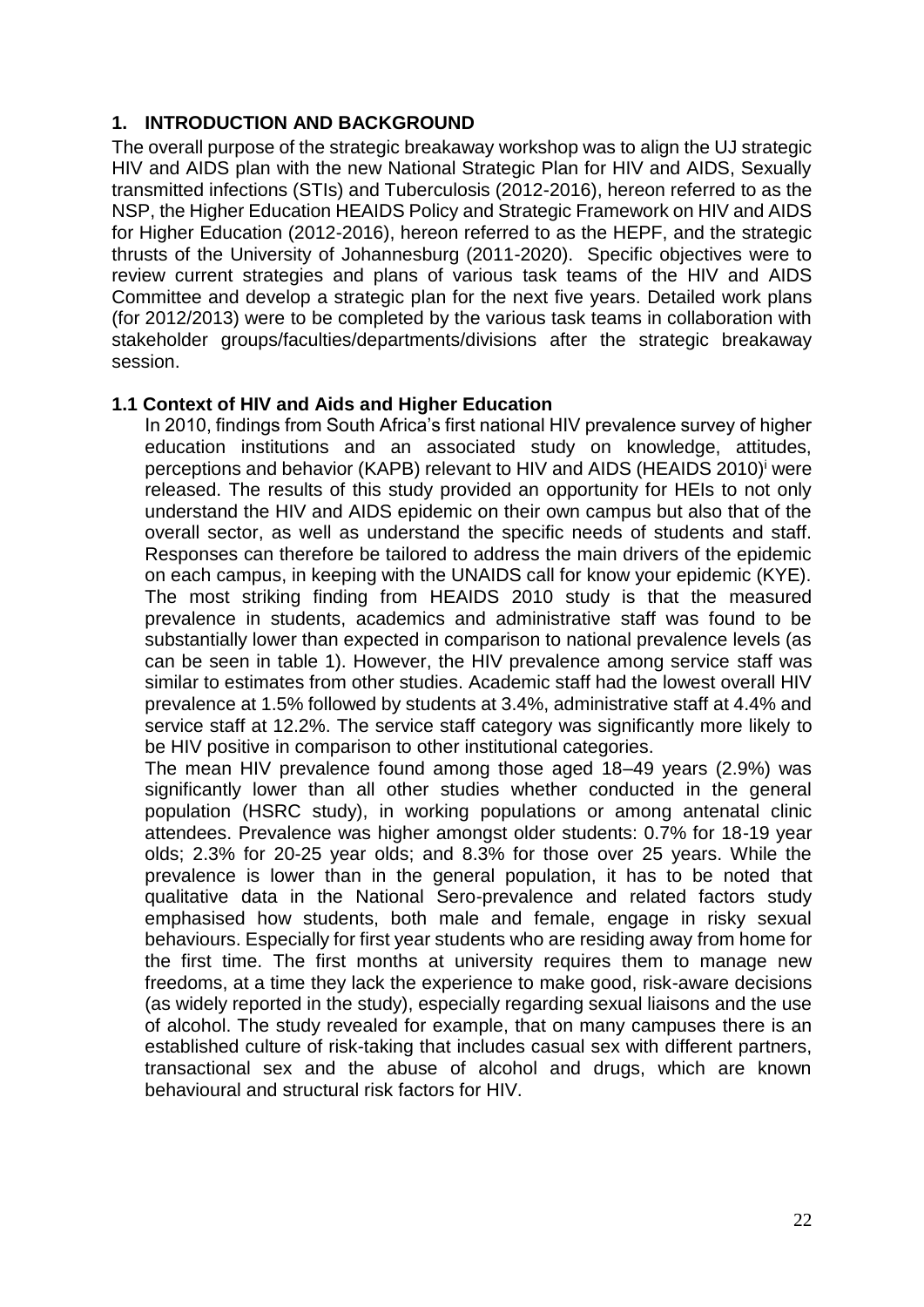**Table 1: Comparison of HIV Prevalence for the Combined Higher Education population with other surveys**

| <b>HIV Prevalence</b> | <b>Age Group</b> | <b>Study Date</b> | <b>Data Source</b>                                         |  |  |
|-----------------------|------------------|-------------------|------------------------------------------------------------|--|--|
| 2.9%                  | $18 - 49$ years  | 2008/09           | <b>Higher Education Institution study</b><br>(HEAIDS 2010) |  |  |
| 16.9%                 | $15 - 49$ years  | 2008.09           | HSRC Study (Shisana 2009)                                  |  |  |
| 12.7%                 | $> 18$ years     | 2004/05           | Educators Study (Colvin 2007)                              |  |  |
| 15.7%                 | $> 18$ years     | 2002              | Health Workers Study (Shisana                              |  |  |
|                       |                  |                   | 2002)                                                      |  |  |
| 10.9%                 | > 18 Years       | $1999 - 2005$     | Colvin et al (Colvin 2007)                                 |  |  |
| 28.0%                 | $15 - 49$ years  | 2007              | Antenatal Data (Department of                              |  |  |
|                       |                  |                   | <b>Health 2008)</b>                                        |  |  |

When looking at youth only, the table below shows that the prevalence of HIV is substantially lower than has been reported from other studies of youth in the same or similar age group.

| <b>HIV Prevalence</b> | <b>Age Group</b> | <b>Study</b> | <b>Data Source</b>              |  |  |  |
|-----------------------|------------------|--------------|---------------------------------|--|--|--|
|                       |                  | <b>Date</b>  |                                 |  |  |  |
| 0.7%                  | $18 - 24$ years  | 2008/09      | Institution<br>Higher Education |  |  |  |
|                       |                  |              | study(HEAIDS 2010)              |  |  |  |
| 8.7%                  | $15 - 24$ years  | 2008/09      | HSRC Study (Shisana 2009)       |  |  |  |
| 10.2%                 | $15 - 24$ years  | 2003         | <b>RHRU</b>                     |  |  |  |
| 6.5%                  | $18 - 24$ years  | 2004/05      | Educators Study (Colvin 2007)   |  |  |  |
| 26.8%                 | $15 - 24$ years  | 2007         | Antenatal data (Department of   |  |  |  |
|                       |                  |              | <b>Health 2008)</b>             |  |  |  |

**Table 2: Comparison of HIV Prevalence among Youth with other recent surveys**

In summary it can be said that the impact of HIV and AIDS on the sector as a whole affects the capacity of higher education institutions to deliver their core business functions – teaching, research and innovation, learning and community engagement. Ill health, absenteeism or any other increased stress or vulnerability on the part of youth, educators, support staff and officials constitutes a threat to the attainment of teaching and learning education outcomes. It is therefore imperative for higher education institutions to respond to HIV and AIDS for their own benefit and that of their broader stakeholders. In response to the seroprevalence and related factors study conducted in 2010, the UJ rolled-out a three year plan (2010-2012) in accordance with the Policy framework for HIV and AIDS in HE (2008) to address HIV and AIDS in the following key result areas:

- Curriculum integration, research and community engagement
- Leadership Commitment and Reporting
- Prevention, Care and Support
- Workplace
- Communication
- Monitoring and Evaluation

Six task teams were established from the various faculties/departments/divisions to compile and rollout an operational plan, with the purpose thereof ultimately being the mainstreaming of HIV and AIDS within the core functions of the University, as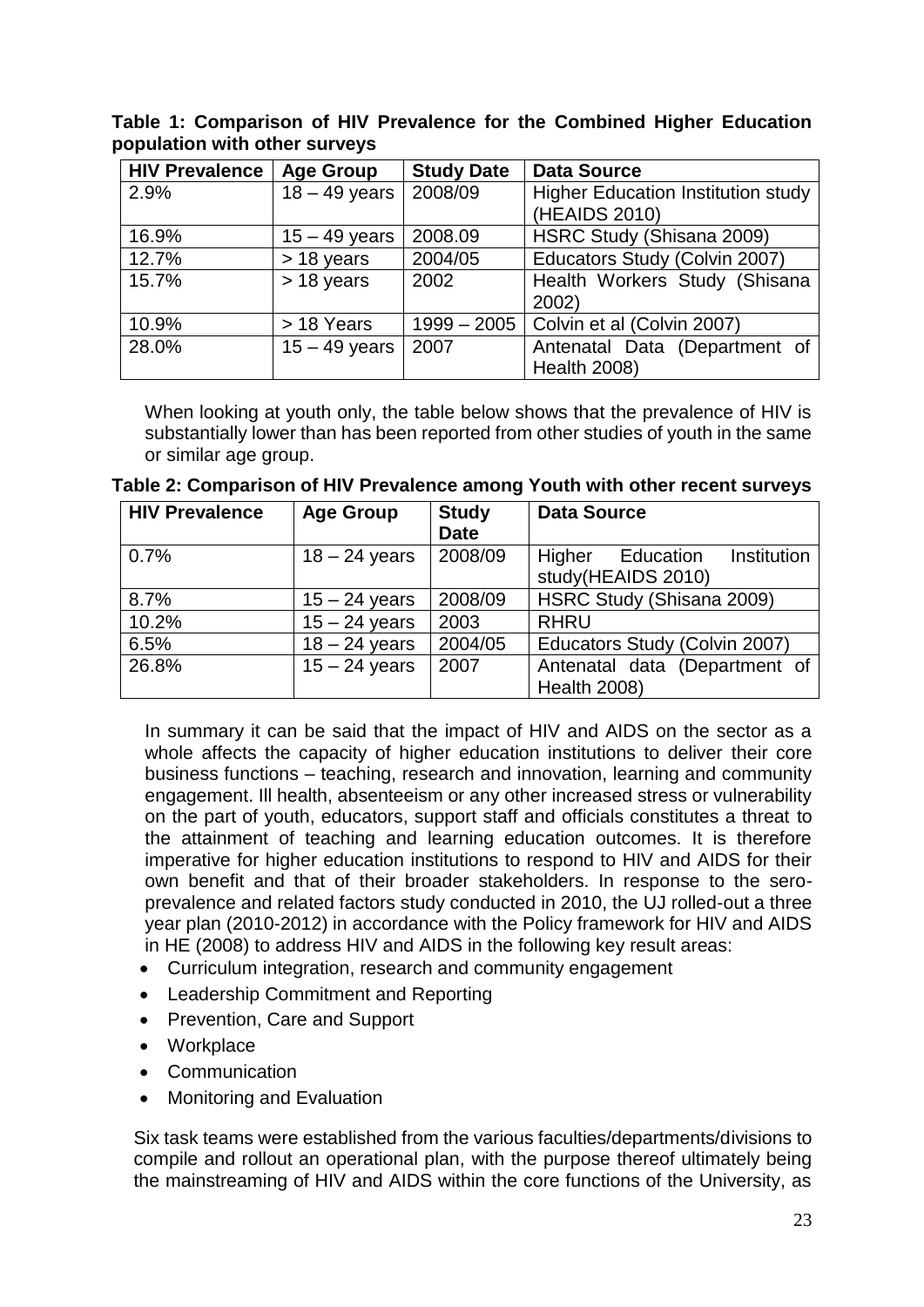well as ensuring a comprehensive response to addressing HIV and AIDS within the institution-as stipulated in the Policy Framework for HIV and AIDS in HE (2008).

The HE Sector is one of the sectors that serve on the South African National HIV and AIDS Committee (SANAC). On 1 December 2011 the new NSP was launched. As part of its mandate the Higher Education Sector, through its HEAIDS Programme (a programme that functions under the auspices of HESA), reviewed and re-aligned the Policy Framework for HIV and AIDS in HE (2008) in accordance with the NSP directives for 2012-2016. This new framework is referred to as the Policy and Strategic Framework on HIV and AIDS for Higher Education (2012-2016). In view of the many updates that happened in 2012, the HIV Committee was tasked to synergise the different processes and reflect a Strategic Plan for the next five years in line with the NSP and HEPF (2012-2016), including the UJ Strategic Thrusts for HIV and AIDS (2011-2020).

To further strengthen its response in addressing the risky student behaviour, as outlined in the KAPB and sero-prevalence study (2010), the MEC of the UJ constituted the Risky Student Behaviour Committee (RSB), under the auspices of the Executive Director: Student Affairs-to specifically address the risky student behaviours that fuels HIV and AIDS within the University.

#### <span id="page-24-0"></span>**2. STRATEGIC PLANNING PROCESS**

The strategic workshop was held on 14-15 June 2012 and was planned to be participatory, with formal presentations or formal inputs done at the beginning of the workshop only. A combination of group work and plenary feedback and discussion thus constituted the main workshop methodology, with participants having been given relevant reading material to read prior to the workshop- as outlined below in in the section on the strategic planning model used for the workshop.

#### <span id="page-24-1"></span>**2.1 Strategic Planning Model**

In choosing the strategic planning model for the workshop, the fact that the planning was happening within the context of a university was considered, as well as the fact that the plan needed to be developed within careful considerations of cost. Effectiveness, and the need to "achieve more with less", were important factors that informed the development of the new strategic plan. It was agreed that the strategic plan would include a mission statement, objectives/focus areas, goals, and an action (or implementation) plan.

#### <span id="page-24-2"></span>**2.1.1 Hiv Committee Charter**

This is the agreed-upon document of the HIV Committee and explains the reason for its existence. It is necessarily broad to encompass the diversity of activities within the Committee. The current charter of the HIV and AIDS Committee was reviewed in accordance with the NSP and HEPF (2012-2016) and subsequently approved by the MEC on 14 November 2012.

The Charter will be periodically reviewed by the Committee to see whether it still encompasses all of the relevant activities of the Committee and its task teams.

#### <span id="page-24-3"></span>**2.1.2 Objectives/Focus Areas**

The objectives are the broad areas of emphasis/focus areas that the Committee plans to continue to do quality work in. These areas of emphasis were reviewed in preparing for the workshop and the current areas of focus were kept (along the lines of existing task teams). These focus areas were further discussed and reviewed during the workshop. This included reviewing the Organization's/ Committee's broad focus areas and its current activities, as well as future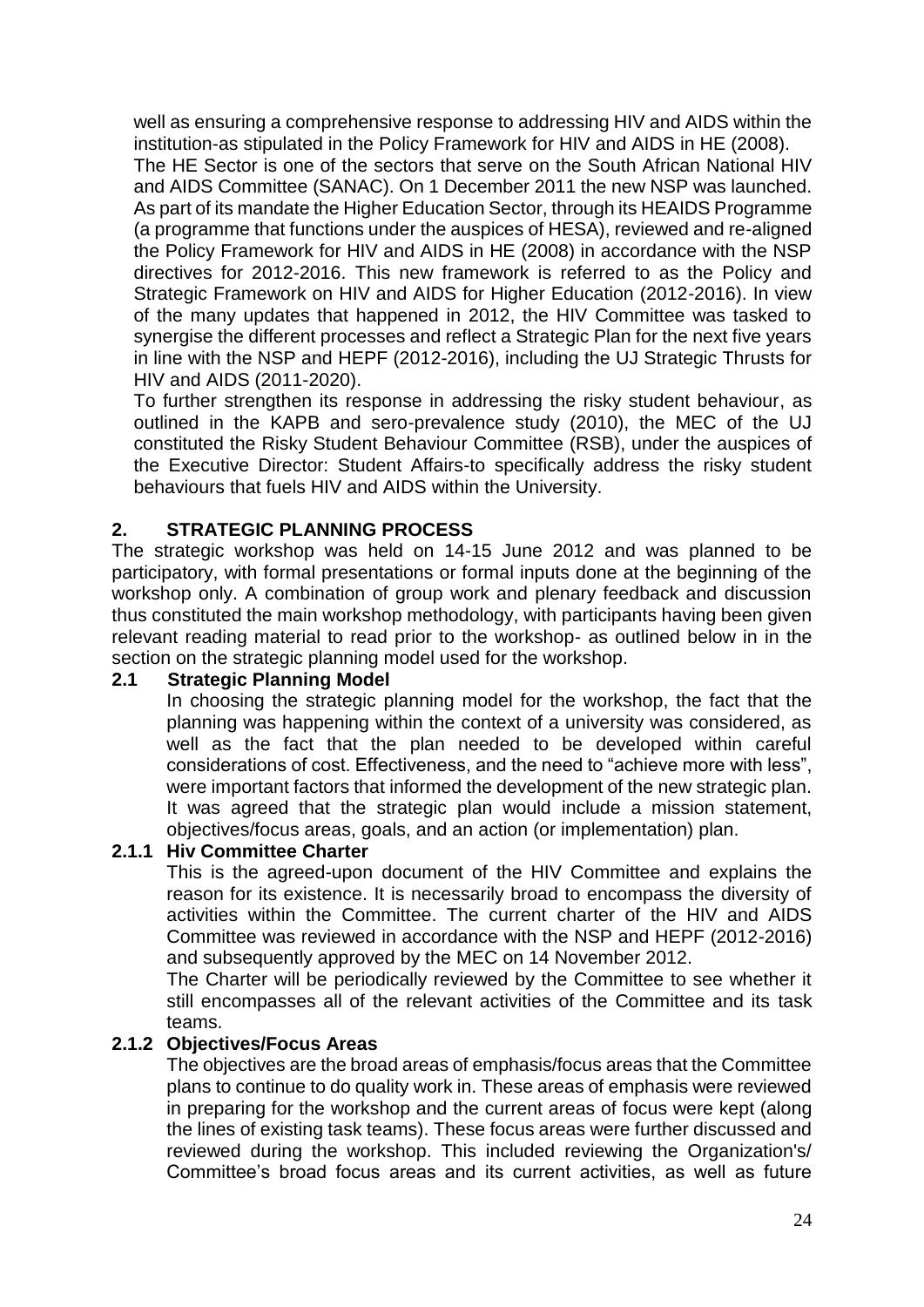activities in which each task team would like to participate. This was done as part of the SWOT analysis.

## <span id="page-25-0"></span>**2.1.3 Goals**

These are both long-term and short-term goals; six months, one-year, three to five years. Five year goals were set so that the strategy for reaching these goals could be outlined in the plan. For this workshop, it was agreed to set the longterm goals first (five years), and then short-term goals (those goals which can be reached as steps to attaining the long-term goal). The overall goal of the HIV and AIDS Committee is to facilitate the HEPF within the University community by:

- reducing the threat of the spread of HIV and AIDS
- mitigating its impact through planning and capacity development ; and
- managing the impact of the epidemic in a way that reflects the ethical, social, knowledge transmission and production that is the mission of Higher Education institutions in society.

# <span id="page-25-1"></span>**2.1.4 Action Plan**

The five year Action Plan was then designed after the main goals and objectives have been reviewed and set, in order to operationalise the mission in a straightforward and measurable way. Without the action plan, and the measures it entails, it would be impossible to implement the strategic plan and measure its success. As stated before, the action plan developed, covered a five year period in line with the NSP, so that clear and measurable inputs by UJ and the Higher Education Sector as a whole, to achieving country goals (through SANAC), can be more easily captured.

# <span id="page-25-2"></span>**2.2 Planning for the Strategy Workshop**

# <span id="page-25-3"></span>**2.2.1 Gathering of Background Information/Preparation for Workshop**

Following three planning meetings between the Chairperson of the HIV Committee and the workshop facilitator, background information was prepared and circulated to the Strategic Planning/HIV Committee members (by the Chairperson of the HIV Committee) for review in preparation for the workshop. This included the NSP (2012-2016), the operational rollout plan for the Policy Framework for HIV and AIDS in HE (2010-2012) and the UJ Strategic Thrusts for HIV and AIDS (2011-2020). It was thought that by working through this information, the Committee as a whole and individual task teams and task team members would be better able to develop a sound basis to continue their work, and that it would also ensure maximum participation in the workshop. Part of the background work on the part of task team representatives involved consulting members for their viewpoints on the directions the task teams or divisions should take at the workshop. The information gathered from constituencies or divisions was synthesized by task team representatives, and brought to the workshop.

# <span id="page-25-4"></span>**2.2.2 Planning Workbook/Template**

A planning template was designed before the workshop to bring together all of the information gathered during the planning workshop, sift through the ideas put forward, and organize them into a meaningful way for feedback by the planning workshop attendees (and for standardization).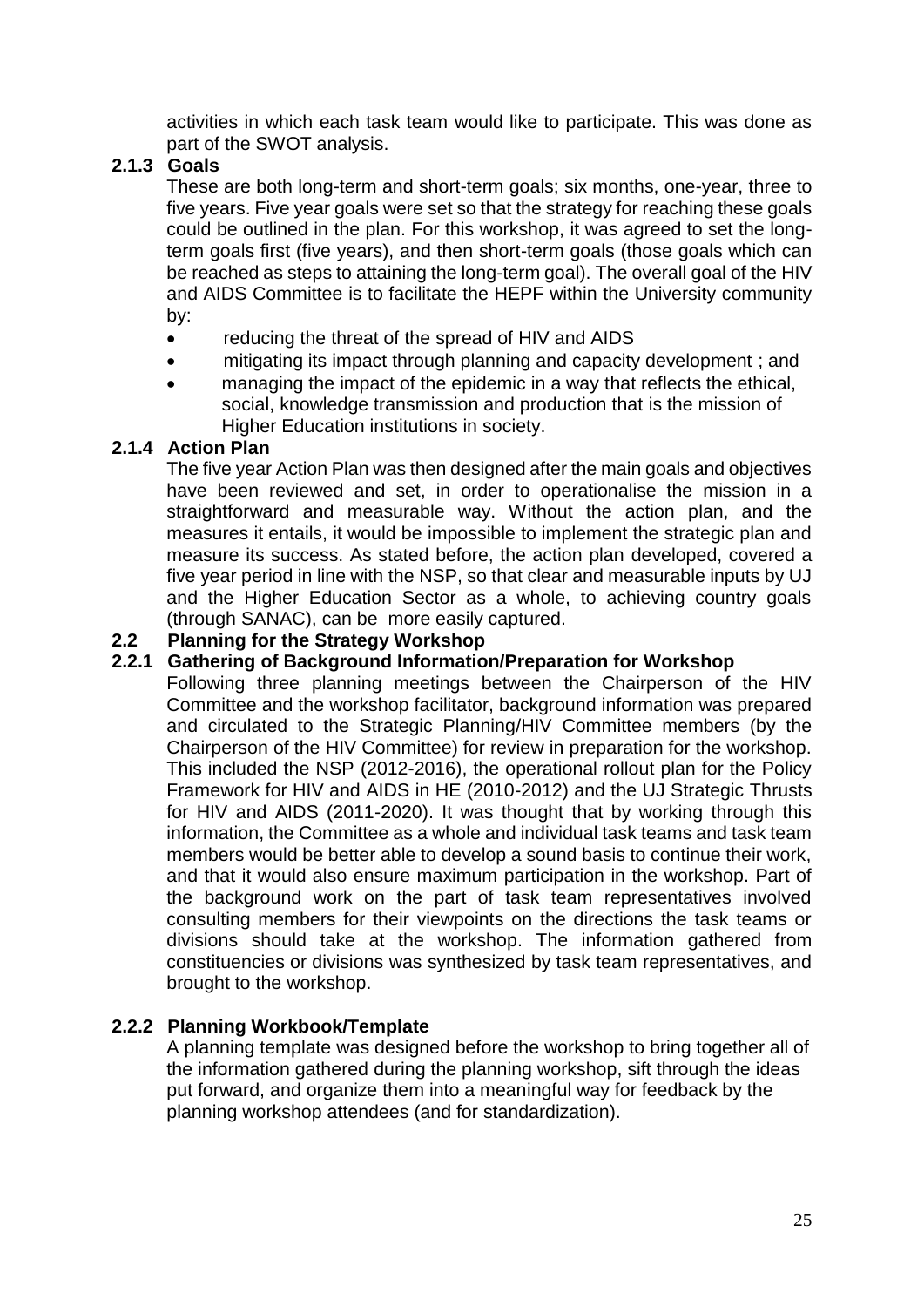## <span id="page-26-0"></span>**2.2.3 The Committee Structure and Workshop Participation**

It was agreed that participants for the workshop or the Strategic Planning Committee should comprise of people who understand the HIV and AIDS Committee and its work, but also who have a constant feel for the Committee and the work of the task teams in general, and where it is moving. Thus the task teams comprising the HIV and AIDS Committee, and a few co-opted members were invited to participate in the workshop, comprising 18 participants, representing the key stakeholder groups and/or task teams (participant list attached as Appendix 1).

### <span id="page-26-1"></span>**2.3 The Strategic Breakaway Workshop**

The workshop was designed to start with task teams or participants discussing and/or exploring information around five basic questions:

- Where are we now? *(The Situation)*
- How did we get there? *(Our Momentum)*
- Where are we going? *(The Direction)*
- Where should we be going? *(Desired Direction)*
- How will we get there? *(The Strategic Plan)*

In the first half-day of the workshop the charter and committee membership was reviewed for relevance. The charter included what the Committee stands for; what it hopes to contribute to the university and country at-large. Participants set goals for the Committee and then, having set the goals, translated each goal into a specific objective. This approach was used to help ensure the mission statement would be carried forth into the strategic plan. Specifically, the first major activity of the first session of group work assessed the current situation and how groups arrived at that present situation, using a SWOT analysis. The second activity of group work at the workshop was then to try to figure out where groups are going and where they want to be. This is outlined in more detail below (see day 1 and day 2).

#### **2.3.1 Day 1**

The workshop was opened by the Chairperson of the HIV and AIDS Committee, Ms Teolene Foster, who welcomed everybody and then facilitated the introduction of facilitator to participants.

The facilitator did a presentation on: *The importance of strategic planning* and outlined the steps in the strategic planning process (see presentation attached as Appendix 2). This was followed by a presentation by Ms Foster which analysed the higher Education Landscape within the context of the new NSP goals (Zero new HIV/STI/ TB infections, Zero deaths associated with HIV and TB, Zero discrimination and the HEPF framework, and UJ thrusts and other relevant research data). The presentation entitled *HIV&AIDS Scan and Strategic Direction* is attached as Appendix 3.

The rest of day one was spent in small groups. Before breaking into groups, a planning template, to guide group work and for reporting back to plenary, was shared with the group (which was designed before the workshop as indicted earlier).

The first part of group work comprised doing a SWOT analysis, with the NSP and UJ strategic thrusts forming the backdrop to the analysis. The respective task teams (listed below) then started to draft their strategies to address needs of groups they serve, as well as challenges and threats, and to build on strengths and maximise opportunities that exist (e.g. strategic partnerships). Task teams and members included the following: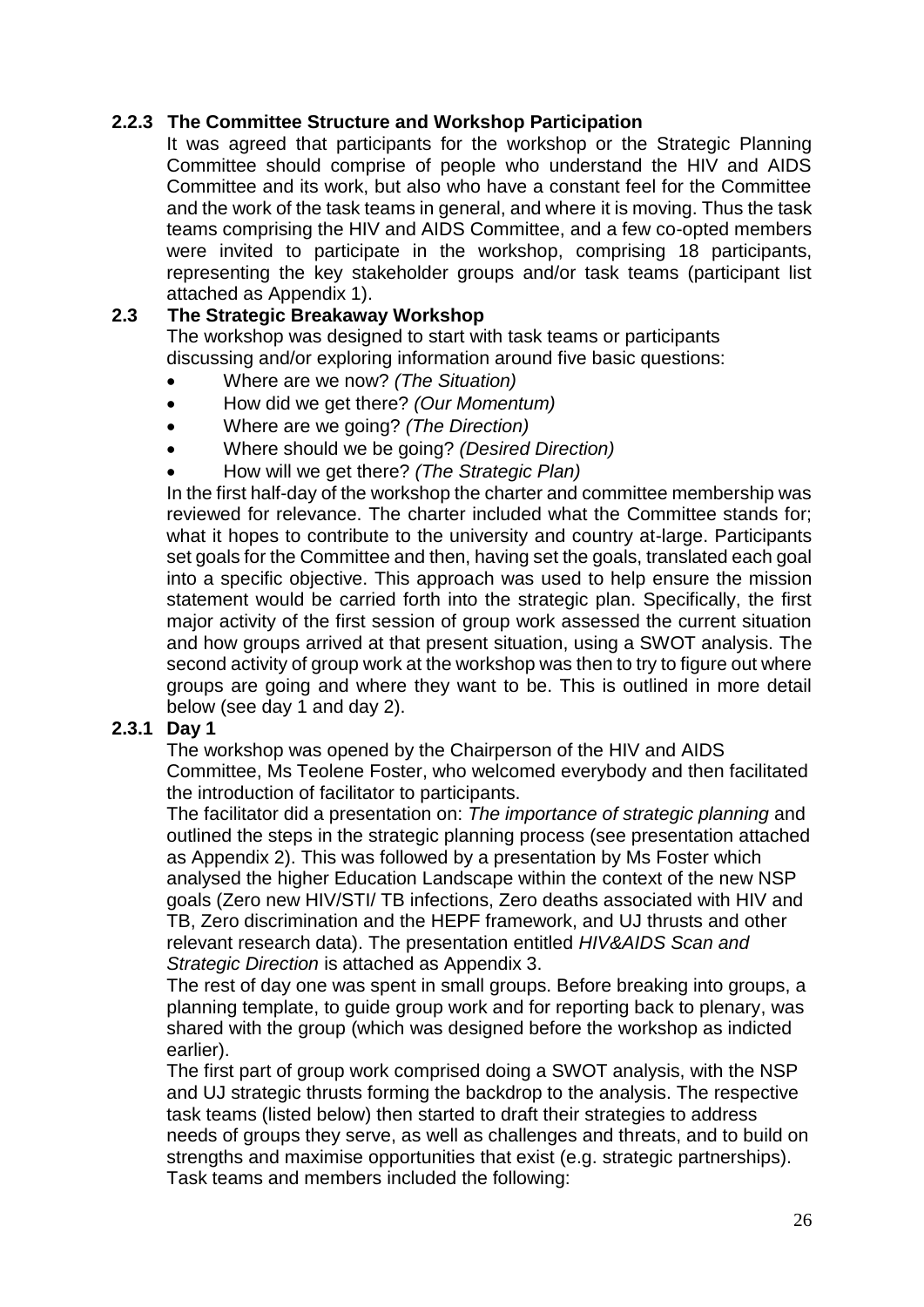## **Curriculum integration, research and community engagement**

- Faculty of Art, Design and Architecture (FADA)- Absent with apology
- Faculty of Science
- Faculty of Health sciences
- Faculty of Management
- Faculty of Humanities- Absent with apology
- Faculty of Education- Absent
- Community Engagement (co-opted)- Absent

# **Workplace**

- HR Wellness
- Occupational Health Practice (Co-Opted)
- Occupational Safety (Co-Opted)
- HR Training And Development (Co-Opted)

## **Prevention, Care and Support**

- Primary Health Care
- Institutional Office For HIV & AIDS (IOHA)
- PSYCAD
- Health Training Centre

## **Communication**

- Corporate Marketing And Communication
- UJ FM

# IOHA

# **Leadership Commitment and Reporting**

- MEC Member Serving On The Committee
- Chairperson of Committee
- SRC Representative of The Committee- Absent
- Head Of Student Governance- Absent
- Head Of Student Life
- Unions
- Student Groupings included: LIBERATI and the LINK

# **2.3.2 Day 2**

The participants finalised and presented the work plans. Inputs were made by the facilitator, Chairperson of the HIV and AIDS Committee and the participants. Debate and discussion allowed for participants to defend and/ or strengthen their plans.

# <span id="page-27-0"></span>**3. The Strategic Plan**

The Strategic Plan is organised along the five focus areas and aligned with the five task teams. Monitoring and Evaluation has been integrated into the respective areas. This is also congruent with the focus areas of the HEPF and constitutes a comprehensive and co-ordinated university response.

### <span id="page-27-1"></span>**3.1 Swot Analysis**

The HIV and AIDS Committee identified the strengths, weaknesses, opportunities and threats facing it in determining its future direction.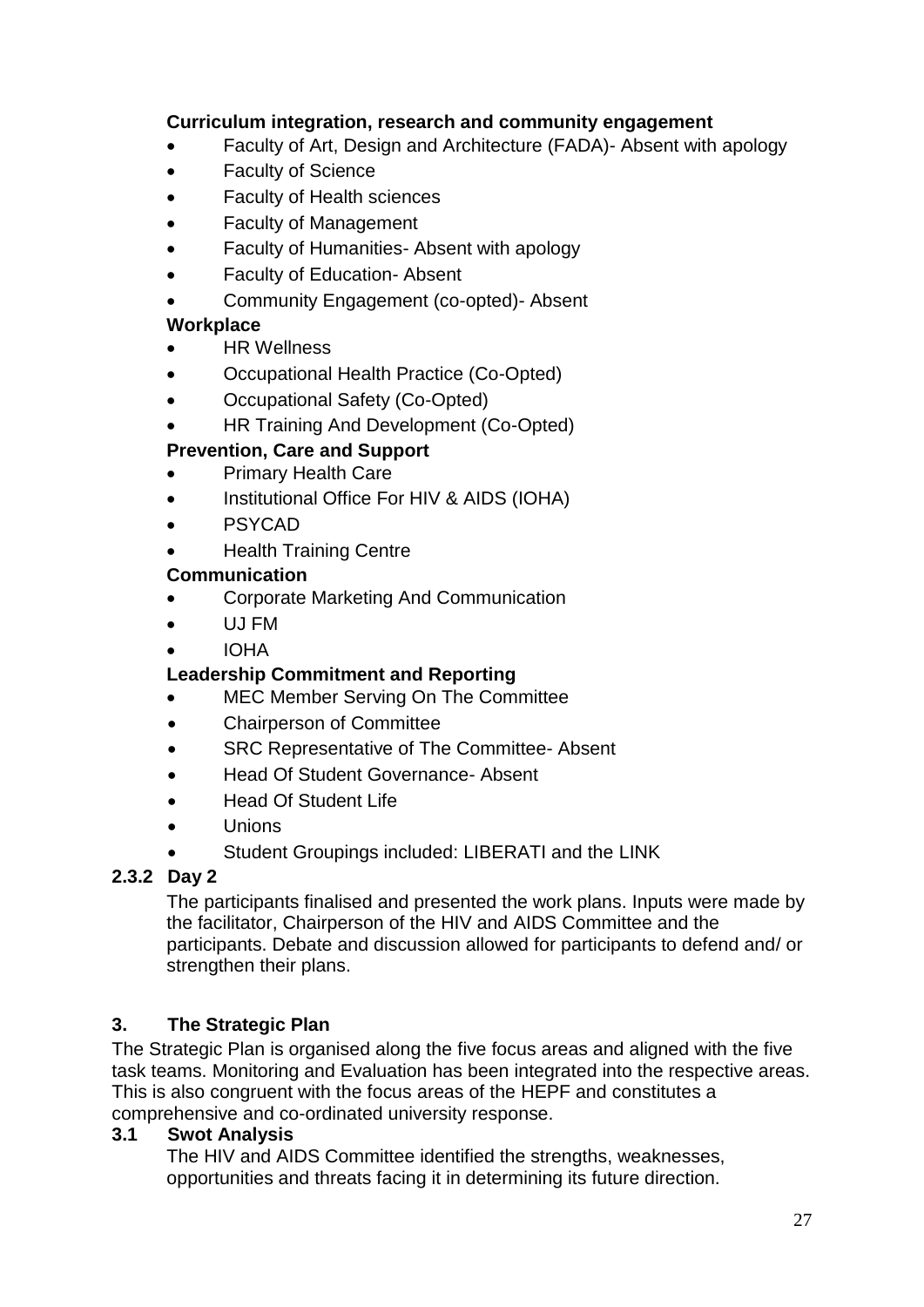Overarching strengths, weaknesses, opportunities and threats identified are as follows:

# <span id="page-28-0"></span>**3.1.1 Strengths/Opportunities**

- The HIV Committee is well- structured with a clear mandate and procedures for operation, and is well positioned to deliver and co-ordinate a comprehensive university HIV and AIDS response. It comprises eighteen full time members from different faculties/departments/divisions representing the key result areas outlined in the HEPF. Co-opted members comprise nine departments, while the Chairperson/Secretary coordinates meetings in line with their roles and responsibilities as stipulated in the Charter;
- The Committee is allocated a budget for administrative support of committee activities and has clear financial procedures (see Financial Management below);
- The rollout operational plan for implementation of the policy framework for HIV and AIDS in HE (2010-2012) was supported by MEC and a budget of 2.5 million over a three year period was provided to the Committee for programme implementation. The objective was mainly mainstreaming, which included budgeting by the various faculties/departments/divisions from 2013 and beyond;
- Top Management support for the programme is commendable in terms of reporting, and budget; FADA embraced curriculum integration initiative which serves as a flagship for UJ;
- Excellent research databases in place to track research conducted in relation to HIV and AIDS, making it easy for this Committee to track research done on HIV and AIDS within the University;
- The Committee meets on a quarterly basis and review its strategic plans annually thus ensuring that the University as a whole is on track in terms of meeting its strategic objectives to ensure it reach its goals related to HIV & AIDS;
- IOHA resources like equipment, printing, telephone etc. utilised for Committee activities thus minimising cost and enhancing efficiencies;
- The HIV and AIDS Committee has a defined program operationalized through its roll -out plan (2010-2012) – thus a clear set of activities are combined into some structure and are carried out to achieve previously stated objectives of the Committee. Furthermore:
	- o All HIV and AIDS-related activities are considered by the Committee with specific reference to relevance, timing and costing, in accordance with approved funding proposals;
	- o All recommended activities are submitted to the Management Executive Committee (preferably via the MEC representative on the committee) for consideration and approval;
	- o Proposals for funding in accordance with the HESA/ HEAIDS Programme are submitted to the task team/committee designated by the Management Executive Committee for consideration and approval.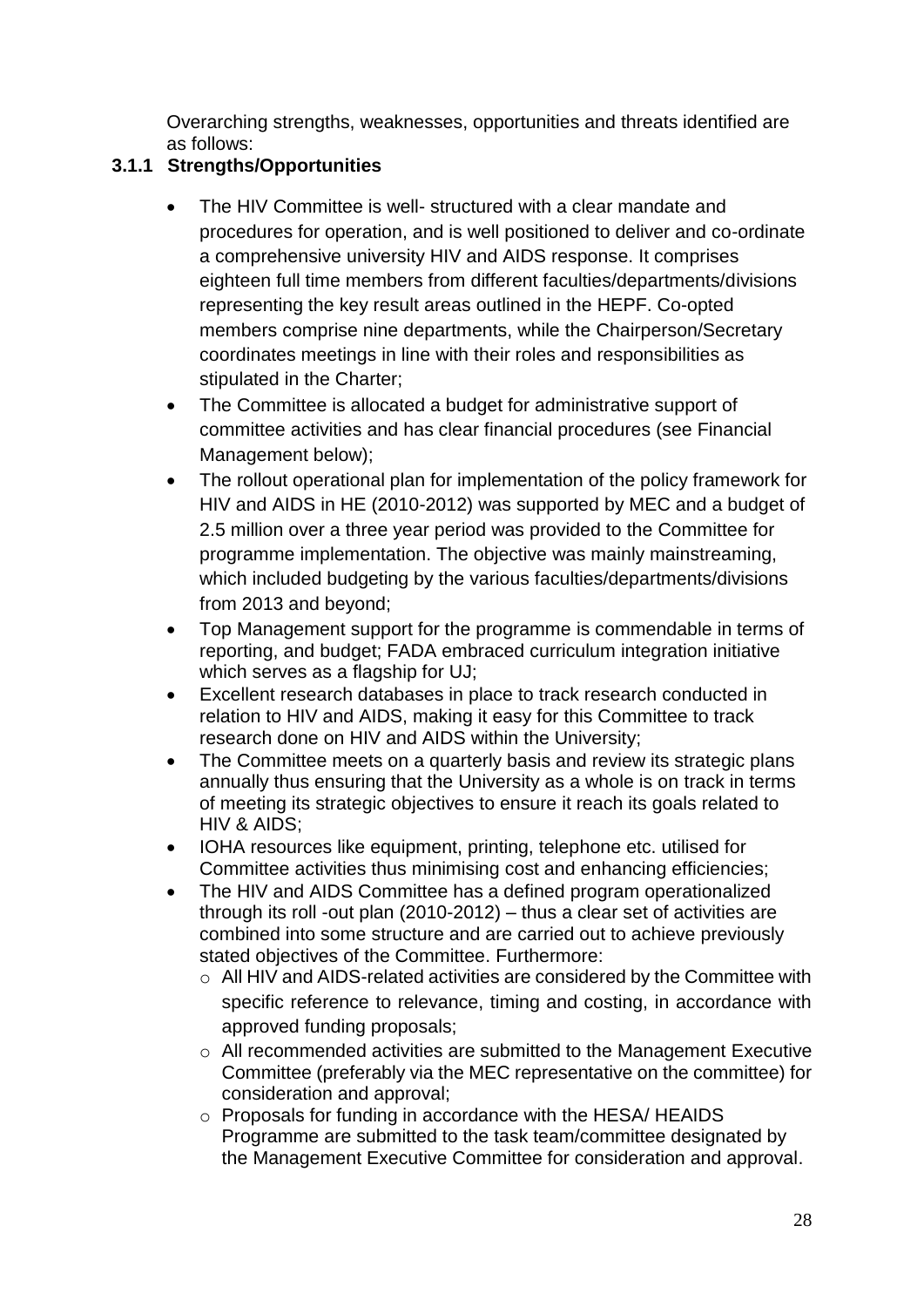- Evaluation of the program is a strength since the Committee meets regularly and minutes are kept- which helps to track activities at various levels of accountability, detect weaknesses and take appropriate action:
	- o Minutes of the meeting are circulated to members of the committee and approved at the next HIV and AIDS Committee meeting;
	- o A summarised written report (or the minutes) of each meeting is submitted to the Management Executive Committee on a continuous basis;
	- o An annual report is submitted to the MEC by the end of February of the following year;
	- o The annual report is submitted to Council and Senate (by the Registrar) for noting;
	- o Quarterly reports are submitted to HEAIDS.
	- Clear procedures for financial management
		- o Committee functions within the University's financial management policies and procedures;
		- o Applies the principles of corporate governance with regard to financial management.
- <span id="page-29-0"></span>**3.1.2** Constraints/Weaknesses or Threats
	- Some members of the Committee perceive HIV work as additional to their current work load, which limits their level of commitment and contribution;
	- Some members are often confronted with additional work load resulting from Committee responsibilities and tasks;
	- High turnover of academic members of committee impacts negatively on Committee activities;
	- While Prevention, Care and Support; Communications task teams have embraced mainstreaming, Workplace programmes (relevant departments) have followed sued, but are not working in synergy. However progress has been achieved in HR taking ownership of the workplace programme;
	- Faculty of Science: Community engagement initiative and TB research can be built upon; Health Sciences and Humanities Faculties have opportunities for Nursing, Psychology, Social Work students to become more involved in the HIV Counseling and Testing (HCT) programme as part of their in-service training;
	- While reporting on research and data collection is overall very good, obtaining data from Community Engagement remains a struggle and limits the ability of the Committee to report on and respond timeously to queries;
	- Inconsistent commitment by Student Affairs was identified as a threat in achieving zero new infections among students, including the SRC and House Committees in residences;
	- The level of authority of committee members impacts on decision making processes: it is recommended that Senior/HOD level representation is considered as a possible means to enhance or speed up decision making in the Committee. Alternatively, representatives of the Committee should have a mandate in taking decisions on behalf of their respective faculties/departments/divisions;
	- Funding for HIV/TB research was expressed as a great need by Academics; Without such funding HIV/TB is unlikely to become a niche area within the University;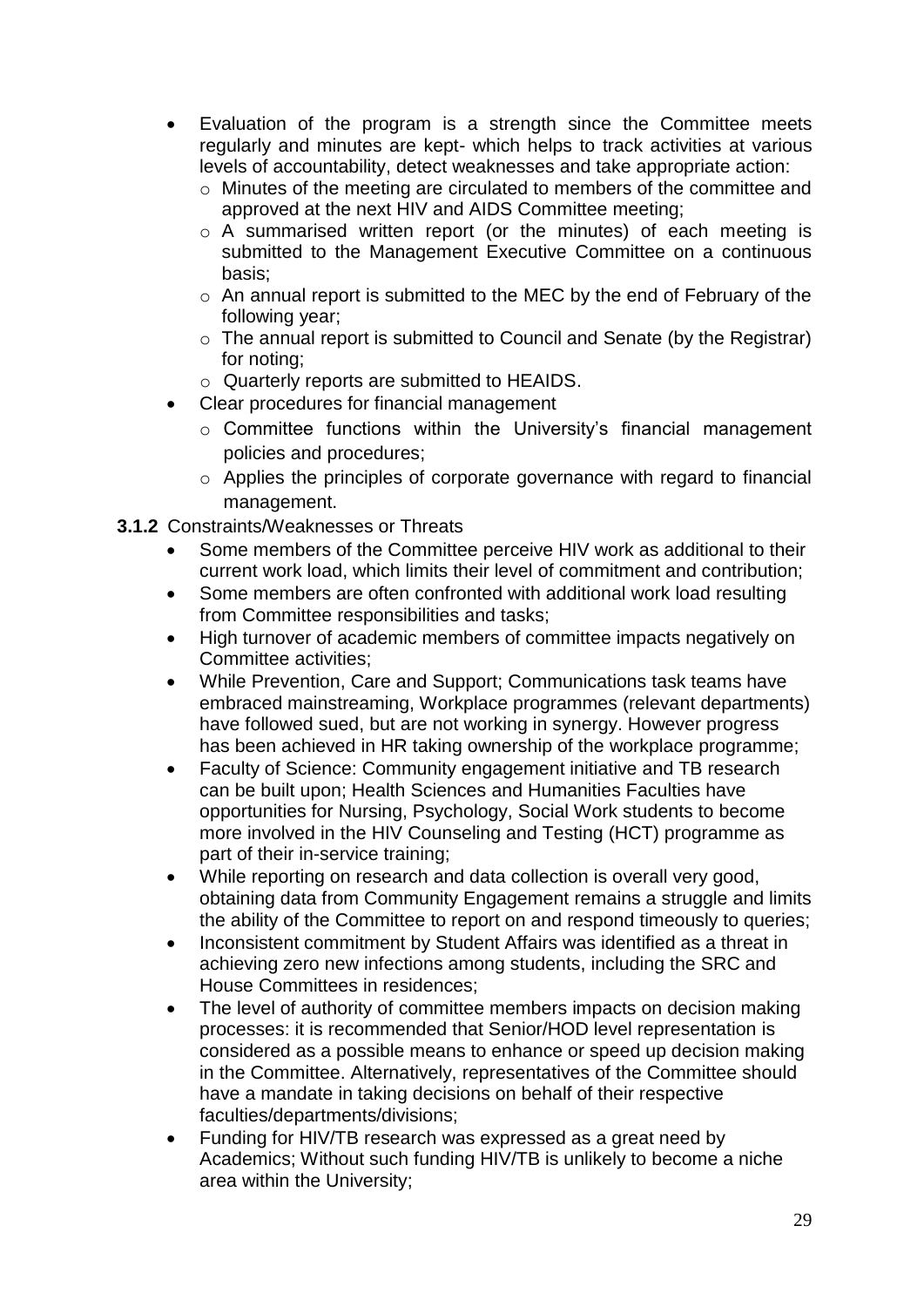Current program priorities are not well defined or necessarily based on the most recent and best available evidence and efforts should be made to strengthen this.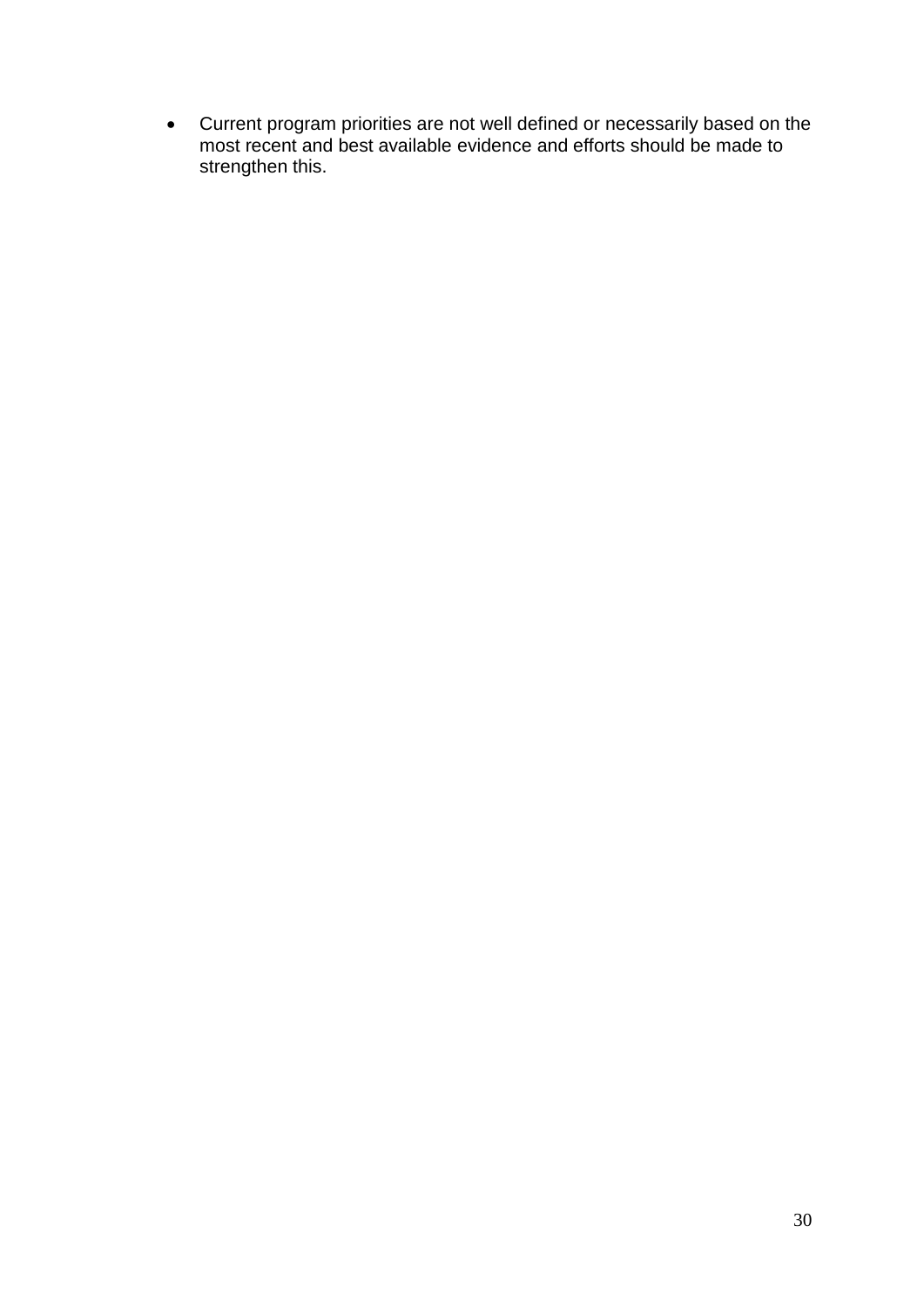## **3.2 Key Result Areas**

**3.2.1 Prevention Care and Support**

#### **TASK TEAM MEMBERS**

Primary Health Care PSYCAD IOHA Health Training Centre Occupational Safety (co-opted)

<span id="page-31-1"></span><span id="page-31-0"></span>

| Faculty/          | <b>NSP</b>                         | <b>HEPF and UJ HIV</b>                      | Key activities description          | <b>Target population</b>  | Reporting | <b>Responsibility: expenditure</b> |
|-------------------|------------------------------------|---------------------------------------------|-------------------------------------|---------------------------|-----------|------------------------------------|
| <b>Department</b> | <b>Pillars/enablers</b><br>and NSP | <b>Strategic Thrusts</b><br>relevant to KRA |                                     |                           |           |                                    |
|                   | objectives                         |                                             |                                     |                           |           |                                    |
| <b>IOHA</b>       | Prevent new HIV,                   | 8: Promote &                                | Skill building sessions monthly     | <b>Students</b>           | Quarterly | IOHA/PSYCAD/PHC                    |
| <b>PHC</b>        | STI & TB infections                | implement                                   | Sex & Sexuality                     |                           |           |                                    |
| <b>PSYCAD</b>     |                                    | combination                                 | Substance use/abuse                 |                           |           |                                    |
|                   |                                    | prevention strategies                       | STI prevention                      |                           |           |                                    |
|                   |                                    | to improve health,                          | Pregnancy prevention                |                           |           |                                    |
|                   |                                    | wellness and safety                         | PHC-champions to assist in PHC run  |                           |           |                                    |
|                   |                                    | related to HIV & AIDS                       | programmes                          |                           |           |                                    |
|                   |                                    |                                             | Gender inequality                   |                           |           |                                    |
|                   |                                    |                                             | First Year Orientation/ Residences  |                           |           |                                    |
| PHC               |                                    |                                             | <b>Condom distribution</b>          | <b>Students and Staff</b> | Quarterly | Condoms provided by the            |
| <b>IOHA</b>       |                                    |                                             | Campus Health Facilities (male and  |                           |           | <b>NDOH</b>                        |
| <b>Operations</b> |                                    |                                             | female condoms)                     |                           |           |                                    |
| Occupational      |                                    |                                             | IOHA and Operations: UJ Toilets and |                           |           |                                    |
| Safety            |                                    |                                             | Cafeterias (male)                   |                           |           |                                    |
|                   |                                    |                                             | <b>Condom monitoring</b>            |                           |           |                                    |
|                   |                                    |                                             | <b>Occupational Safety</b>          |                           |           |                                    |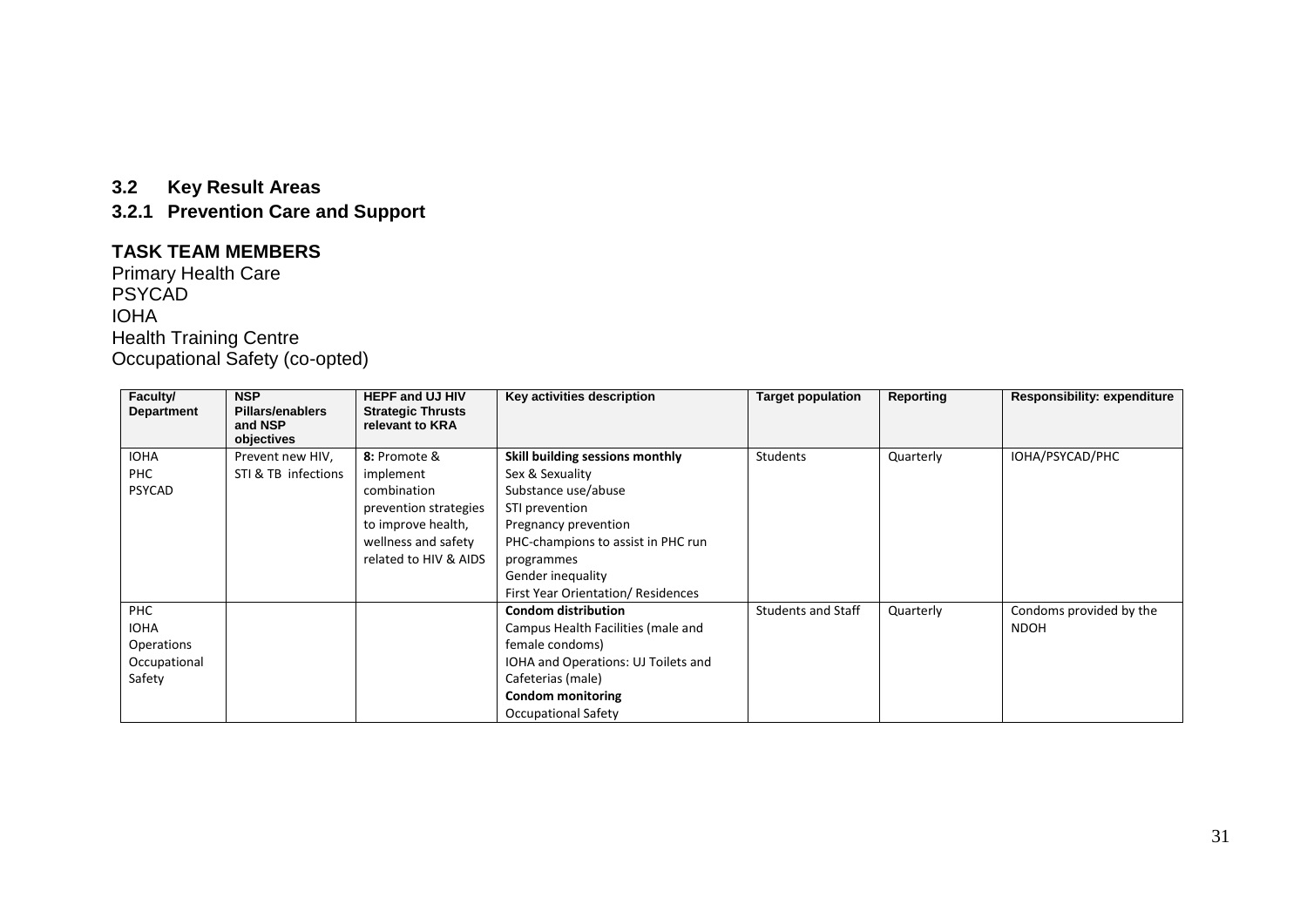| <b>Health Training</b><br>Centre<br>Occupational<br>Safety |  | Prevention of students contracting HIV<br>infection whilst studying or during<br>experiential learning.<br>Implementation of the Policy on the<br>prevention of and management of<br>occupational exposure of students and<br>patients to infective agents | <b>Students and Staff</b> | Quarterly | <b>Health Training Centre</b>                                                                                                                  |
|------------------------------------------------------------|--|------------------------------------------------------------------------------------------------------------------------------------------------------------------------------------------------------------------------------------------------------------|---------------------------|-----------|------------------------------------------------------------------------------------------------------------------------------------------------|
|                                                            |  | Teaching of appropriate safety measures<br>to prevent accidental exposure to<br>infectious agents (universal precautions).                                                                                                                                 |                           |           | <b>Occupational Safety</b>                                                                                                                     |
| <b>IOHA</b><br><b>PHC</b><br><b>HR Wellness</b>            |  | <b>Awareness Campaigns</b><br>Condom/STI week in February<br>TB Awareness month in March<br>Care Month in May<br>Unplanned pregnancy campaign/TOP /<br>Reproductive Health in September<br>UJ World AIDS Day in September                                  | <b>Students and Staff</b> | Quarterly | Service provided in<br>collaboration with External<br>Partners<br>Presently no cost incurred<br>for testing/promotions<br>Other cost: IOHA/PHC |
| <b>IOHA</b>                                                |  | HIV Counselling and Testing (HCT)/TB<br>and STI Screening, including promotion<br>of Medical Male Circumcision (MMC)<br><b>IOHA Mass Testing Campaigns</b><br>February<br>May<br>August<br>September                                                       | <b>Students and Staff</b> | Quarterly | Presently no cost incurred<br>from mass testing and MMC<br>promotion.<br>Other cost: IOHA                                                      |
| PHC                                                        |  | <b>PHC</b><br>Provider initiated Counselling and<br>Testing (PICT)<br>Voluntary Counselling and Testing (VCT)<br>TB Testing/DOTS<br>Referral for MMC                                                                                                       |                           |           | <b>PHC</b><br><b>External Partners</b>                                                                                                         |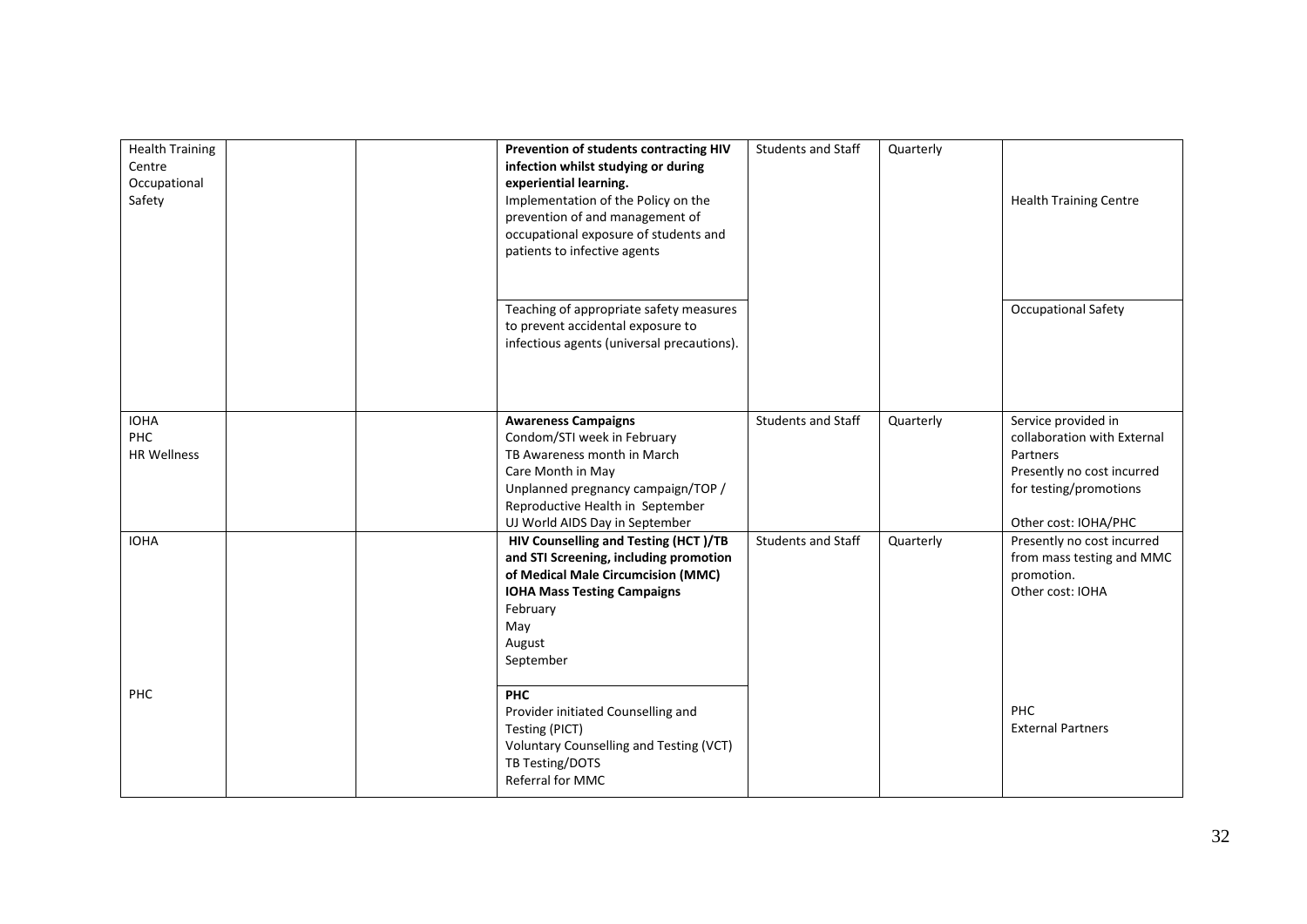| <b>IOHA</b>                                          |                                | <b>LINK Student Peer Education</b><br>Programme<br><b>Community Engagement initiatives</b><br>Residence programmes                                                                                                                                                                                                                                                                                                    | Students                  | Quarterly | <b>IOHA</b>                                                     |
|------------------------------------------------------|--------------------------------|-----------------------------------------------------------------------------------------------------------------------------------------------------------------------------------------------------------------------------------------------------------------------------------------------------------------------------------------------------------------------------------------------------------------------|---------------------------|-----------|-----------------------------------------------------------------|
| <b>PSYCAD</b>                                        |                                | <b>PSYCAD Buddy Programme</b><br>Community Engagement initiatives and<br>Residence programme related to Social<br>drivers of HIV                                                                                                                                                                                                                                                                                      | Students                  | Quarterly | PSYCAD                                                          |
| PHC<br><b>IOHA</b><br>PSYCAD                         |                                | <b>Continuous Professional Development</b><br>Ethics and HIV (All Divisions)<br>Interdisciplinary forum<br>Debriefing sessions with HCT Lay<br>Counsellors<br>Positive Health, Dignity and Prevention<br>Training offered by CDC (All Divisions,<br>including HR Wellness and Occupational<br>Health)<br>PICT training<br><b>NIMART</b> training<br>TB training<br>Couples Counselling and Testing (All<br>Divisions) | IOHA/PHC/PSYCAD<br>Staff  | Quarterly | <b>PHC</b><br><b>IOHA</b><br>PSYCAD<br><b>External Partners</b> |
| <b>Academic Task</b><br>Team<br><b>HIV Committee</b> |                                | Research conducted to inform<br>interventions/practice                                                                                                                                                                                                                                                                                                                                                                | <b>Staff and Students</b> | Quarterly | <b>Academic Faculties</b>                                       |
| PHC<br><b>IOHA</b>                                   | Sustain health and<br>wellness | Provide access to comprehensive<br>services related to HIV and AIDS                                                                                                                                                                                                                                                                                                                                                   | <b>Students</b>           | Quarterly | In partnership with External<br>Service Providers:              |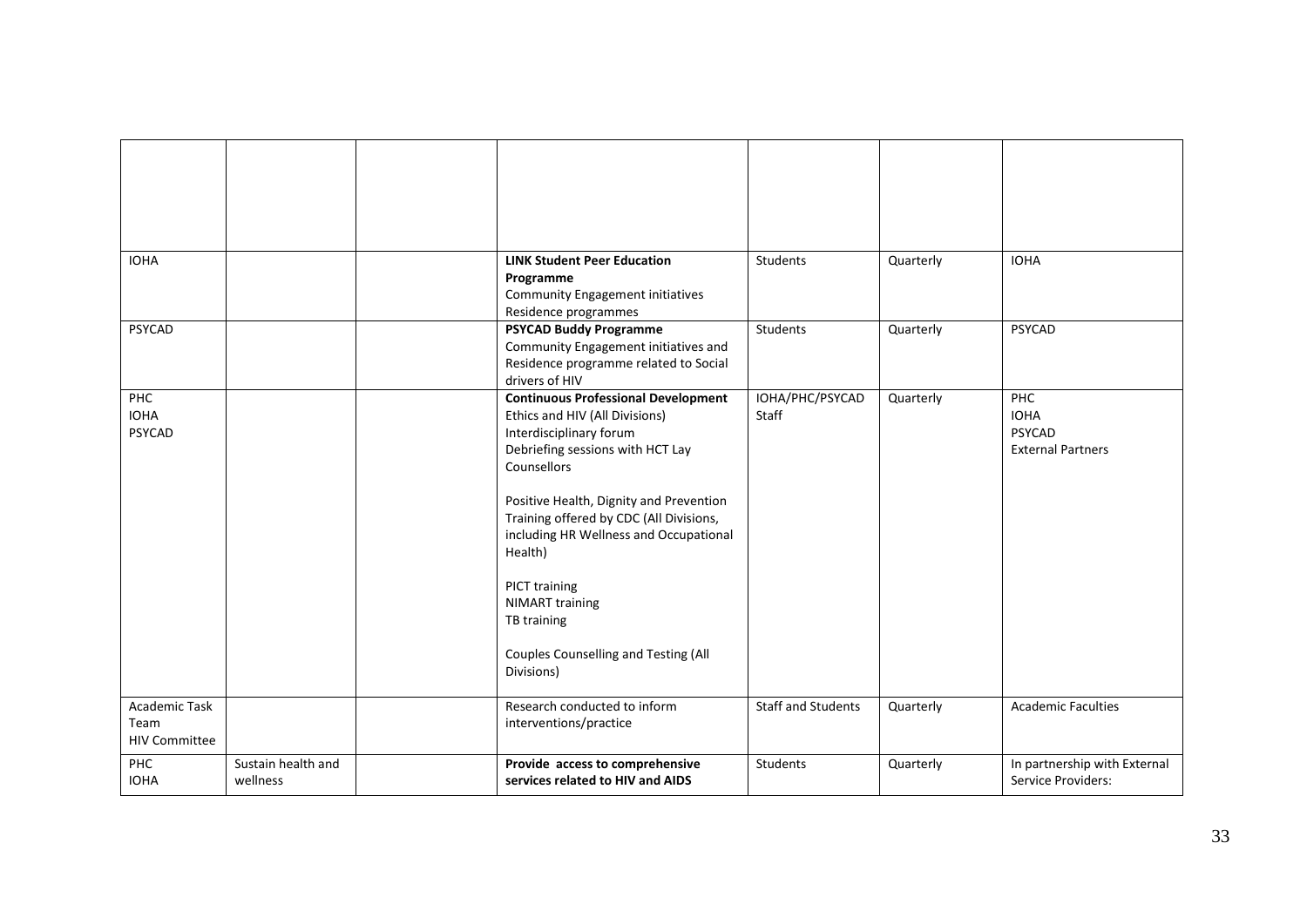| PSYCAD                                                                                                        |                                                                                                                    |                   | through an internal and external<br>referral and service delivery system in<br>accordance with the UJ Wellness<br>Programme for HIV infected students<br>and staff                                                                         |        | <b>Centres for Disease Control</b><br>(CDC)/Positive<br>Convention/Thembalethu<br>Clinic/Crosby Clinic                 |
|---------------------------------------------------------------------------------------------------------------|--------------------------------------------------------------------------------------------------------------------|-------------------|--------------------------------------------------------------------------------------------------------------------------------------------------------------------------------------------------------------------------------------------|--------|------------------------------------------------------------------------------------------------------------------------|
|                                                                                                               |                                                                                                                    | PHC               | Support of infected individuals by<br>offering treatment for opportunistic<br>infections                                                                                                                                                   |        |                                                                                                                        |
|                                                                                                               |                                                                                                                    |                   | <b>ARV Referral</b><br>TB Treatment: IPT<br><b>STI Treatment</b><br>Providing vitamin supplements and<br>other nutritional supplements                                                                                                     |        | PHC                                                                                                                    |
|                                                                                                               |                                                                                                                    | <b>IOHA</b>       | Group/Individual Psychosocial support<br>to students                                                                                                                                                                                       |        | <b>IOHA</b>                                                                                                            |
|                                                                                                               |                                                                                                                    | <b>PSYCAD</b>     | Group/Individual Psychotherapy to UJ<br>students affected by HIV                                                                                                                                                                           |        | PSYCAD                                                                                                                 |
|                                                                                                               |                                                                                                                    | IOHA, PHC, PSYCAD | Positive Health, Dignity and Prevention<br>Programme for students infected with<br><b>HIV</b>                                                                                                                                              |        | ALL                                                                                                                    |
| Student Life<br><b>SRC</b><br><b>PSYCAD: PWD</b><br>Office<br>LIBERATI<br><b>IOHA</b><br>UJ FM<br>UJ Observer | Ensure protection<br>of human rights:<br>Address stigma,<br>discrimination<br>against<br>marginalised<br>groupings |                   | Stigma knockout Month in August<br>Residence programme in partnership<br>with Student Life/IOHA and External<br>Partners<br><b>Stigma Knockout Communication</b><br>Programme in partnership with UJ<br>FM/PSYCAD/LIBERATI/SRC/UJ Observer | August | UJ FM<br><b>Student Life</b><br><b>IOHA</b><br><b>External Partners: Sonke</b><br>Gender Justice/Themba<br>Interactive |

# *RECOMMENDATIONS*

<span id="page-34-0"></span>Risk reduction strategies to reduce the high pregnancy, STI, HIV rate needs to be stipulated in the plan;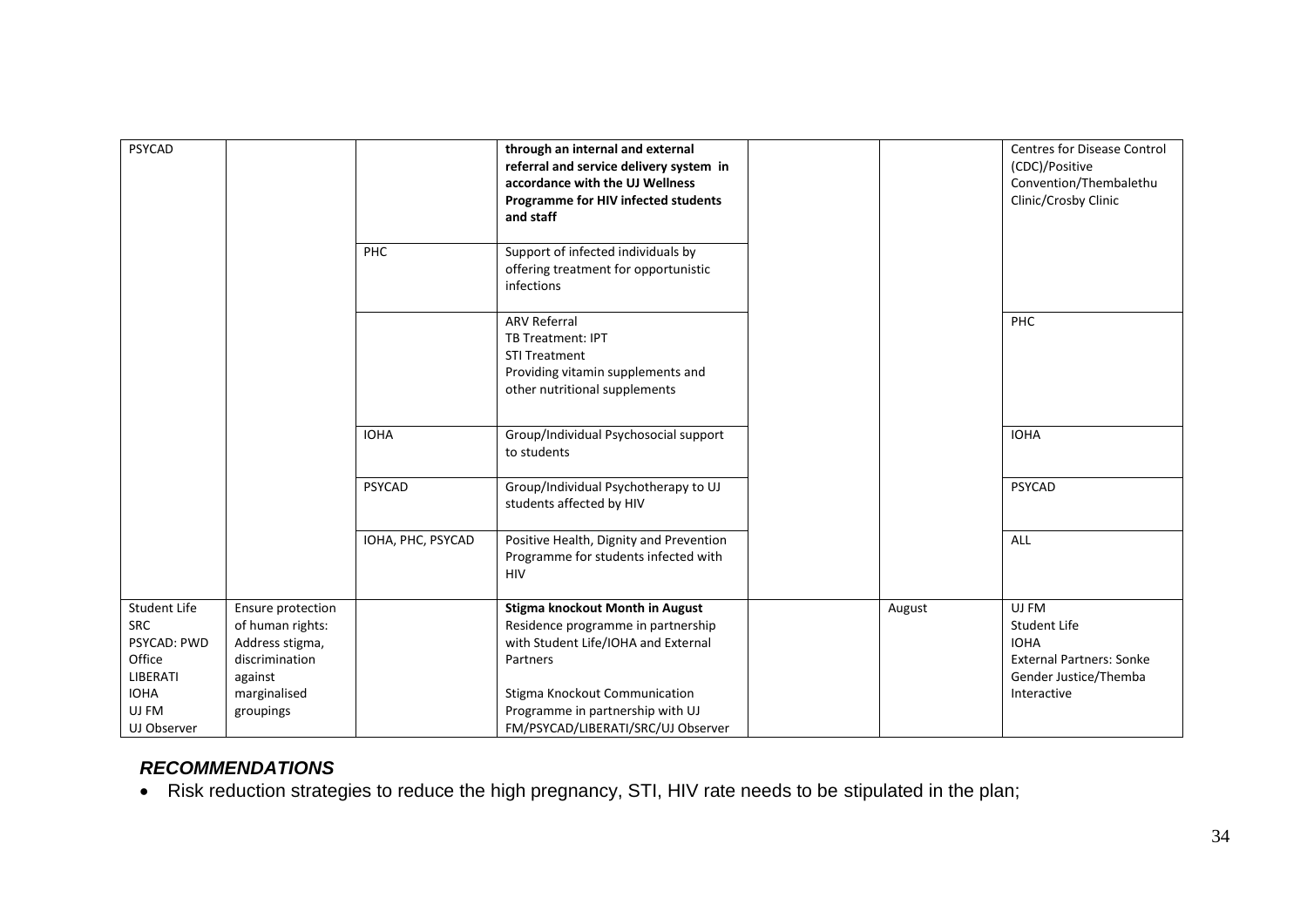- Provider-initiated Counselling and Testing (PICT) related to family planning (highlighting dual protection), STI management, TOPs, Pregnancy etc to be clearly outlined in the plan;
- Target population and type of interventions needed for the particular group should be clearly outlined, for example: residence students, LGBTI, first year students, day students, House Committees, SRC, students with disabilities etc;
- Indicators need to be aligned with National targets;
- It was recommended that the Chairperson submit a formal letter to Student Affairs regarding access into APK residences;
- PEP as prevention strategy to be outlined in more detail by Primary Health Care.

# **3.2.2 Curriculum Integration, Research and Community Engagement**

# **TASK TEAM MEMBERS**

<span id="page-35-0"></span>Faculty of Science Faculty of Health Sciences Faculty of Humanities Faculty of Management Faculty of Art, Design and Architecture (FADA) Faculty of Education Faculty of Engineering (vacant) Faculty of Finance and Economic Sciences (vacant) Community Engagement (co-opted) Research and Innovation (co-opted) Library and Information Services (co-opted)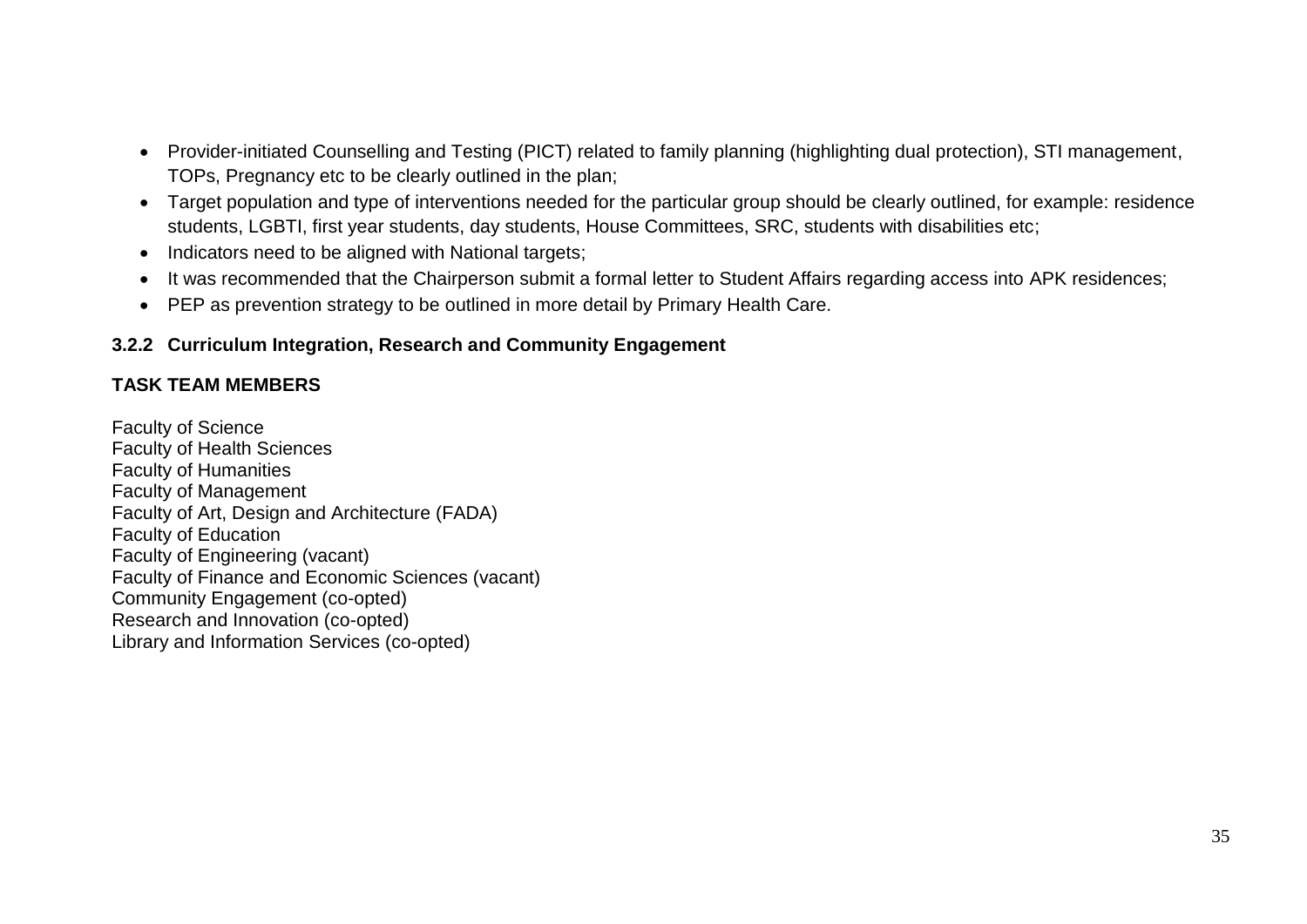| Faculty/<br><b>Department</b>                                         | <b>NSP</b><br><b>Pillars/enablers</b><br>and NSP<br>objectives | <b>HEPF and UJ HIV Strategic</b><br><b>Thrusts relevant to KRA</b>                                                                                                                                                                                                                                                             | Key activities description                                                                                                                                                                                                                                                                                                                                                                 | <b>Target</b><br>population      | <b>Reporting</b>                                                                |                | <b>Responsibilit</b><br>у:<br>expenditure |
|-----------------------------------------------------------------------|----------------------------------------------------------------|--------------------------------------------------------------------------------------------------------------------------------------------------------------------------------------------------------------------------------------------------------------------------------------------------------------------------------|--------------------------------------------------------------------------------------------------------------------------------------------------------------------------------------------------------------------------------------------------------------------------------------------------------------------------------------------------------------------------------------------|----------------------------------|---------------------------------------------------------------------------------|----------------|-------------------------------------------|
| All faculties<br>HR Training and<br>Development<br><b>HR Wellness</b> | <b>Changing Societal</b><br>Norms and Values                   | 1: Sustained excellence of<br>academic programmes,<br>research and community<br>engagement achieved<br>through:<br>Teaching and learning,<br>research and strategic<br>engagement with<br>communities that is mutually<br>beneficial and promotes<br>social, economic and<br>educational development<br>related to HIV & AIDS. | To promote capacity building on HIV<br>and AIDS among all Academic staff at<br>UJ for effective curriculum integration<br>Identify needs<br>Communicate HIV training<br>Opportunities<br>Representation of Faculties<br>on Task Team (researchers)<br>Liaise with Communication<br>$\bullet$<br>and HR<br>Workplace Task Team - integrat<br>$\bullet$<br>of HIV in curriculum (class room) | Academic<br>staff                | Quarterly<br>reporting by Task<br>Team members on<br>behalf of Faculties        |                | All Faculties<br>HR                       |
| All faculties<br>Community<br>Engagement(CE)                          | <b>Changing Societal</b><br>Norms and Values                   | 1: Sustained excellence of<br>academic programmes,<br>research and community<br>engagement achieved<br>through:<br>Teaching and learning,<br>research and strategic<br>engagement with<br>communities that is mutually<br>beneficial and promotes<br>social, economic and                                                      | To empower UJ students with<br>engagement strategies with their<br>immediate communities on HIV and<br>AIDS matters through engagement at<br>inter-faculty-community- and classroom<br>level<br>Promote community<br>engagement<br>Promote dissemination of<br>information - HIV related<br>community engagement projects                                                                  | Academic staf<br><b>Students</b> | Quarterly CE data submitted by<br>Community Engagement;                         | CE<br>Internal | <b>All Faculties</b><br>Sponsorships      |
|                                                                       |                                                                | educational development<br>related to HIV & AIDS.                                                                                                                                                                                                                                                                              | To promote inter-faculty collaboration<br>Annual Colloquium and poster<br>competition                                                                                                                                                                                                                                                                                                      |                                  | Quarterly<br>reporting by Task<br>Team members on behalf of<br><b>Faculties</b> | Internal       | <b>All Faculties</b><br>Sponsorships      |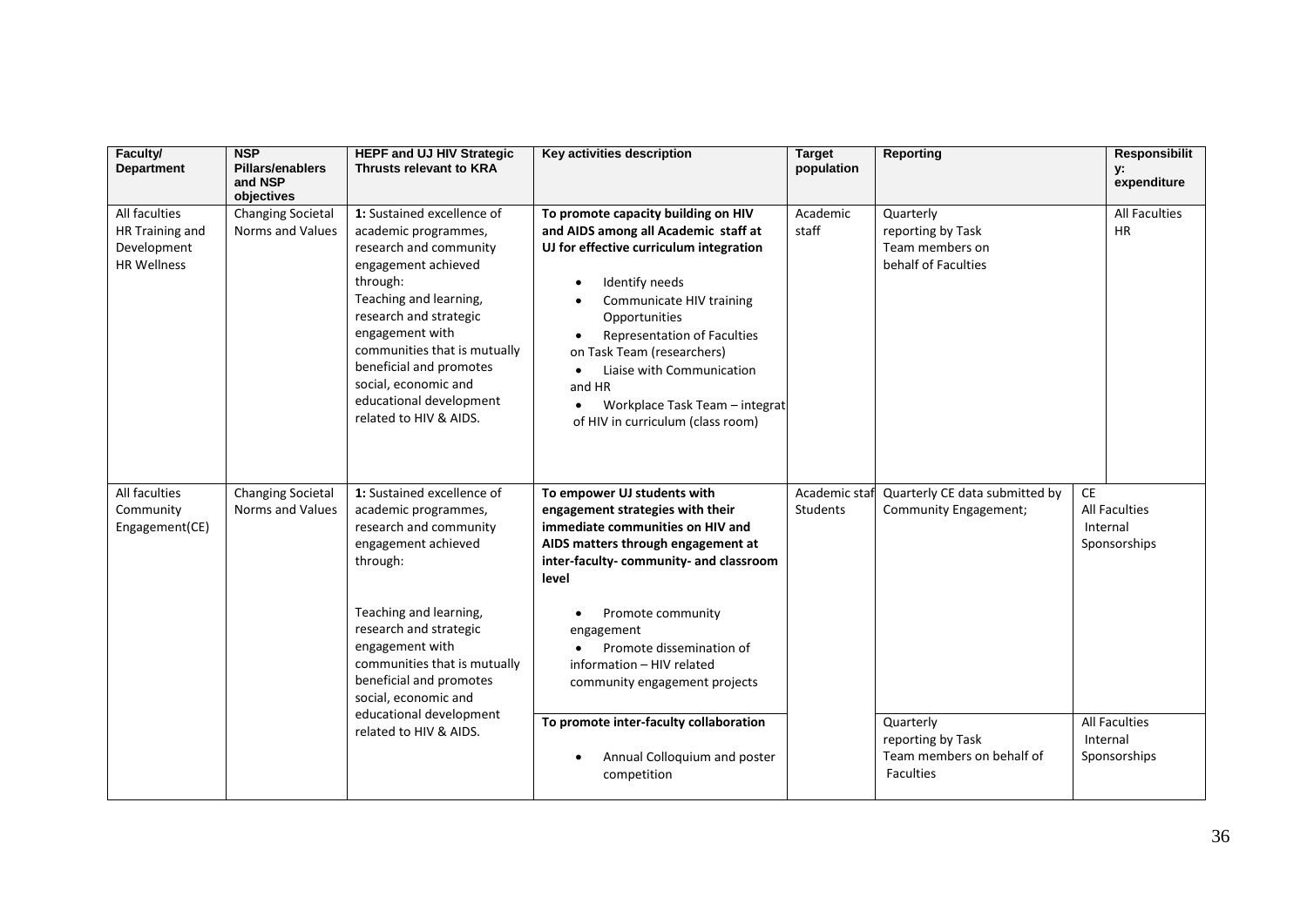|                                                                                       |                                                                     |                                                                                                                                                         | To promote knowledge on HIV and AIDS<br>among all students at UJ<br>Discipline specific<br>Citizenship module |                                                              |                               |                                                                                 |                                                           |  |
|---------------------------------------------------------------------------------------|---------------------------------------------------------------------|---------------------------------------------------------------------------------------------------------------------------------------------------------|---------------------------------------------------------------------------------------------------------------|--------------------------------------------------------------|-------------------------------|---------------------------------------------------------------------------------|-----------------------------------------------------------|--|
| All faculties<br>Research and<br>Innovation<br>Library and<br>Information<br>Services | <b>Strategic Enabler:</b><br>Research and<br>Innovation<br>through: | 1: Sustained excellence of<br>academic programmes,<br>research and community<br>engagement achieved<br>Teaching and learning,<br>research and strategic | Research<br>Task Teams to identify<br>research opportunities                                                  | Communication with other                                     | Academic<br>staff<br>Students | Quarterly<br>reporting by Task<br>Team members on<br><b>Behalf of Faculties</b> | <b>All Faculties</b><br>Internal/External<br>Sponsorships |  |
|                                                                                       |                                                                     | engagement with<br>communities that is mutually<br>beneficial and promotes<br>social, economic and<br>educational development<br>related to HIV & AIDS. | HIV and AIDS                                                                                                  | Data Collection of Faculty<br>accredited research related to |                               | Quarterly research data<br>submitted by Research and<br>Innovation;             | Research and<br>Innovation                                |  |
|                                                                                       |                                                                     |                                                                                                                                                         | Data Collection of UJ Masters and<br>Doctoral studies related to HIV and AIDS                                 |                                                              |                               | Quarterly research data<br>submitted by<br>Library and Information              | Library and<br><b>Information Services</b>                |  |

#### *RECOMMENDATIONS*

- It was suggested that a National Champion (whom has implemented HIV in the curricula at other HEIs) be invited to present to academics during annual inter-faculty symposium/seminar. This invite should be extended to academic staff at UJ that has an interest to contribute to the process;
- A research agenda needs to be identified by the HIV Committee for the academics to pursue. Funding opportunities need to be sought for this activity;
- SAPTU to play an important role in lobbying for academics to become champions in the classroom. SAPTU indicated that it will mobilise Academics to play a more active role in preparing their graduates to effectively address HIV in the workplace. Active participation should be encouraged by Heads of Various Academic departments;
- <span id="page-37-0"></span>Curricula to address cross-cutting issues and contribute to changing social norms and values;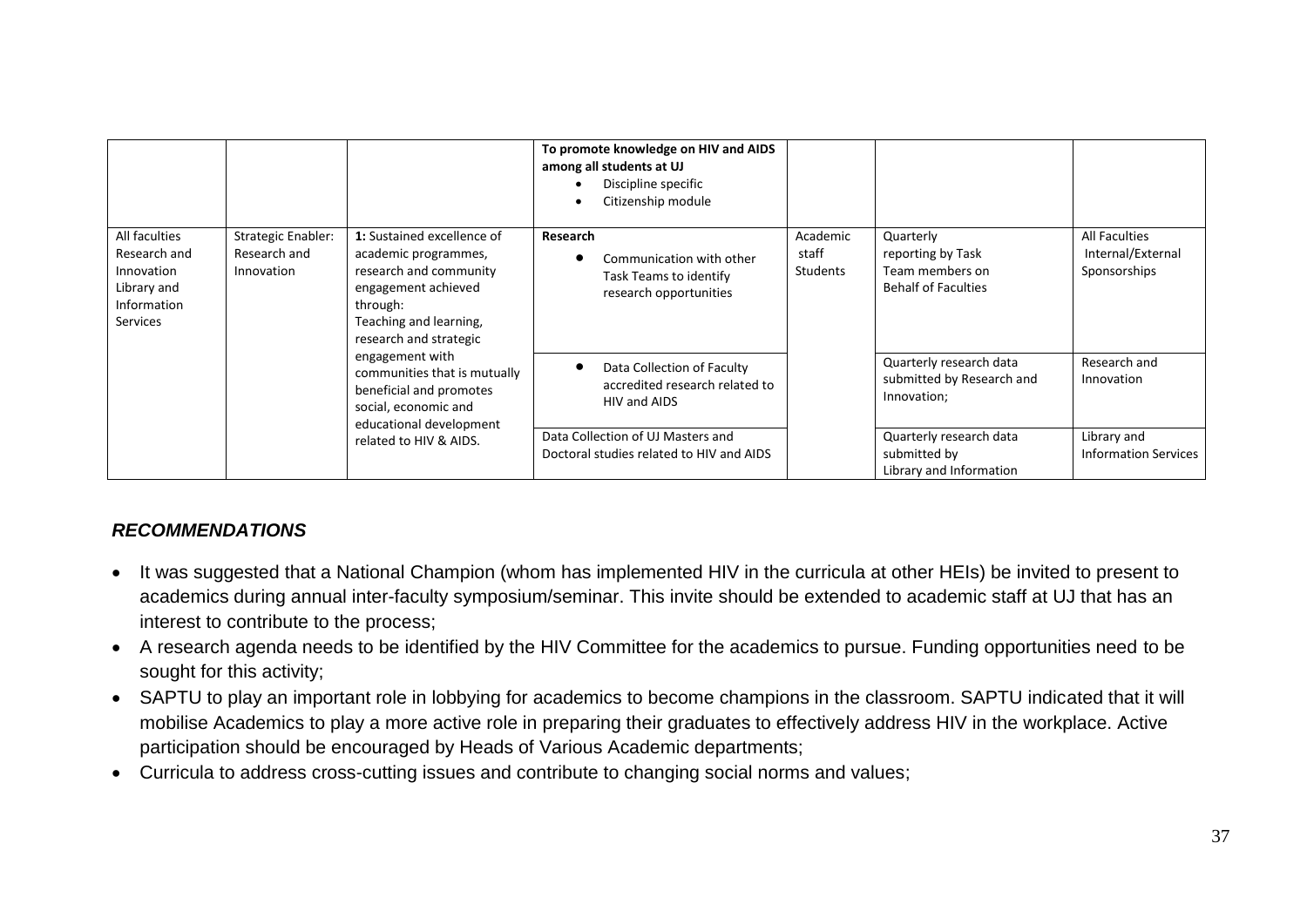- Establish an HIV and AIDS Research Centre as seen at UCT, UP, UKZN and Stellenbosch;
- Promote publications in the area of HIV and graduating students with workplace ready qualifications.

## **3.2.3 Workplace Programme**

### **TASK TEAM MEMBERS**

HR Wellness Occupational Safety (Co-opted) Occupational Health (Co-opted) HR Training and Development (Co-opted) Unions

<span id="page-38-0"></span>

| Faculty/<br><b>Department</b> | <b>NSP</b><br>Pillars/enablers and | <b>HEPF and UJ HIV</b><br><b>Strategic Thrusts</b> | Key activities description             | <b>Target</b><br>population | Reporting | <b>Responsibility: expenditure</b> |
|-------------------------------|------------------------------------|----------------------------------------------------|----------------------------------------|-----------------------------|-----------|------------------------------------|
|                               | <b>NSP objectives</b>              | relevant to KRA                                    |                                        |                             |           |                                    |
| <b>HR Wellness</b>            | Prevent new HIV, STI               | 8: Promote &                                       |                                        | All staff                   | Quarterly | <b>HR Wellness</b>                 |
| HR Training and               | & TB infections                    | implement combination                              | Staff HIV and AIDS, TB and STI         |                             |           |                                    |
| Development                   |                                    | prevention strategies to                           | Awareness, Education and Training      |                             |           |                                    |
|                               |                                    | improve health,                                    | Programmes                             |                             |           |                                    |
|                               |                                    | wellness and safety                                |                                        | Service Staff               |           |                                    |
|                               |                                    | related to HIV & AIDS                              | Reabua talk sessions for Service staff |                             |           |                                    |
|                               |                                    |                                                    | Line Managers Training                 | Line Managers               |           |                                    |
|                               |                                    |                                                    | Staff Peer Education Recruitment and   | All Staff                   |           |                                    |
|                               |                                    |                                                    | <b>Training</b>                        |                             |           |                                    |
| <b>HR Wellness</b>            |                                    |                                                    | HIV Counselling and Testing (HCT)      | All staff                   | Quarterly | HR Wellness in Collaboration with  |
|                               |                                    |                                                    | offered as part of Wellness            |                             |           | Medical AID schemes                |
|                               |                                    |                                                    | Campaigns                              |                             |           |                                    |
|                               |                                    |                                                    |                                        |                             |           |                                    |
| Occupational                  |                                    |                                                    | Provider Initiated Counselling and     |                             |           | <b>Occupational Health</b>         |
| Health                        |                                    |                                                    | Testing (PICT) offered to staff by     |                             |           |                                    |
|                               |                                    |                                                    | <b>Occupational Health</b>             |                             |           |                                    |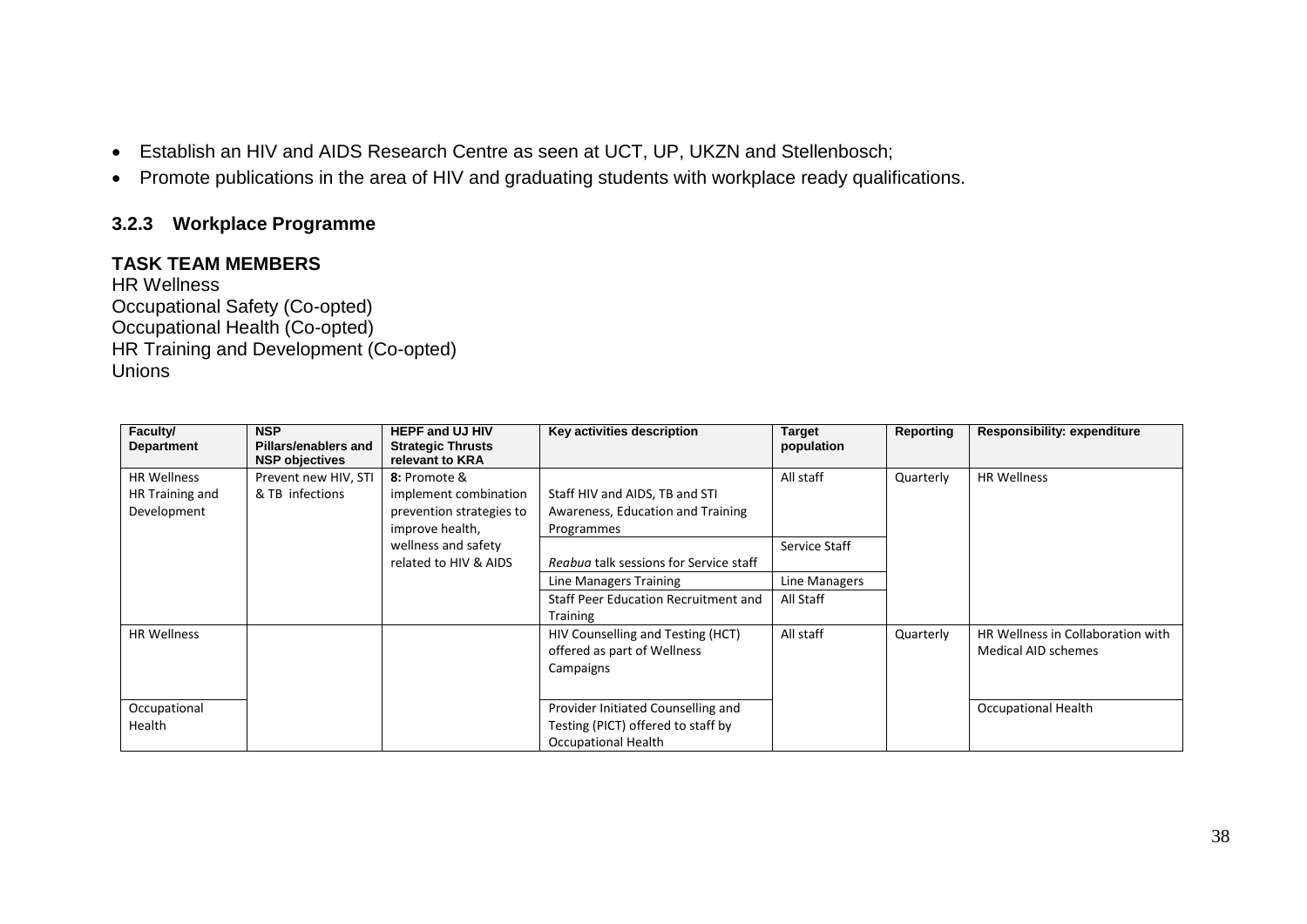| Unions                                                                                                                              |                                | Mobilise constituencies to participate<br>in SPE Programme, HCT/Wellness<br>Campaigns;<br>Advocate for policies that address<br>stigma and discrimination in the<br>workplace                                                                                                               | All Staff                                    | Quarterly | No Cost                                                                                                                                                                                     |
|-------------------------------------------------------------------------------------------------------------------------------------|--------------------------------|---------------------------------------------------------------------------------------------------------------------------------------------------------------------------------------------------------------------------------------------------------------------------------------------|----------------------------------------------|-----------|---------------------------------------------------------------------------------------------------------------------------------------------------------------------------------------------|
| Departments<br>involved with<br>Workplace<br>Programmes in<br>consultation with<br>Corporate<br>Communications                      |                                | Collaborate with Communications to<br>assist with all marketing initiatives                                                                                                                                                                                                                 | All staff                                    | Quarterly | <b>Corporate Communications</b><br>Departments involved with<br>Workplace Programmes                                                                                                        |
| Occupational<br>Safety<br>Occupational<br>Health                                                                                    |                                | <b>First Aid Training</b><br>Programmes and referrals related to<br>Injuries on duty, Needle prick injuries,<br><b>Blood spills</b>                                                                                                                                                         | All staff                                    | Quarterly | <b>Occupational Safety</b>                                                                                                                                                                  |
|                                                                                                                                     |                                | Needle Prick Injuries: System<br>provided by Occupational Health to<br>provide PEP, blood tests and ART to<br>those exposed                                                                                                                                                                 | Staff exposed to<br>needle prick<br>injuries | Quarterly | <b>Occupational Health</b>                                                                                                                                                                  |
| <b>HR Wellness</b><br>HR Training and<br>Development                                                                                |                                | Communicating relevant UJ HIV and<br>Wellness related policies to staff                                                                                                                                                                                                                     | All Staff                                    | Quarterly | <b>HR Wellness</b><br>HR Training and Development<br>ER                                                                                                                                     |
| <b>HR Wellness</b><br>Occupational<br>Health<br>Primary Health<br><b>EAP Service</b><br>Provider<br>UJ Medical AID<br><b>Broker</b> | Sustain health and<br>wellness | Referral of staff (insured and<br>uninsured) to internal and/or<br>external services w.r.t TB, STIs, ARVs,<br>Nutritional support, Clinical<br>Management of HIV, Psychosocial<br>Support and Counselling in<br>accordance with UJ Wellness<br>Programme for infected students and<br>staff | Staff at risk                                | Quarterly | <b>HR Wellness</b><br><b>Occupational Health</b><br>Primary Health<br><b>EAP Service Provider</b><br><b>Medical AID Schemes</b><br>External Providers (free service for<br>uninsured staff) |
| <b>HR Wellness</b><br><b>PSYCAD</b>                                                                                                 |                                | Support Groups for staff in<br>accordance with UJ Wellness                                                                                                                                                                                                                                  | Staff at risk                                | Quarterly | Staff financially liable for service<br>at PSYCAD                                                                                                                                           |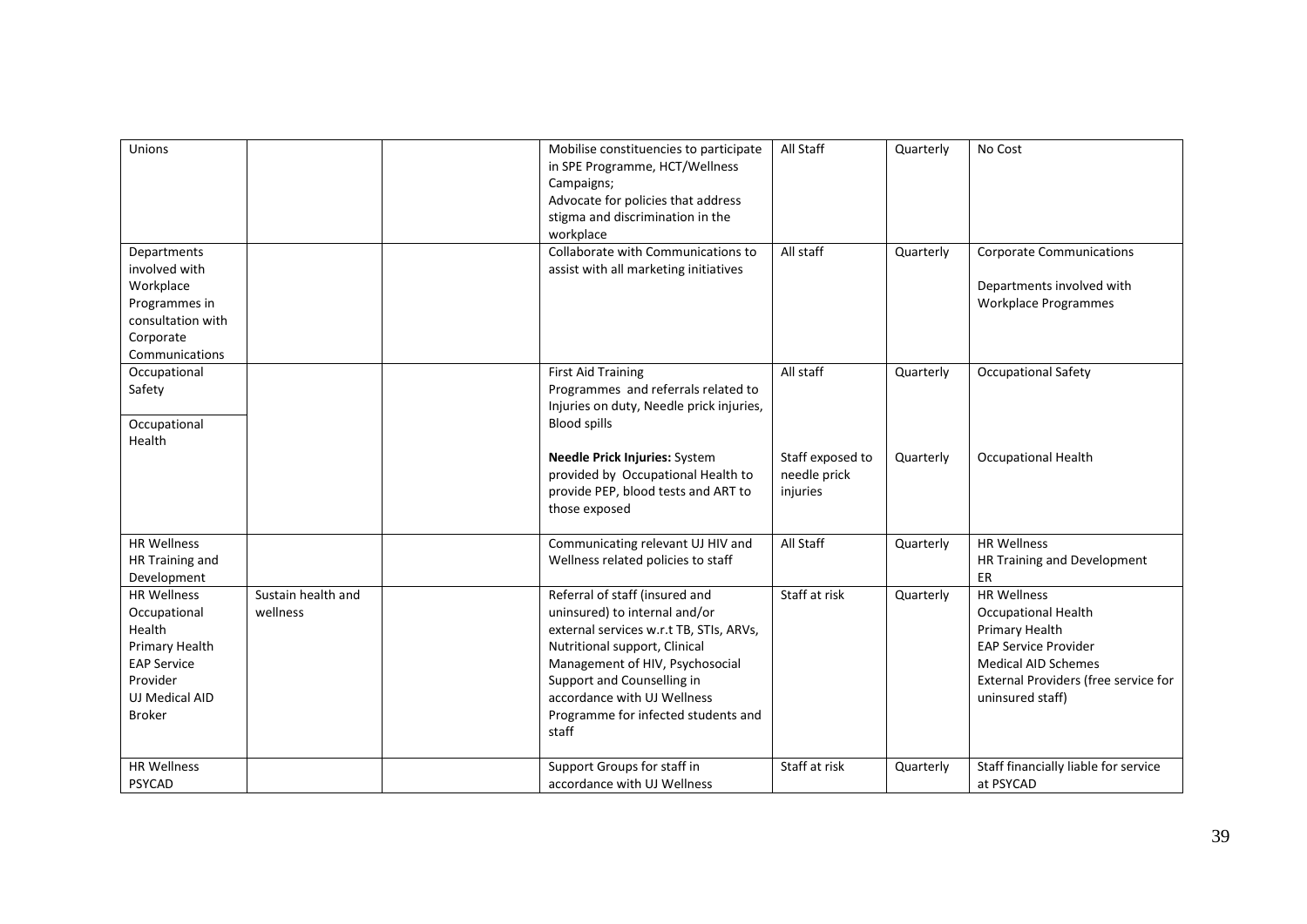|                                    |                      | programme for infected students and<br>staff                        |               |           |                            |
|------------------------------------|----------------------|---------------------------------------------------------------------|---------------|-----------|----------------------------|
| <b>HR Wellness</b><br>Occupational |                      | <b>Absenteeism Management:</b>                                      | Line Managers | Quarterly | <b>HR</b>                  |
| Health                             |                      | Develop an absenteeism                                              |               |           |                            |
| <b>HR Business</b>                 |                      | management procedure                                                |               |           |                            |
| Partners (HRBP)                    |                      |                                                                     |               |           |                            |
| Line Managers                      |                      | Conduct absence awareness sessions                                  | All Staff     |           |                            |
| Employee                           |                      |                                                                     |               |           |                            |
| Relations                          |                      | Case management:                                                    | Staff at risk |           | <b>HR</b>                  |
|                                    |                      | Comprehensive case management                                       |               |           | <b>Occupational Health</b> |
|                                    |                      | on-going with Occupational Health,<br>Employee Wellness, HRBP, line |               |           |                            |
|                                    |                      | management and Employee                                             |               |           |                            |
|                                    |                      | Relations.                                                          |               |           |                            |
|                                    |                      |                                                                     |               |           |                            |
| <b>HR Wellness</b>                 | Ensure protection of | Educate line managers on how to                                     | Line Managers | Quarterly | <b>HR Wellness</b>         |
| Employee                           | human rights:        | deal with stigma & discrimination in                                |               |           | ER                         |
| Relations                          | Address stigma,      | the workplace                                                       | Unions        |           |                            |
| <b>Unions</b>                      | discrimination       |                                                                     | All Staff     |           |                            |
|                                    |                      | Ensure staff are aware of policies in                               |               |           |                            |
|                                    |                      | place to protect against Stigma and                                 |               |           |                            |
|                                    |                      | Discrimination                                                      |               |           |                            |

#### **RECOMMENDATIONS:**

- It was agreed that HIV needed to be addressed in the broader context of Wellness. For instance: HIV testing should be offered as part of the annual wellness campaigns, which include BMI, cholesterol testing, diabetes etc and Staff Peer Educators (SPEs) could have a broader role to play and possibly be renamed wellness officers;
- <span id="page-40-0"></span>• Prioritise training for the following groups within the University:
	- o Line Managers: Offer training in absenteeism and incapacity management (including referral procedures and the role and functions of the EAP service provider). Policies on these issues need to be in place, as well as clear procedures. Unions highlighted that the new ER Director is busy reviewing all HR policies.The Committee recommended that the Unions, HR wellness, Occupational Health, Occupational Safety raise the importance of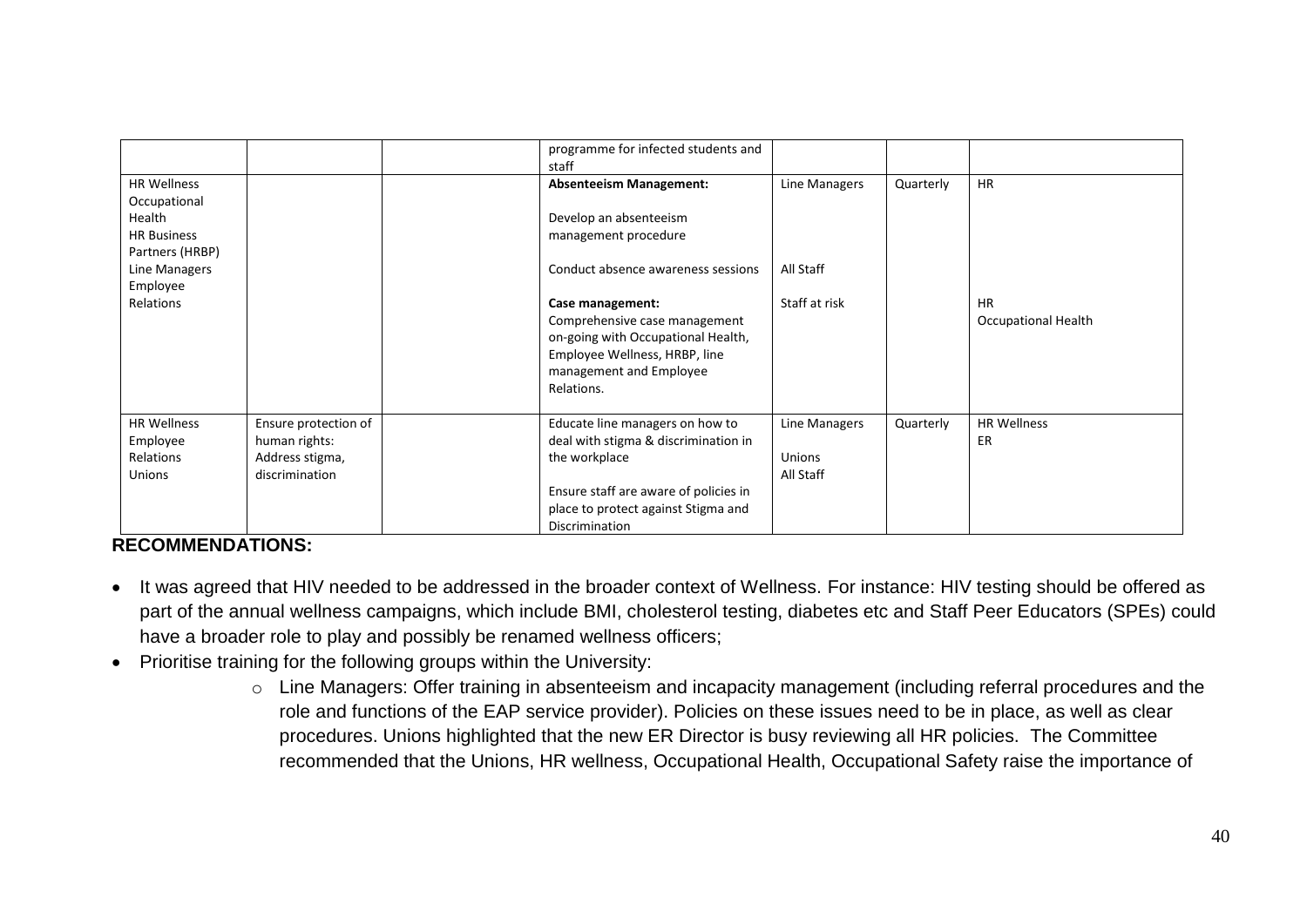policies related to absenteeism and incapacity, as there are no clear policies and procedures for line managers pertaining to these mentioned areas;

- o Wellness Management of staff should be part of Line Managers' KPIs (this will include HIV management). It was recommended that the Chairperson of the HIV Committee submits a letter to MEC in this regard;
- o Union members should be trained to better perform their function regarding their Wellness role.
- Addressing social drivers of HIV, STIs and TB need to be included in all workplace key result areas and activities-targeting high risk behaviours;
- Reduce vulnerabilities in key population groupings not explicitly stated and previously overlooked: people with disabilities, LGBTI, women;
- Introduce Positive Health Dignity and Prevention (formerly PwP) programme and establish support groups for positive staff members with assistance from PSYCAD;
- The issue of reasonable accommodation (as per the Occupational Health and Safety Act) needs to be addressed at Structural level, as it is not clearly stated in the UJ policy. Need to be addressed by Unions, Occupational Health (OH), HR Wellness, and Occupational Safety (OS);
- Occupational Safety indicated that education and awareness could be enhanced through information posters in high risk areas like clinics where occupational exposure can occur. Furthermore:
	- o Occupational Safety needs to include universal precautions as part of the first aid training offered to staff;
	- o Occupational Safety needs to include accident and hazard prevention strategies, work practice control, personal protective equipment, environmental control measures to minimize risk of contracting HIV and TB;

## **3.2.4 Communications**

## **TASK TEAM MEMBERS**

<span id="page-41-0"></span>Corporate Communications Student Media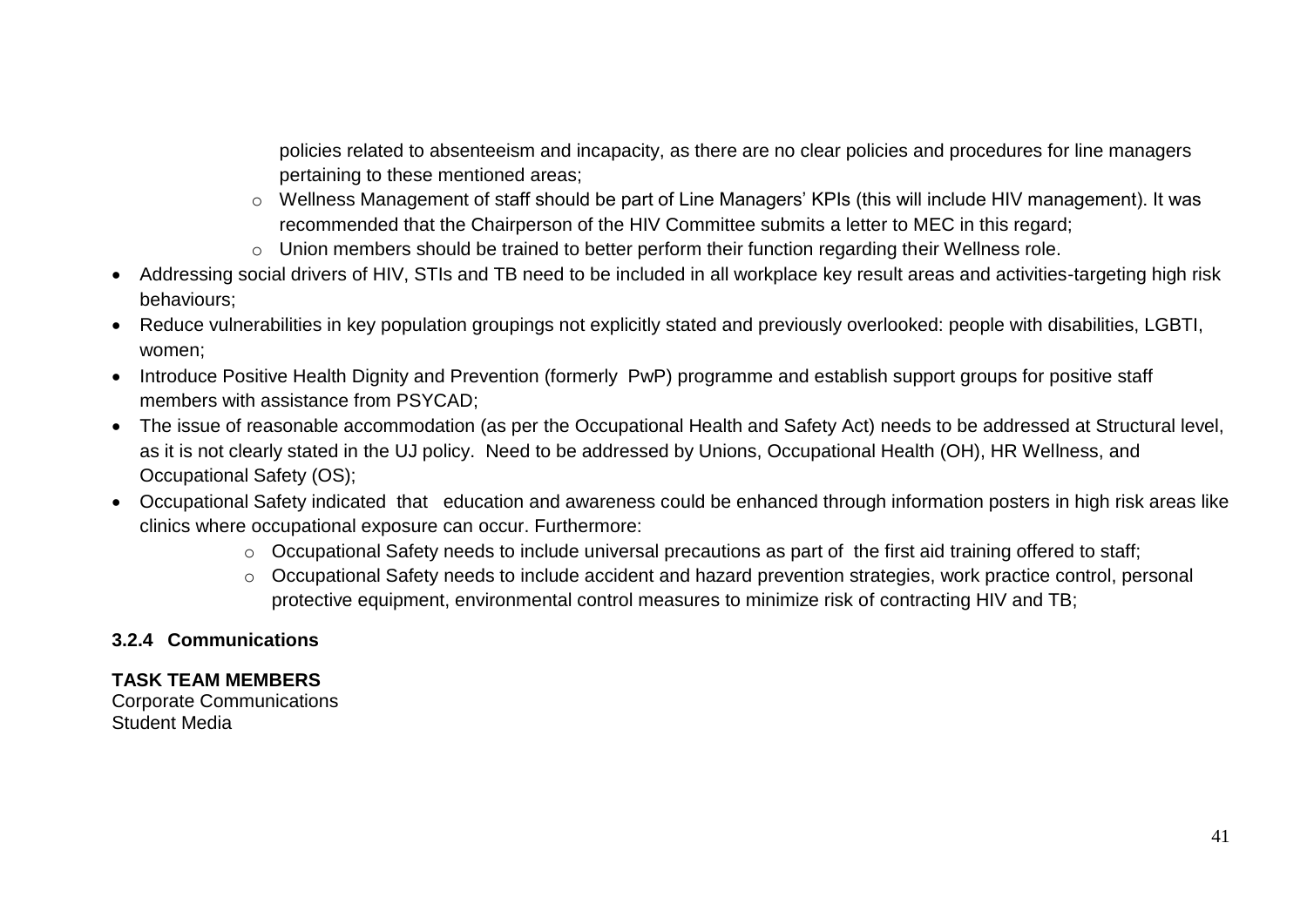| Faculty/<br><b>Department</b>   | <b>NSP</b><br><b>Pillars/enablers</b><br>and NSP<br>objectives | <b>HEPF and UJ HIV Strategic</b><br><b>Thrusts relevant to KRA</b>                                                                                                  | Key activities description                                                                                                                                        | <b>Target</b><br>population | <b>Reporting</b> | <b>Responsibility: expenditure</b> |
|---------------------------------|----------------------------------------------------------------|---------------------------------------------------------------------------------------------------------------------------------------------------------------------|-------------------------------------------------------------------------------------------------------------------------------------------------------------------|-----------------------------|------------------|------------------------------------|
| <b>Internal Communications</b>  | <b>Strategic Enabler:</b>                                      | 5: A brand that identifies                                                                                                                                          | Prioritise key messages                                                                                                                                           |                             |                  |                                    |
|                                 | Communications                                                 | UJ with relevant,                                                                                                                                                   | around prevention,                                                                                                                                                | Staff                       | Quarterly        | Relevant                           |
| <b>External Communications</b>  |                                                                | accessible and                                                                                                                                                      | testing, care and support                                                                                                                                         | <b>Students</b>             |                  | Faculty/Department/Division        |
|                                 |                                                                | excellent                                                                                                                                                           | of HIV and AIDS                                                                                                                                                   |                             |                  | <b>Corporate Communications</b>    |
| UJ FM                           | <b>Changing Societal</b>                                       | higher education                                                                                                                                                    |                                                                                                                                                                   |                             |                  | UJ FM                              |
|                                 | Norms and Values                                               | achieved through:                                                                                                                                                   | Utilise<br>mixed                                                                                                                                                  |                             |                  | UJ Observer                        |
| Faculties/Departments/Divisions |                                                                |                                                                                                                                                                     | media<br>communications                                                                                                                                           |                             |                  |                                    |
| UJ Observer                     |                                                                | Transforming the UJ brand<br>strategy which incorporates<br>an internal brand campaign<br>that highlights annual<br>themes related to HIV & AIDS                    | and strategies to distribute<br>and manage information<br>about HIV and AIDS and<br>educational<br>create an<br>platform                                          |                             |                  |                                    |
|                                 |                                                                | Targeted marketing<br>messages related to HIV &<br>AIDS that ensures internal<br>brand alignment with<br>external messaging in the<br>staff and student population. | Facilitate<br>access<br>to<br>information on HIV and<br>AIDS to staff, students and<br>communities<br>to<br>raise<br>awareness and facilitate<br>behaviour change |                             |                  |                                    |
|                                 |                                                                |                                                                                                                                                                     |                                                                                                                                                                   |                             |                  |                                    |
|                                 |                                                                |                                                                                                                                                                     | <b>Engage with local and</b>                                                                                                                                      | Staff                       |                  |                                    |
|                                 |                                                                |                                                                                                                                                                     | national media to                                                                                                                                                 | <b>Students</b>             |                  |                                    |
|                                 |                                                                |                                                                                                                                                                     | promote the institutional                                                                                                                                         |                             |                  |                                    |
|                                 |                                                                |                                                                                                                                                                     | <b>HIV and AIDS response</b>                                                                                                                                      |                             |                  |                                    |
|                                 |                                                                |                                                                                                                                                                     | Enhance prominence and                                                                                                                                            |                             |                  |                                    |
|                                 |                                                                |                                                                                                                                                                     | visibility of the                                                                                                                                                 |                             |                  |                                    |
|                                 |                                                                |                                                                                                                                                                     | institutional HIV and AIDS-                                                                                                                                       |                             |                  |                                    |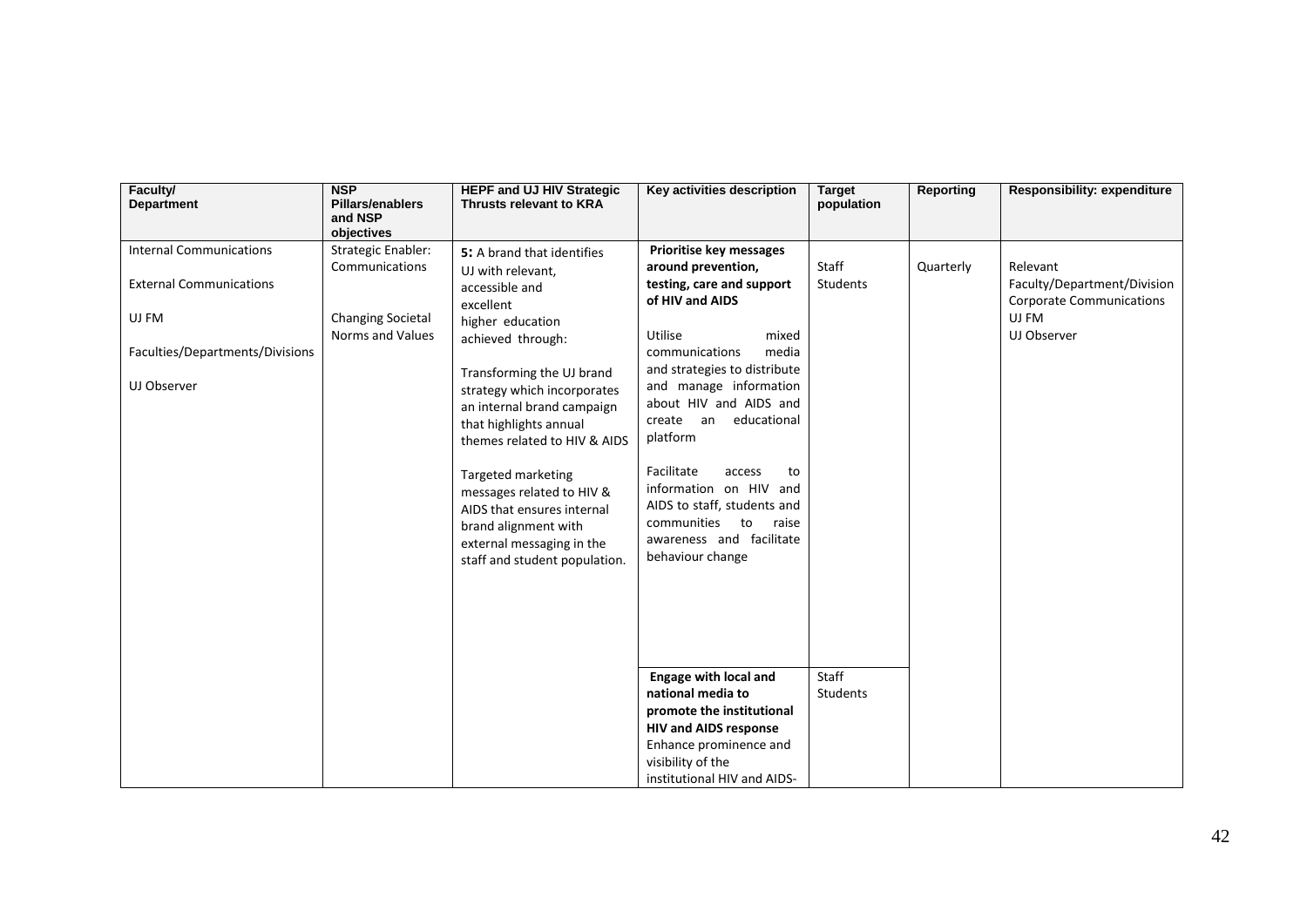|  | related activities by<br>publishing policies and |          |                                 |
|--|--------------------------------------------------|----------|---------------------------------|
|  | communication about                              |          |                                 |
|  | good practice research                           |          |                                 |
|  | findings, models and other                       |          |                                 |
|  | findings that mitigate the                       |          |                                 |
|  | negative                                         |          |                                 |
|  | impact of HIV and AIDS.                          |          |                                 |
|  |                                                  |          |                                 |
|  | Facilitate media                                 |          |                                 |
|  | opportunities around HIV                         |          |                                 |
|  | and AIDS with internal and                       |          |                                 |
|  | external stakeholders;                           |          |                                 |
|  | Coordinate joint media                           |          |                                 |
|  | advocacy campaigns to                            |          | <b>Corporate Communications</b> |
|  | promote the institutional                        |          | Relevant                        |
|  | response to HIV and AIDS                         |          | Faculty/Department/Division     |
|  | Promote external and                             | Staff    |                                 |
|  | institutional publications                       | Students |                                 |
|  | on HIV and AIDS                                  |          |                                 |
|  | Development of regular                           |          |                                 |
|  | recognisable<br>and                              |          |                                 |
|  | publications<br>about                            |          |                                 |
|  | activities<br>institutional                      |          |                                 |
|  | related to HIV and AIDS                          |          |                                 |
|  |                                                  |          |                                 |

#### *RECOMMENDATIONS*

- Student media and their role (UJ FM and UJ Observer) to be reflected in the plan: addressing risky behaviours that fuel HIV infection: transactional sex, trans-generational sex, substance abuse (including alcohol abuse);
- <span id="page-43-0"></span>Stigma towards key population groupings and women need to be addressed through media (both students and staff).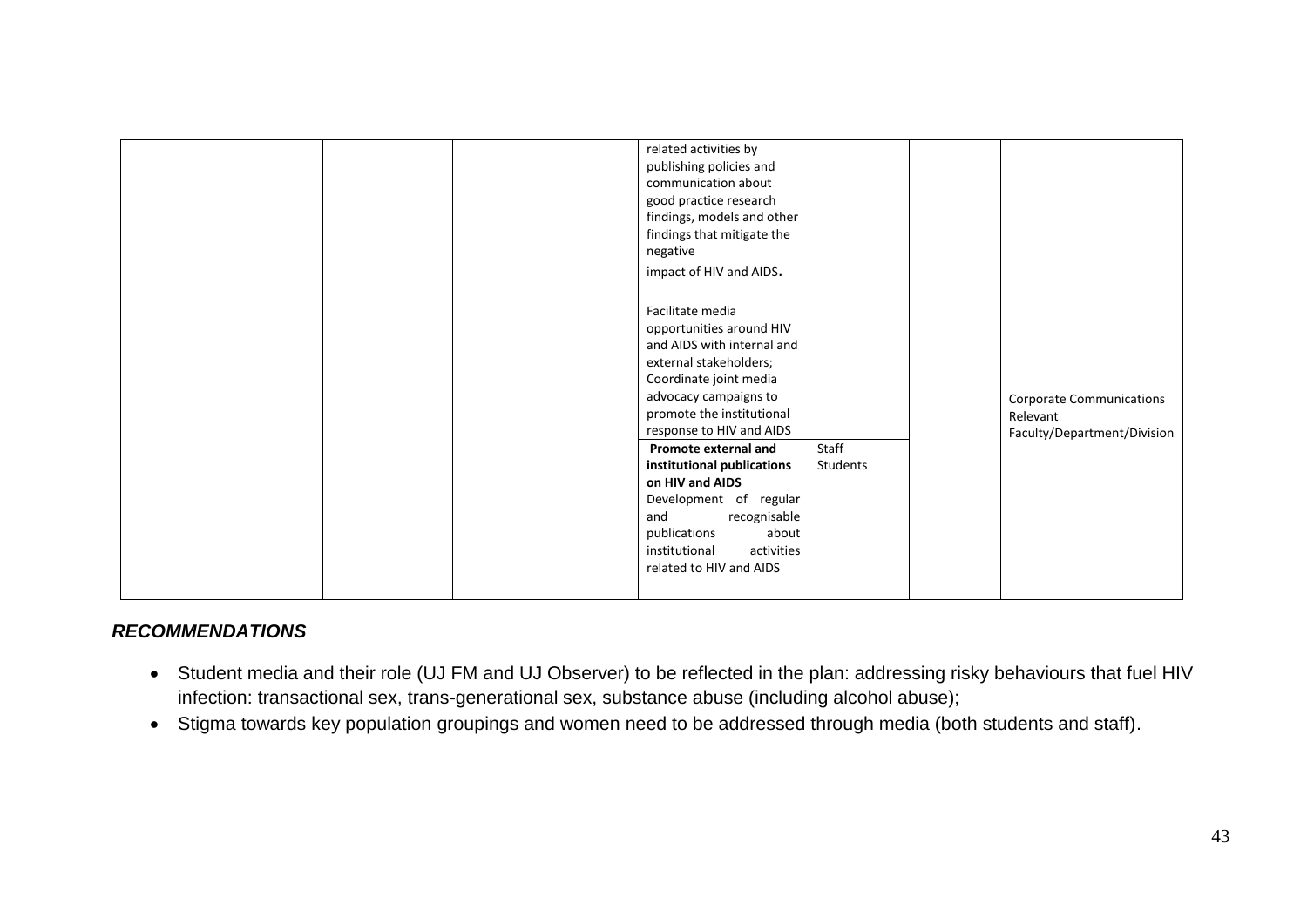#### **3.2.5 Leadership**

#### **TASK TEAM MEMBERS**

MEC Representative on the HIV Committee Chairperson of the HIV Committee Head: Student Governance Head: Student Life SRC Representative on the HIV Committee HIV Committee members

<span id="page-44-0"></span>

| Faculty/<br><b>Department</b>                                                          | <b>NSP</b><br>Pillars/enablers<br>and NSP<br>objectives | <b>HEPF and UJ HIV</b><br><b>Strategic Thrusts</b><br>relevant to KRA                                                                                                          | Key activities description                                                                                                                                                                                                                             | <b>Target population</b>                 | Reporting                                                                                         | <b>Responsibility:</b><br>expenditure                 |
|----------------------------------------------------------------------------------------|---------------------------------------------------------|--------------------------------------------------------------------------------------------------------------------------------------------------------------------------------|--------------------------------------------------------------------------------------------------------------------------------------------------------------------------------------------------------------------------------------------------------|------------------------------------------|---------------------------------------------------------------------------------------------------|-------------------------------------------------------|
| Student Life<br>Student<br>Governance<br>Risky Student<br>Behaviour<br>Committee (RSB) | Increase Safety and<br>Reduce<br>Vulnerability          | 6: Leadership that<br>matters, in the institution<br>and in civil society<br>achieved through:<br>Leadership roles and<br>responsibilities<br>Efficiency and<br>Effectiveness. | <b>HIV and AIDS related activities form</b><br>part of student leadership annual<br>programmes and reporting:<br>Fifth pillar added in Student Life<br>Structure to address Risky Behaviour<br>i.t.o. contextual risks that drives the<br>HIV epidemic | Residence Students<br>Day House Students | Head: Student<br>Life reports on<br>Residence<br>activities on<br>Quarterly basis<br>to Committee | Student Life                                          |
|                                                                                        |                                                         | Student leadership<br>development and<br>mentoring.<br>Institutional culture                                                                                                   | BF4F Communications campaign to<br>address risky student behaviour<br>launched by Student Affairs in<br>collaboration with Corporate<br>Communications<br>Feeding Scheme established by<br><b>Student Governance</b>                                   | All students<br>Vulnerable students      | Corporate<br>Communications<br>Head: Student<br>Governance<br>reports on<br>Governance            | <b>Student Affairs</b><br>Corporate<br>Communications |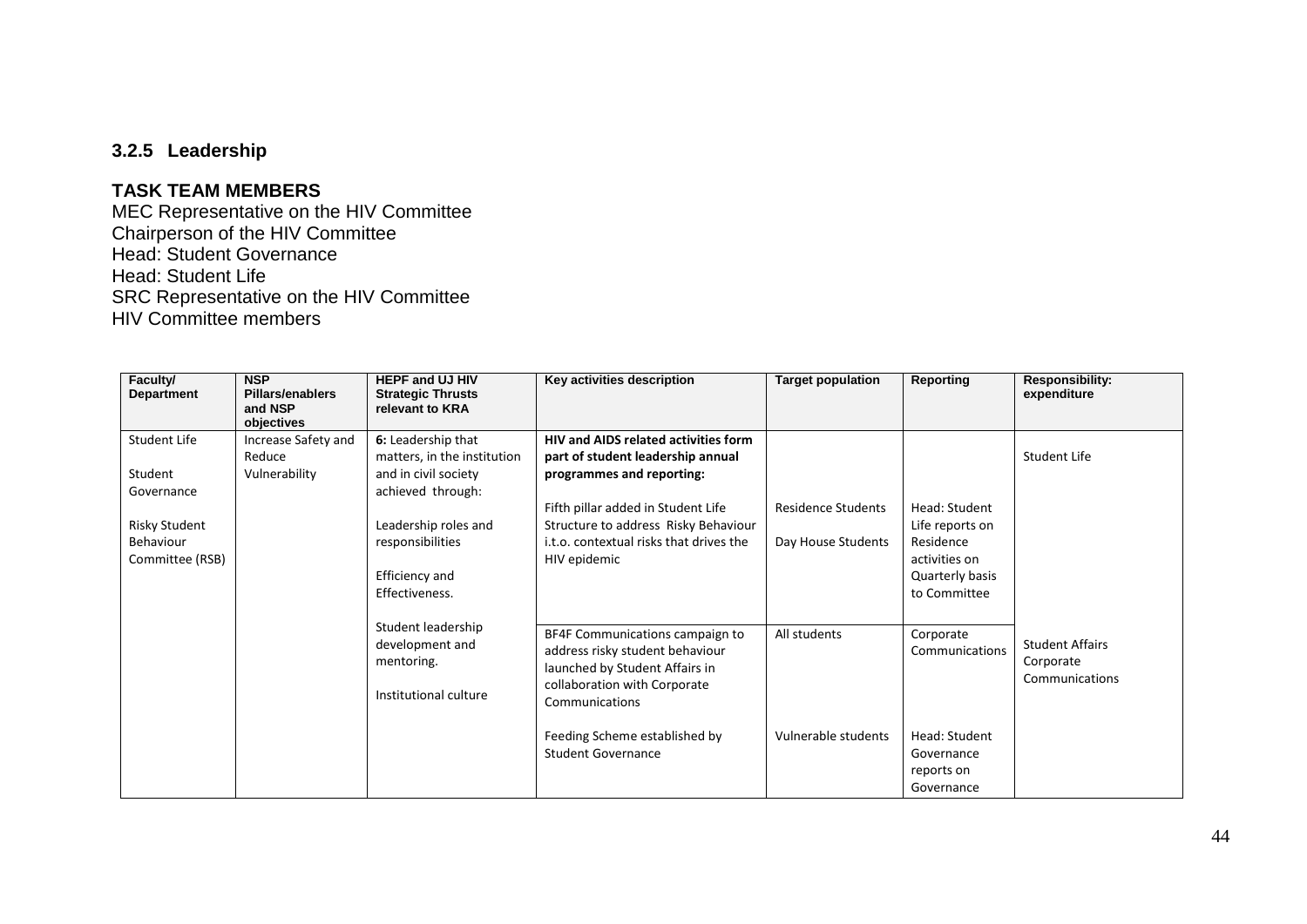|                                       |                                              |                                                                                                                                                                                                                         |                                                                                                                                                                                                                                      |                                                        | activities on<br>Quarterly basis<br>to Committee                                                            |                           |
|---------------------------------------|----------------------------------------------|-------------------------------------------------------------------------------------------------------------------------------------------------------------------------------------------------------------------------|--------------------------------------------------------------------------------------------------------------------------------------------------------------------------------------------------------------------------------------|--------------------------------------------------------|-------------------------------------------------------------------------------------------------------------|---------------------------|
| Student<br>Governance<br>Student Life | <b>Changing Societal</b><br>Norms and Values | 6: Leadership that<br>matters, in the institution<br>and in civil society<br>achieved through:<br>Leadership roles and<br>responsibilities<br>Efficiency and<br>Effectiveness.<br>Student leadership<br>development and | HIV and AIDS included in the<br>portfolios of the SRC, House<br><b>Committees and Day houses:</b><br>HIV and AIDS, as well as other<br>Wellness-related issues included in<br>the Health and Welfare House<br>Committee Portfolio    | <b>Residence Students</b><br>Students in Day<br>Houses | Head: Student<br>Life reports on<br>Residence<br>activities on<br>Quarterly basis<br>to Committee           | <b>Student Life</b>       |
|                                       |                                              | mentoring.<br>Institutional culture                                                                                                                                                                                     | Central SRC for Transformation,<br>Gender and Policy Officer serve on<br>Committee<br>Central SRC for Transformation,<br>Gender and Policy Officer initiate<br>programmes to address gender<br>inequality, stigma and discrimination | <b>Students</b>                                        | Head: Student<br>Governance<br>reports on<br>Governance<br>activities on<br>Quarterly basis<br>to Committee | <b>Student Governance</b> |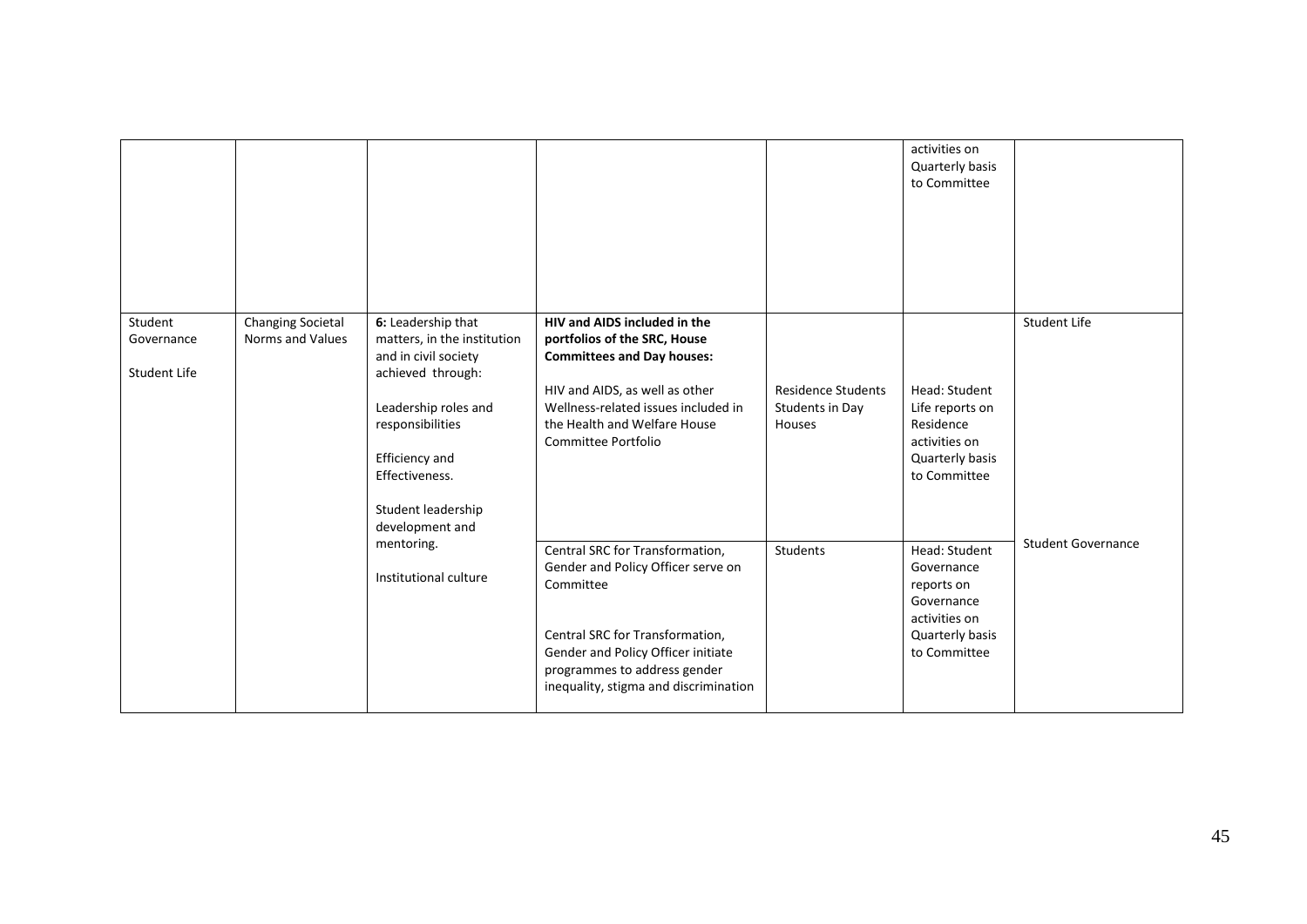| IOHA, PHC and<br><b>PSYCAD</b>                                      |                                                       |                                                                                                                                                                                | Compulsory training for Student<br>Leadership (SRC and House<br>Committees) on the Social drivers of<br>HIV and related issues                                                                                                                                     | SRC<br><b>House Committees</b>                                                | Head: Student<br>Life<br>Head: Student<br>Governance                                   | <b>Student Affairs</b> |
|---------------------------------------------------------------------|-------------------------------------------------------|--------------------------------------------------------------------------------------------------------------------------------------------------------------------------------|--------------------------------------------------------------------------------------------------------------------------------------------------------------------------------------------------------------------------------------------------------------------|-------------------------------------------------------------------------------|----------------------------------------------------------------------------------------|------------------------|
| <b>MEC</b><br>Representative<br>Chairperson<br><b>HIV Committee</b> | <b>Strategic Enabler:</b><br>Leadership<br>Commitment | 6: Leadership that<br>matters, in the institution<br>and in civil society<br>achieved through:<br>Leadership roles and<br>responsibilities<br>Efficiency and<br>Effectiveness. | <b>Governing and reporting</b><br>Chairperson submits Quarterly<br>reports to MEC representative, HIV<br>and Wellness Committees;<br>MEC representative submits<br>quarterly and annual reports to<br>Council, Senate, and MEC and place<br>report on the intranet | Council<br>MEC<br>Senate<br><b>HIV Committee</b><br><b>Wellness Committee</b> | Quarterly<br>Annually                                                                  | HIV Committee budget   |
|                                                                     |                                                       | Student leadership<br>development and<br>mentoring.<br>Institutional culture                                                                                                   | Coordinate, facilitate and report on<br>the impact of HIV and AIDS on core<br>business areas<br>KAPB and Sero-prevalence study to<br>be repeated by HEAIDS in 2013/14                                                                                              | UJ students and<br>Staff                                                      | <b>HEAIDS</b> submit<br>report to Vice<br>Chancellor and<br><b>HICC</b><br>Chairperson | <b>HEAIDS Budget</b>   |
|                                                                     |                                                       |                                                                                                                                                                                | <b>Monitoring and Evaluation</b><br>Develop a monitoring and evaluation<br>plan for implementation of<br>institutional HIV and AIDS<br>programme                                                                                                                   | <b>MEC Representative</b><br><b>HIV Committee</b>                             | M & E Plan<br>approved by<br>MEC in<br>accordance with<br>Charter                      | <b>HIV Committee</b>   |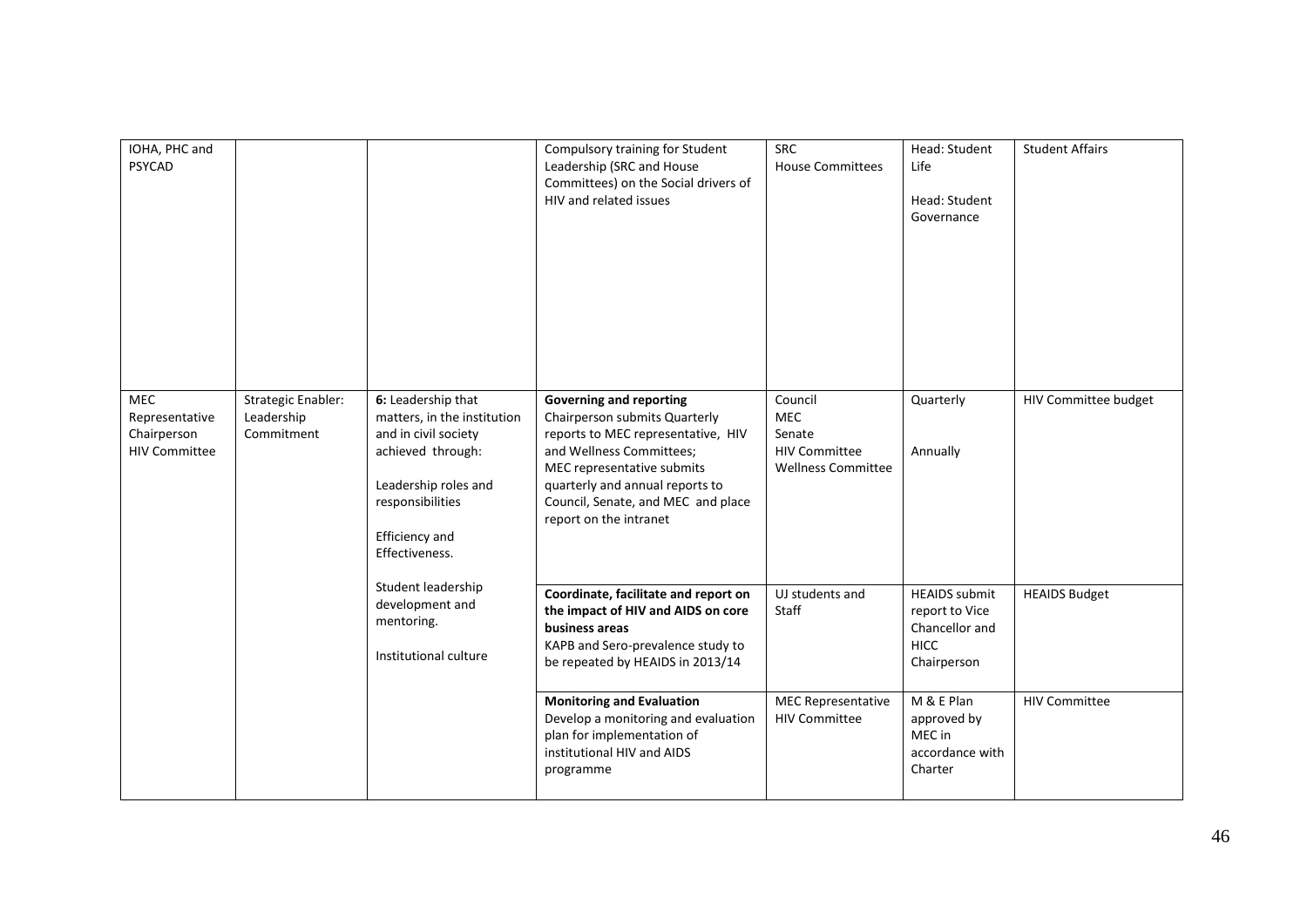|  | Develop an impact strategic         | <b>MEC Representative</b> | Strategic Plan  | <b>HIV Committee</b> |
|--|-------------------------------------|---------------------------|-----------------|----------------------|
|  | framework and strategy on internal  | <b>HIV Committee</b>      | approved by     |                      |
|  | and external sustainable            |                           | MEC in          |                      |
|  | development                         |                           | accordance with |                      |
|  | Provide Strategic Direction for the |                           | Charter         |                      |
|  | Institutional HIV and AIDS          |                           |                 |                      |
|  | programme                           |                           |                 |                      |
|  |                                     |                           |                 |                      |

#### **Recommendations**

- Encourage new ways of addressing HIV & AIDS-more dialogue focused; Approach needs to be diversified;
- Programmes need to include day students;
- Use social media to communicate to students;
- It was recommended that Dr Elna Mackintosh be invited to address students on sexuality and healthy relationships in general (not only HIV and condoms);
- LGBTI group re-committed to working in partnership with the LINK (student peer education group);
- LGBTI group requested that Medical Male Circumcision (MMC) needs to be promoted within residences;
- <span id="page-47-0"></span> Feedback from Residences (Head: Student Life):
	- o Residence structures are currently being reviewed i.t.o house committee portfolios;
	- o It was recommended that the Health & Welfare House Committee Portfolio should be responsible for health & wellness in the broader sense (including HIV & AIDS)-to be reflected in the plan;
	- o It was recommended that the Head: Student Life submits quarterly reports to the HIV Committee on projects/programmes initiated in residences. It was agreed that one HIV-related project needs to be conducted by each residence-this target to form part of the Health & Welfare Portfolio;
	- o It needs to be noted that the SRC was absent at this meeting. However, the SRC Transformational Officer serves on the Committee and hence will report o.b.o the SRC (strongly recommended that the Head: Student Governance needs to coordinate this process);
	- o The role and functions of the RSB Committee should also be reflected in the plan
	- o Clear indicators and targets need to be stipulated in the plan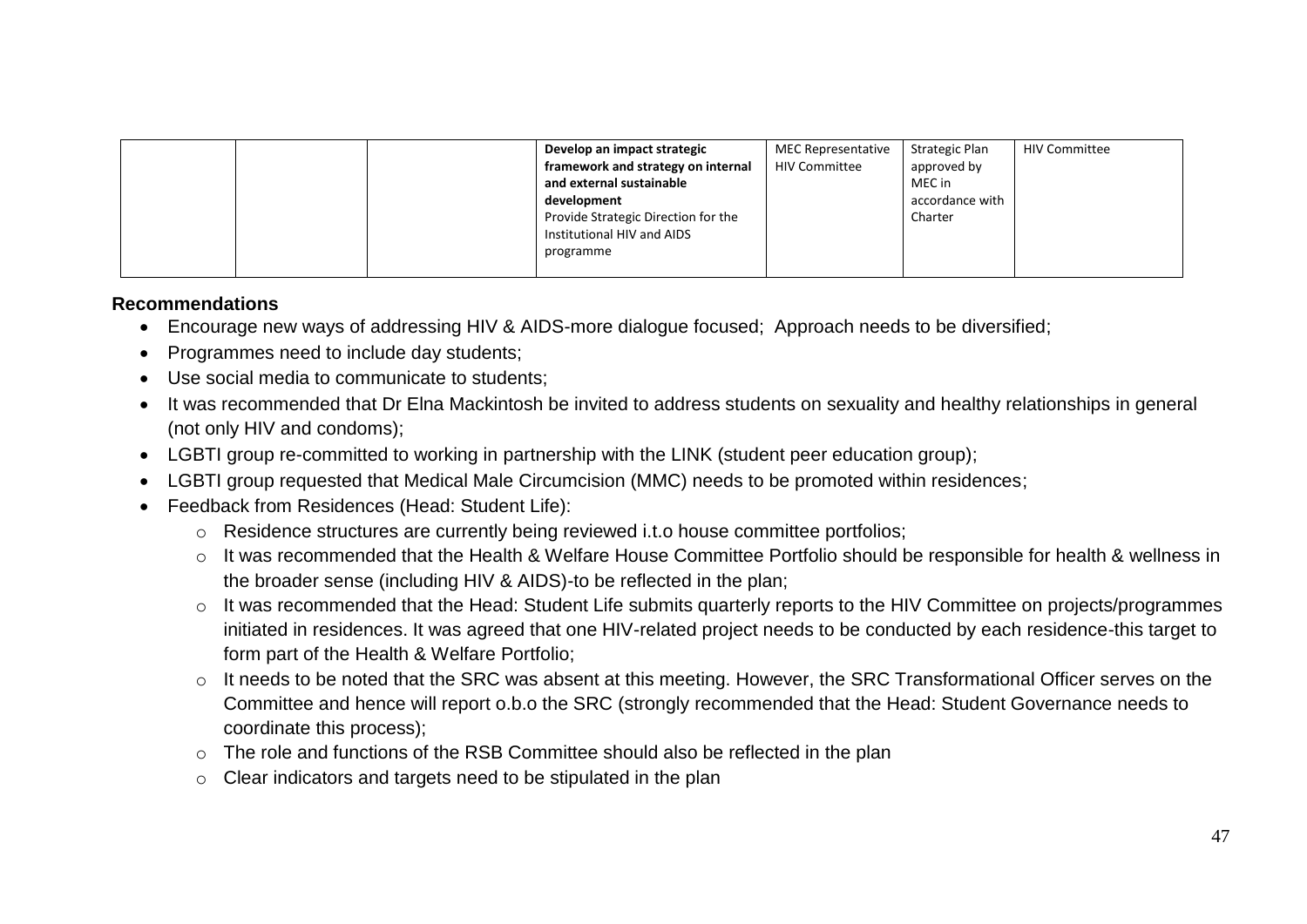### **3.2.6 Monitoring and Evaluation**

This task team did not constitute a separate task team as Monitoring and Evaluation is integrated into all programme activities. However, it has to be acknowledged that the task team fulfilled its role during the implementation of the Policy Framework. Among other this involved: collecting and reviewing reports and ensuring that the monitoring obligations have been adequately met.

### **4. Final Remarks and Conclusion**

Overall it can be stated that the workshop objectives were achieved. The mission of the Committee was re-affirmed and key areas as well as the goals of the Committee were deemed to be still relevant. Based on these strategic key areas and goals, a five year strategic plan was developed at the workshop. Within the plan specific key areas of the various task teams were outlined and key activities stipulated accordingly as per the key areas. While targets were set, the groups seemed to have struggled with target setting and alignment with National Norms and Standards for HIV & AIDS in HE (2010). Most groups have also omitted addressing the social and structural drivers of the epidemic, even though this NSP objective is relevant to all key result areas. The Academic task team was closest to setting of clear targets. A key recommendation thus is that a one day Monitoring and Evaluation (M & E) workshop is planned and held to both build capacity as well as better align the M & E section of the Strategic Plan. The M & E section of the Strategic Plan will be incorporated once clear targets have been developed at the M & E workshop planned for March 2013.

#### **5. Appendices** (available on request)

- i. Appendix 1**:** Participant list
- ii. Appendix 2: Presentation entitled: *Importance of Strategic Planning*
- <span id="page-48-0"></span>iii.Appendix 3: Presentation entitled: *HIV & AIDS Scan and Strategic Direction*

#### **6. References**

 $\overline{a}$ 

<span id="page-48-5"></span><span id="page-48-4"></span><span id="page-48-3"></span><span id="page-48-2"></span><span id="page-48-1"></span>i. <sup>i</sup>HIV prevalence and Related factors Higher Education Sector Study South Africa 2008–2009. Published by Higher Education HIV and AIDS Programme (HEAIDS)